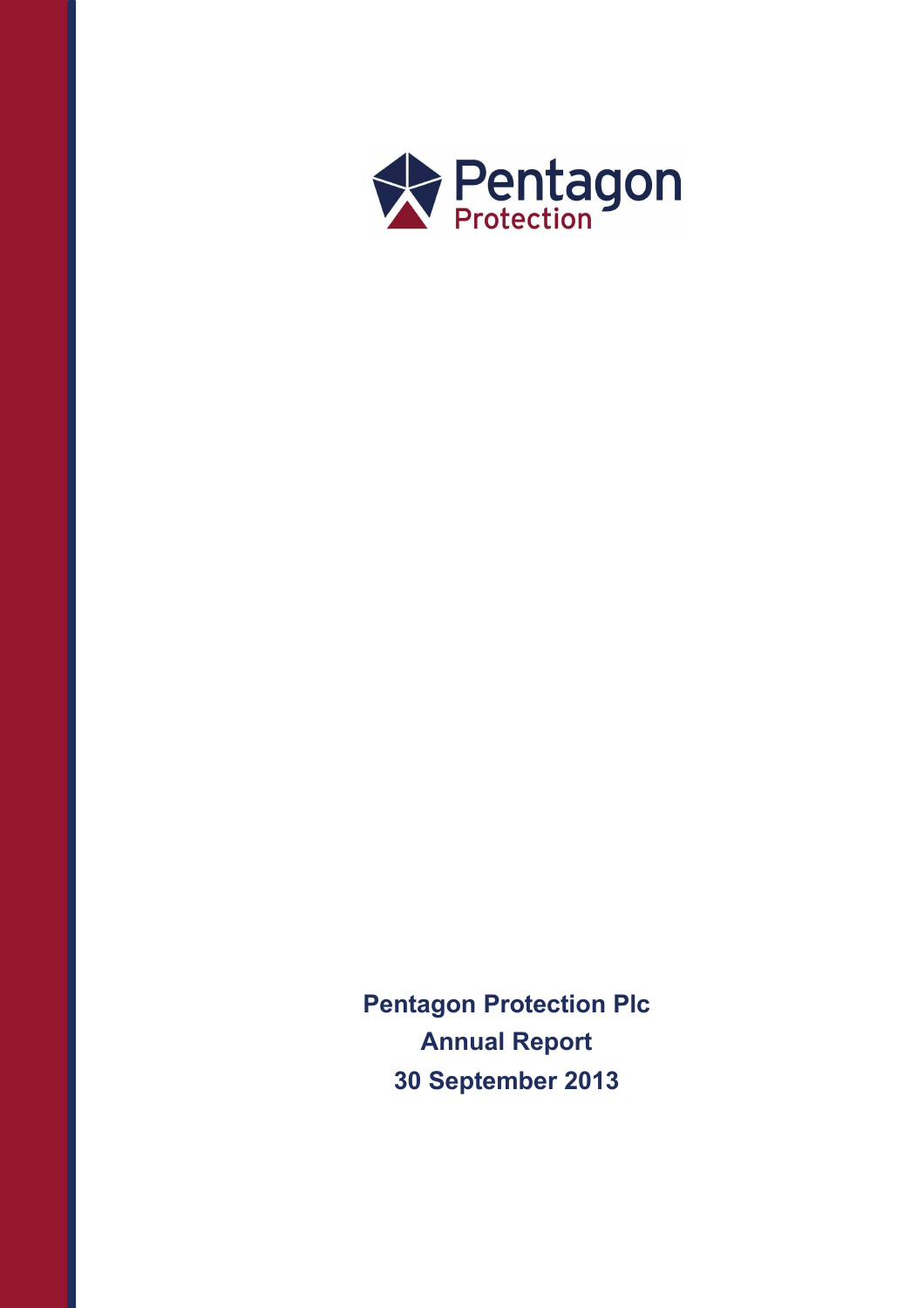**Company Registration No. 04488281 (England and Wales)**

# **PENTAGON PROTECTION PLC**

## **ANNUAL REPORT**

# **FOR THE YEAR ENDED 30 SEPTEMBER 2013**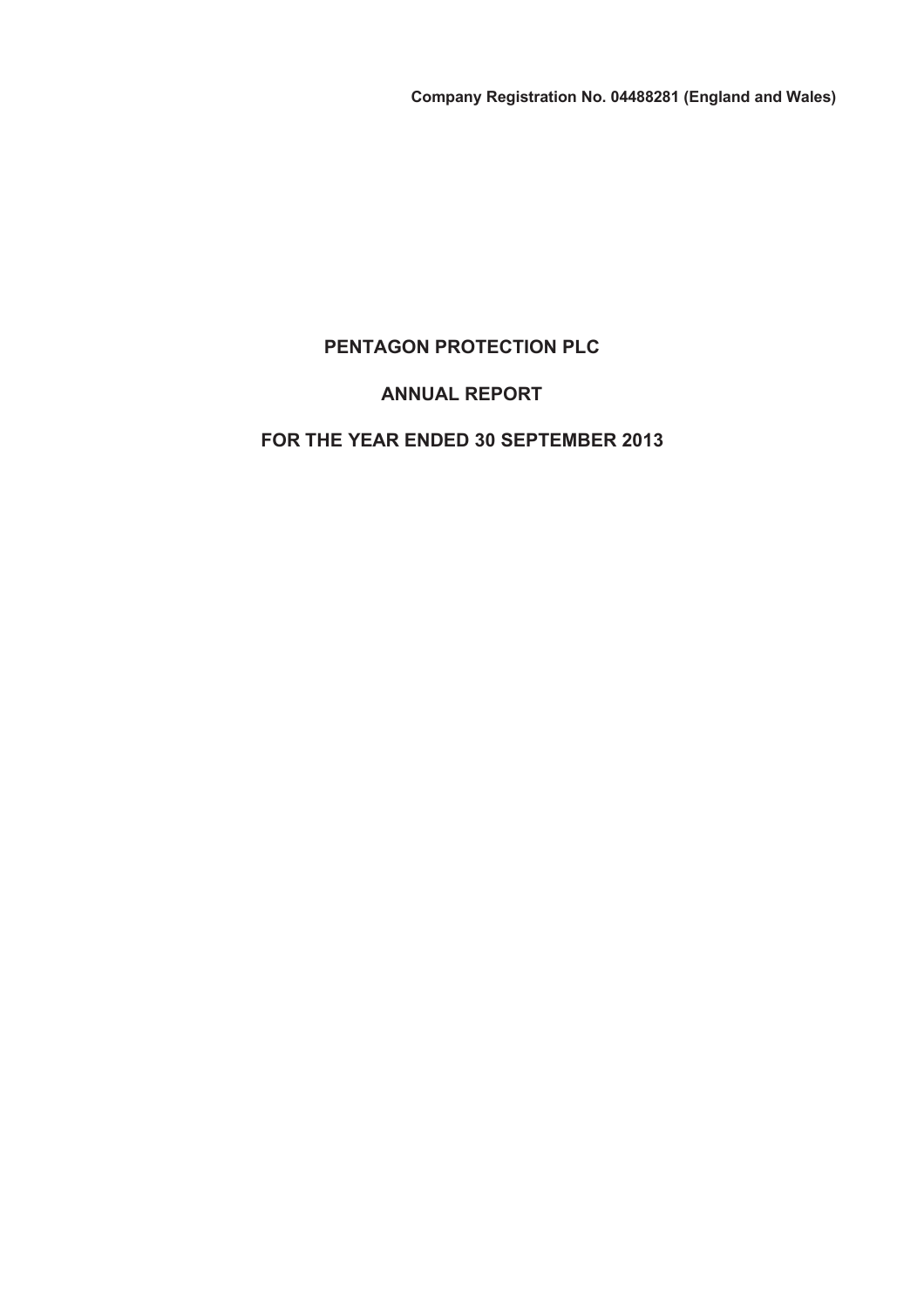## **DIRECTORS AND OFFICERS**

| <b>Directors</b>         | S Chambers<br>H ElZayn<br>S D Harrhy<br>C J O'Brien                                                                                            |
|--------------------------|------------------------------------------------------------------------------------------------------------------------------------------------|
| <b>Secretary</b>         | C R B Mather                                                                                                                                   |
| <b>Company Number</b>    | 04488281                                                                                                                                       |
| <b>Registered office</b> | 9 Millfield House<br><b>Woodshots Meadow</b><br><b>Croxley Green Business Park</b><br>Watford<br><b>WD18 8YX</b><br>www.pentagonprotection.com |
| <b>Nominated adviser</b> | <b>Cantor Fitzgerald Europe</b><br>1 Churchill Place<br>London<br><b>E14 5RB</b>                                                               |
| <b>Auditors</b>          | <b>Warrener Stewart</b><br>Harwood House<br>43 Harwood Road<br>London<br>SW6 4QP                                                               |
| <b>Solicitors</b>        | Nabarro<br>Lacon House<br>84 Theobald's Road<br>London<br>WC1X 8RW                                                                             |
| <b>Registrars</b>        | Capita Registrars<br>PO Box 25<br>Beckenham<br>Kent<br>BR34BR                                                                                  |
| <b>Brokers</b>           | <b>Allenby Capital</b><br>3 St Helen's Place<br>London<br>EC3A 6AB                                                                             |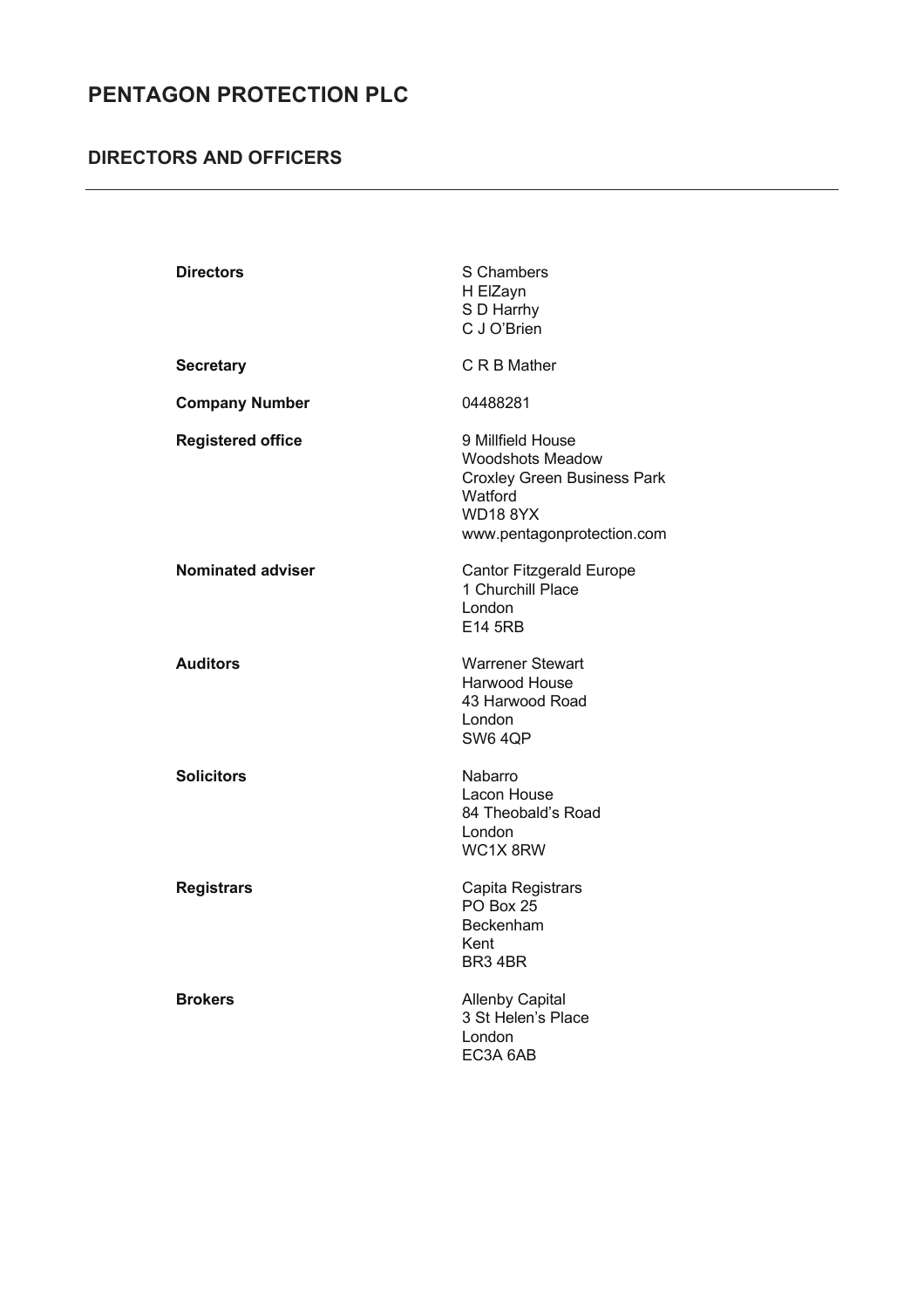### **CONTENTS**

|                                                | Page      |
|------------------------------------------------|-----------|
| Chairman's statement                           | $1 - 3$   |
| Directors' report                              | $4 - 5$   |
| Strategic report                               | 6         |
| Statement of directors' responsibilities       | 7         |
| Independent auditors' report                   | $8 - 9$   |
| Statement of financial position                | 10        |
| Consolidated statement of comprehensive income | 11        |
| Statement of changes in equity                 | $12 - 14$ |
| Statement of cash flows                        | 15        |
| Notes to the consolidated financial statements | $16 - 39$ |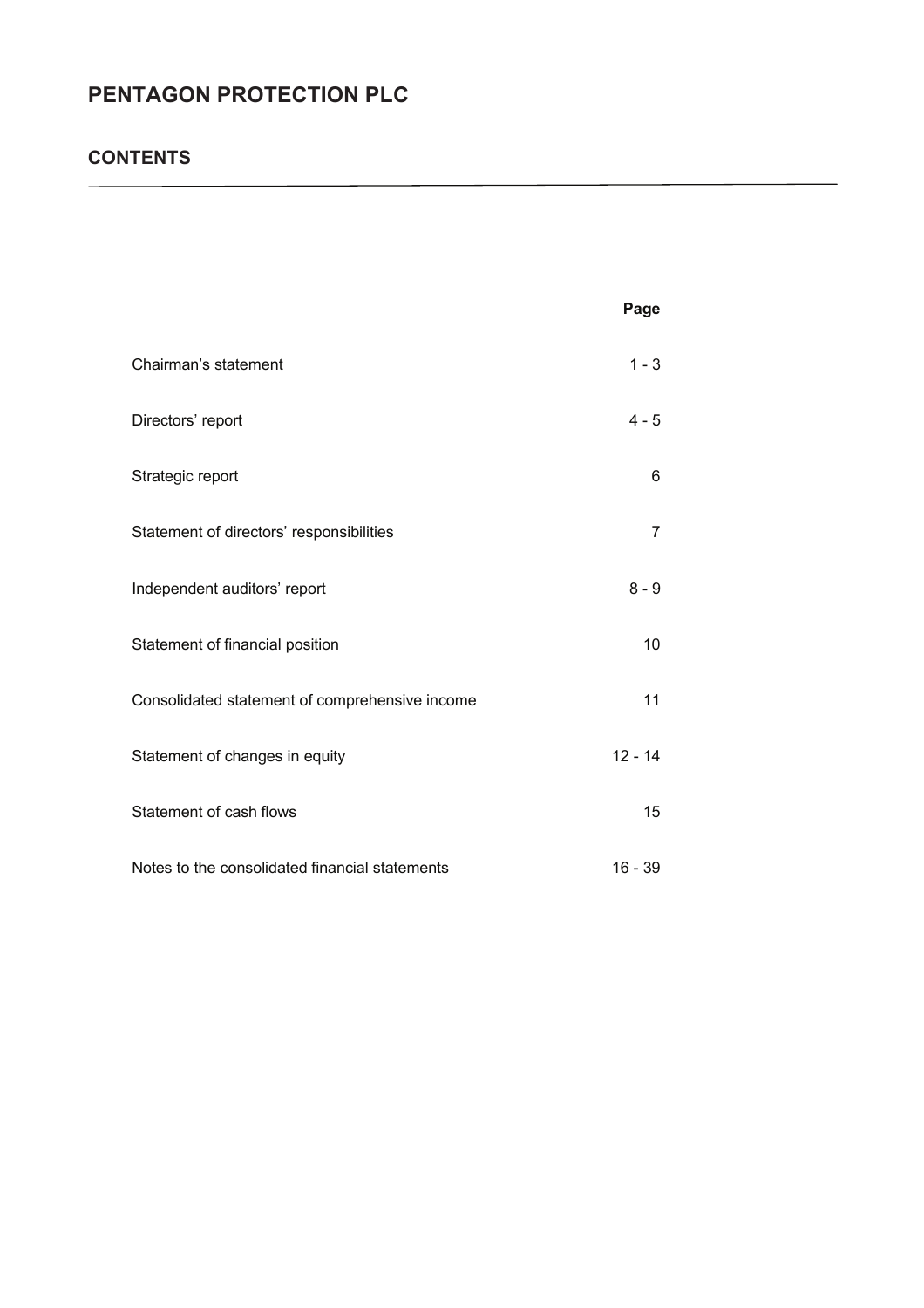## **CHAIRMANS STATEMENT (CONTINUED) FOR THE YEAR ENDED 30 SEPTEMBER 2013**

I am writing to present the results for Pentagon Protection Plc for the year ended 30 September 2013.

In last year's report I cited the oft heard phrase, "it's always darkest before the dawn." The Group's performance in 2013 has lent truth to the wisdom in that saying. FY2013 was the company's best year ever, as the financial results highlighted below attest. Both our UK-based divisions were in sync and delivered record revenues and profits. Our focus in the previous year on growing our pipeline of opportunities while maximizing profits through improved operational efficiency paid off.

While we were very pleased with the sales of the group in the year under review and with the prospects for the future, there are also risks to watch out for. Economic conditions and budget constraints in the company's traditional markets – United Kingdom and Europe – have resulted in a shortage of large projects, the traditional engine powering our business model. To compensate for this, the Group has made a conscious decision to focus the bulk of its sales efforts in lucrative overseas markets, particularly Africa, the Middle East and the United States. While opportunities abound in Africa and the Middle East, political uncertainty and bureaucratic obstacles in these regions do add an extra layer of risk and result in longer sales cycles, which present cash flow difficulties.

### **Financial Review**

The extensive efforts of the sales team, led by Steve Chambers, over the past two years have borne fruit. Turnover for the year, at £5.4 million, has grown by £3.4m since the year ended 30 September 2012. In percentage terms, protective film and anchoring income has increased by  $93\%$ , from £1,275,470 to £2,465,294 and income from security products and services has increased by 322% from £684,861 to 2,892,219. Another area of focus for the management over the past few years has been to improve efficiency and pricing. This was reflected in the financials this year, with a 5% increase in gross profit from 31% to 36%.

Despite the very big increase in sales, costs have been kept under control. In the case of administrative expenses, costs did increase slightly by 19% from £1,073,826 to £1,275,491, with most of the £202k increase relating to a doubtful debt provision, currency losses and increased salary costs. Distribution costs increased from £24,974 to £91,070, with the increase of £66k attributable almost entirely to freight costs.

Finance costs for the year increased as a result of the need to take short term finance to fund a large contract back in April 2013. In total, net finance costs increased from £33,214 to £158,575.

Despite the additional costs explained above, the Group generated a profit before tax for the year of 391,415 compared to a loss of 523,474 in 2012. The profit allowed partial repayment of the overdue shareholder loan that has been used to fund the Group's activities through the leaner times of the past few years, in addition to repaying other trade payables.

Turning to the balance sheet, total equity attributable to equity shareholders of the parent has turned around by £392,298 from (£129,849) to £262,449. The payables reduced from £1,006,774 to £822,141. The cash reduced from £114,954 to £9,529. This is mainly a result of the increase in trade receivables of £195,477 (from £626,081 to £821,558).

A general shortage of cash is the one frustration in what would otherwise be a very exciting period for the Board. Despite paying back a substantial amount of funds borrowed from me during the year, by year end the Group indebtedness to me was back up at £337,888 (compared to £491,556 at the beginning of the year). It is the Board's main strategic objective over the coming year to address the general lack of working capital in the business, so that all the great improvements that have been made in the sales and work delivery processes can be properly exploited for the benefit of the shareholders.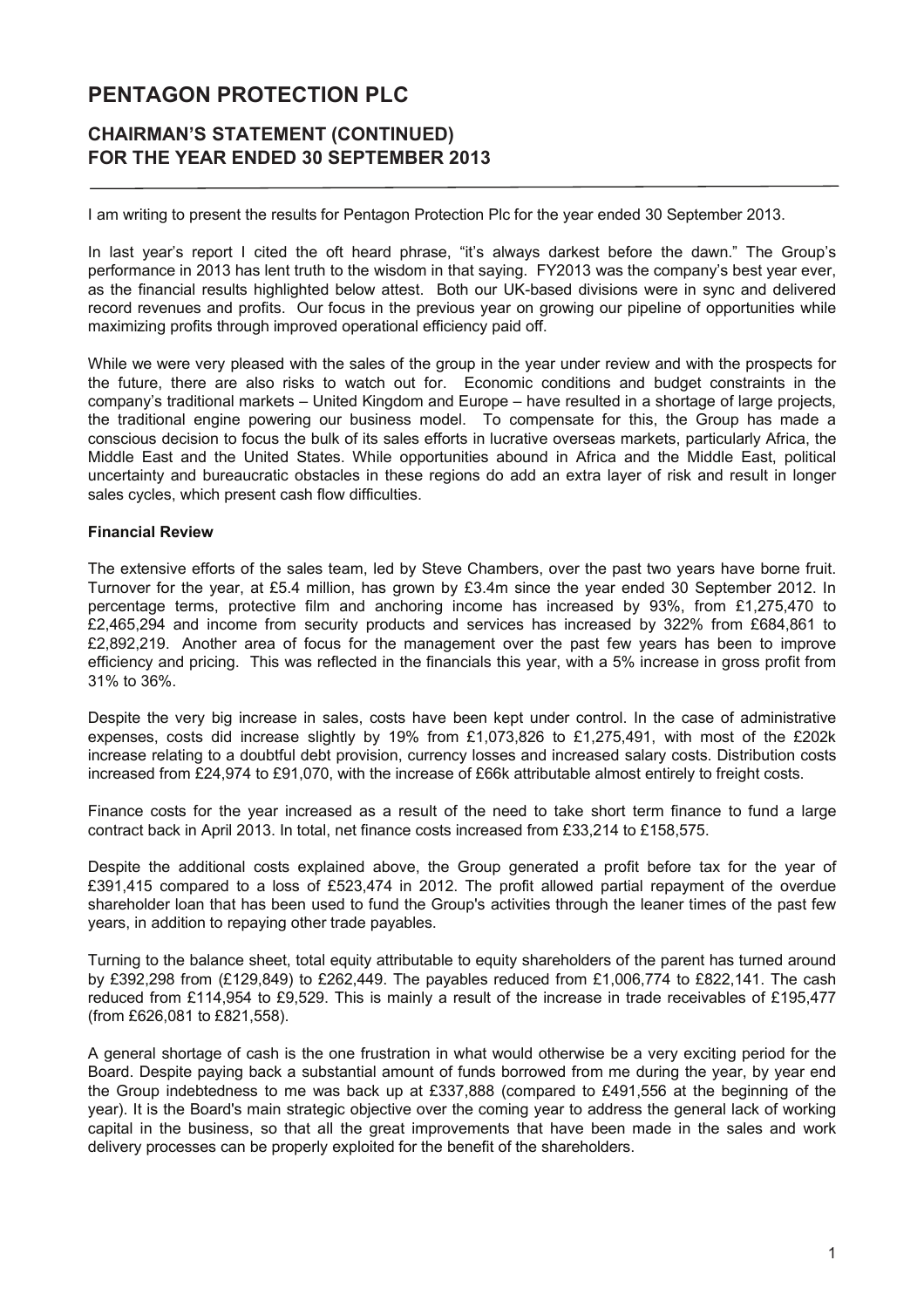### **CHAIRMANS STATEMENT (CONTINUED) FOR THE YEAR ENDED 30 SEPTEMBER 2013**

### **Operational Review**

Our focus on improving our operational efficiencies paid off in 2013 and continues to pay off. Pentagon's ability to profitably complete projects and deliver products, both security products and window film, anywhere in the world is impressive.

Last year saw the company combine its two UK-based divisions, Pentagon and the SDS Group, into a new, larger and more modern facility. This consolidation was done to cut costs, simplify managerial oversight and improve on synergies between the two operating units. We've also made strides to simplify our supply chain, improve our project management in the field and diversify both our product offerings and the markets in which we operate. The rationale for all these changes was to improve the company's profits, now and in the future.

### **Strategic Focus**

We currently have a sales pipeline of £19.4m, almost three-quarters of which is in Africa, demonstrating the commitment we have made to the continent. Of course this comes with more risk, as these projects take longer to close and care needs to be taken to ensure revenues are collected. We have implemented controls and procedures to address these issues.

Africa is not the only place we've focused our prospecting efforts. We are also pursuing several mid-to-large sized opportunities spread across the Middle East and throughout the UK. It is important for the company to have a continual focus on its home market as well. While there are fewer opportunities in the UK for both of our divisions, the fact remains that there are opportunities and we intend to compete for them.

The Board and I are especially excited about the potential for growth and the number of opportunities for the window film business in the United States. The market for window film in the United States is larger than that of Europe and is far more politically stable than either Africa or the Middle East. Although we have not yet capitalised on the enormous potential in the United States, we plan on increasing our efforts this year.

Our American division, International Glass Solutions, while it operated at a loss this year, still grew its sales and revenue by 54% over the last two years. I expect growth to continue.

### **Security Products**

Our security division had a large order from a UK defence contractor in 2013. Historically, SDS Group has substantial sales every other year given its sales were largely weighted towards the UK defence industry. To counteract the cyclical nature of this business, we have broadened both our product offerings and expanded the customer base both in the UK and overseas. This has resulted in several large security-related sales opportunities for the company going forward. While the capture and timing of these projects can never be guaranteed, we expect some of these projects to materialise in 2014.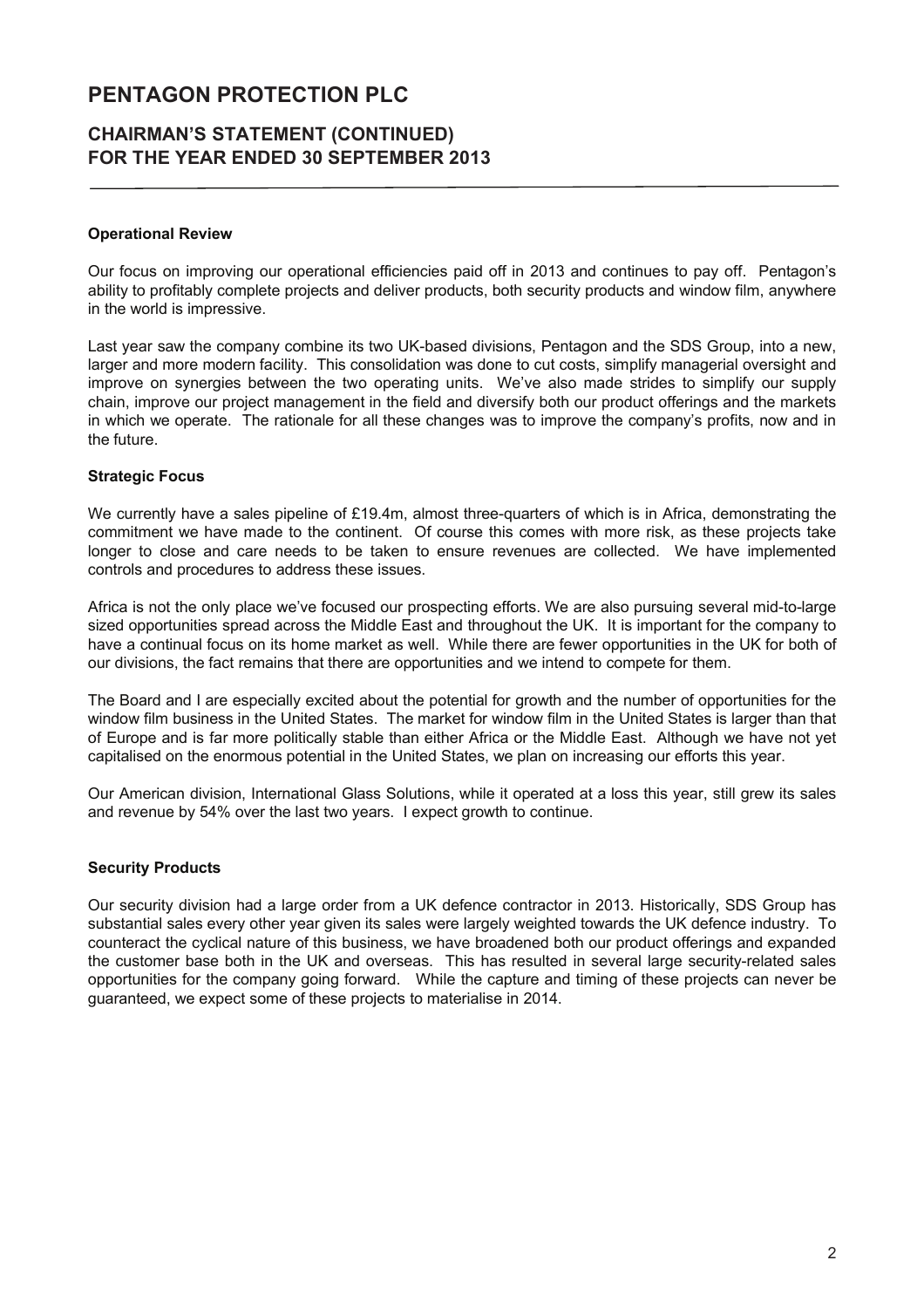### **CHAIRMANS STATEMENT (CONTINUED) FOR THE YEAR ENDED 30 SEPTEMBER 2013**

### **Current Trading and Future Prospects**

There is always a level of uncertainty in business, especially in the economic climate that has characterised the past few years; nevertheless, I am excited about the upcoming year for Pentagon. As stated previously, all of our divisions have expanded the number of opportunities they are pursuing. The company is operating more efficiently than it has in the past and we are focused on growing revenues.

### **Conclusion**

2013 was a great year for the company, a year that I hope is a bellwether for the future. As we move forward into 2014, I am hopeful that it will be another outstanding year. There are of course risks that we need to be aware of, as the Group is working in riskier markets. However, I am confident that the many improvements we have made to the systems, processes and procedures over the last couple of years will bear fruit, delivering great results for the coming year.

Finally, on behalf of the Board, I would like to thank all of our employees for their hard work and continued commitment to the Group and its success.

Haytham ElZayn Chairman 20 February 2014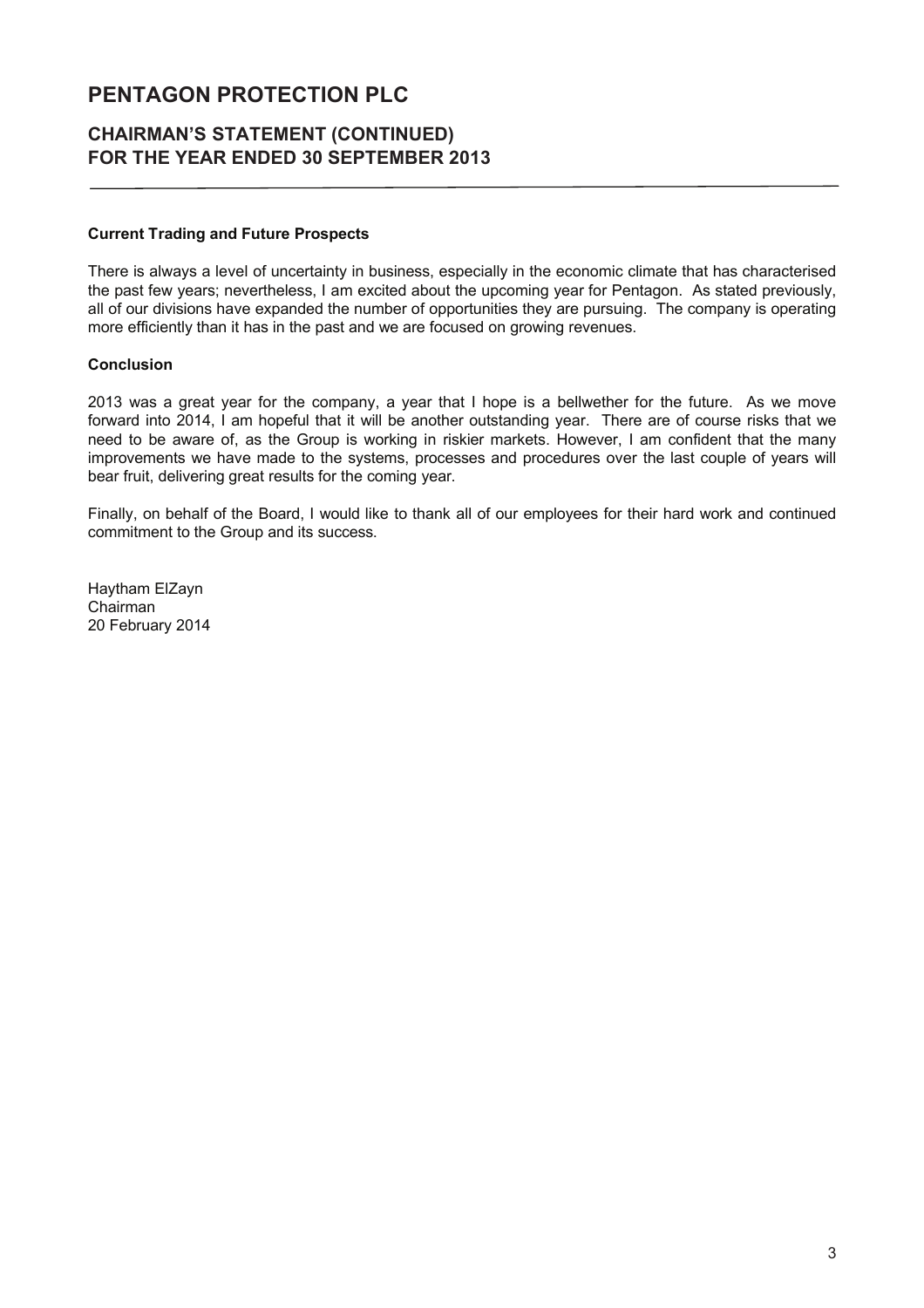## **DIRECTORS' REPORT (CONTINUED) FOR THE YEAR ENDED 30 SEPTEMBER 2013**

The directors present their report and the financial statements for the year ended 30 September 2013 for Pentagon Protection Plc (the "Company", Company Registration No. 04488281) and its subsidiaries (the "Group").

The Company is a public listed company, quoted on AIM and is incorporated and domiciled in the UK.

### **Principal activities**

The principal activity of the Group is the supply and application of solar control, safety and security films to commercial buildings as well as that of a holding company. It is the parent company of SDS Group Limited and International Glass Solutions LLC.

SDS Group Limited is a UK company involved in the provision of bespoke security consultancy for high risk project management as well as the supply of specialist security equipment.

International Glass Solutions LLC, incorporated in the USA, produces film-based window glazing products for improving building energy efficiency and security.

#### **Results and dividends**

The results of the Group are set out in the Consolidated Statement of Comprehensive Income on page 11.

The directors do not recommend payment of a dividend for the year (2012:  $E$ Nil).

#### **Supplier payment policy**

The Group's payment policy is to obtain the best possible terms for all business and hence there is no standard policy as to the terms applied. The Group seeks to abide by the payment terms agreed with suppliers when it is satisfied that the supplier has provided goods and services in accordance with contractual arrangements. Trade payables of the Group as at 30 September 2013 were equivalent to 42 days purchases based on the average daily purchases from suppliers during the year (2012: 92 days).

#### **Directors**

The following directors have held office since 1 October 2012:

| <b>Substantial shareholdings</b> |                            |
|----------------------------------|----------------------------|
| C J O'Brien                      | (appointed 13 August 2013) |
| S D Harrhy                       |                            |
| P J Fransko                      | (resigned 13 May 2013)     |
| H ElZayn                         |                            |
| S Chambers                       |                            |

As of 19 February 2014, being the latest practical date before the date of this report, the Company has been notified of the following shareholders with interests of more than 3 per cent in the issued share capital of the Company.

| Name of owner             | <b>Number of shares</b> | <b>Percentage of issued</b><br>share capital |  |  |
|---------------------------|-------------------------|----------------------------------------------|--|--|
| H EIZayn                  | 3,223,223               | 28.95%                                       |  |  |
| Chunlin Liu Esq           | 620,000                 | 5.57%                                        |  |  |
| Boyce Investments Limited | 511,522                 | 4.59%                                        |  |  |
| D Thomas                  | 407,977                 | 3.66%                                        |  |  |
| Dr. J and Mrs J Wyatt     | 375,000                 | 3.37%                                        |  |  |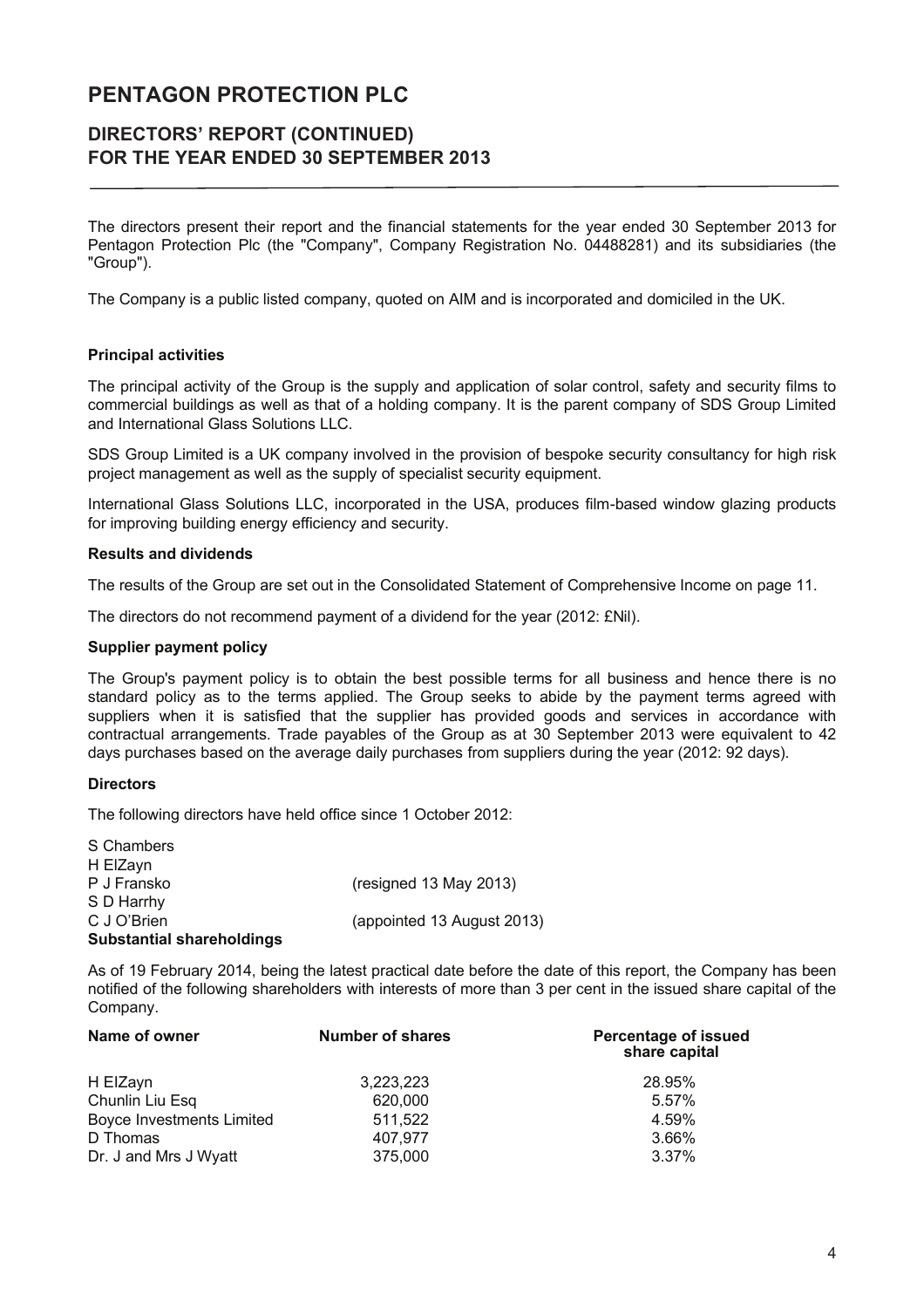## **DIRECTORS' REPORT (CONTINUED) FOR THE YEAR ENDED 30 SEPTEMBER 2013**

### **Employee Involvement**

Efforts are made to consult and inform employees on matters which concern them with an emphasis on the continued development of the Group. Regular meetings are held to keep staff abreast of Group changes and progress.

It is the Group's policy to support the employment of disabled persons wherever possible, both through recruitment and through retention of those who have become disabled whilst in employment of the Group.

### **Going Concern**

The directors have reviewed the projections for the forthcoming 12 month period from the date of signing these financial statements, and based on the level of existing cash, projected income and expenditure, and other sources of funding, the directors are satisfied that the Company and the Group have adequate resources to continue in business for the foreseeable future. Accordingly, the going concern basis has been used in preparing these financial statements.

### **Auditor**

The auditor, Warrener Stewart, Chartered Accountants, of Harwood House, 43 Harwood Road, London, SW6 4QP has indicated its willingness to continue in office, and will be proposed for reappointment at the forthcoming annual general meeting.

### **Statement as to disclosure of information to the auditor**

The directors who held office as at the date of approval of the Directors' Report confirm that, so far as they are each aware, there is no relevant audit information of which the Company's auditor is unaware, and each director has taken all the steps that they ought to have taken as directors to make themselves aware of any relevant audit information and to establish that the Company's auditors are aware of that information.

On behalf of the board

S Chambers

**Director** 

20 February 2014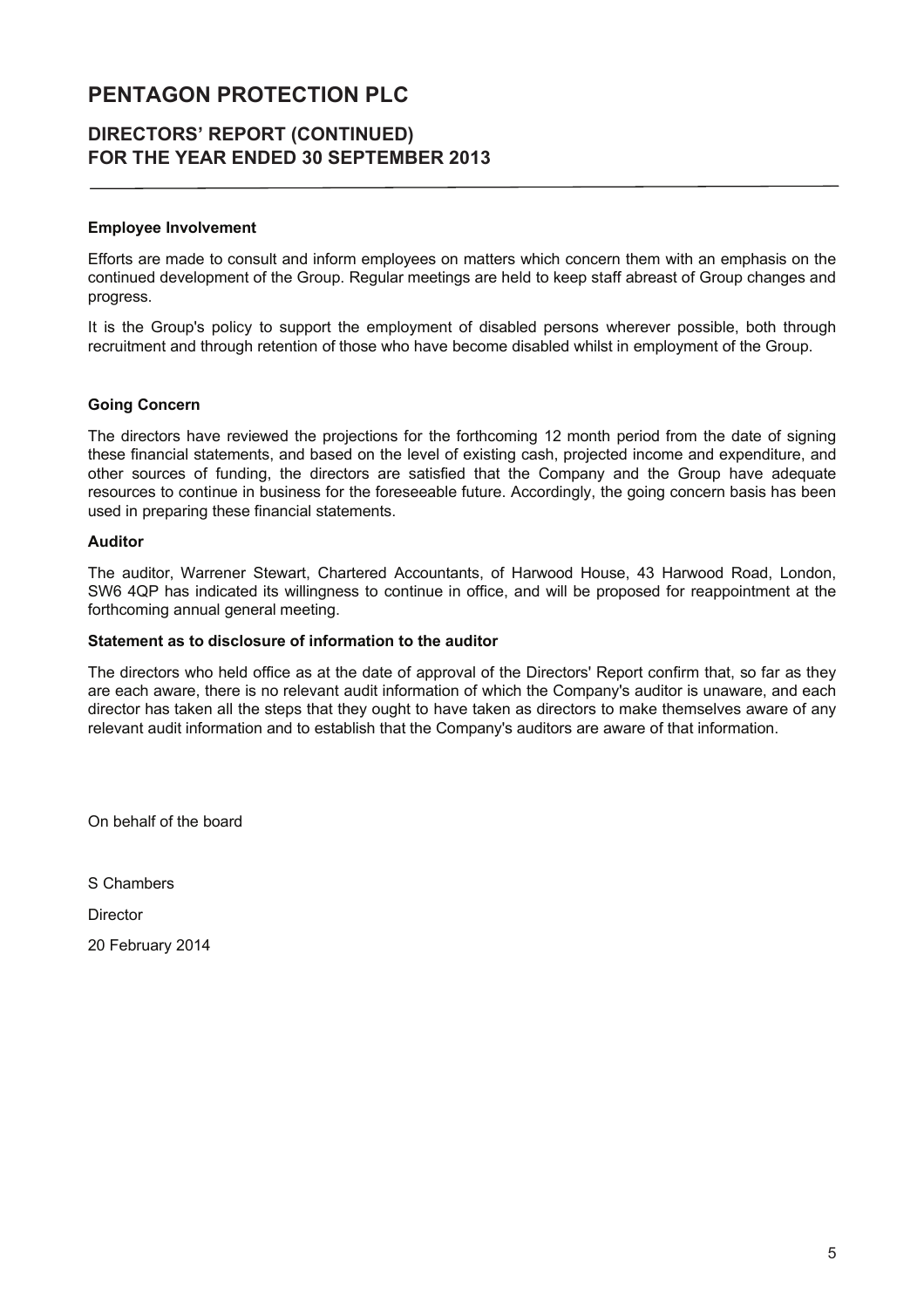## **STRATEGIC REPORT FOR THE YEAR ENDED 30 SEPTEMBER 2013**

#### **Review of the business**

The Group generated a profit before tax for the year of £391,415 (2012: loss of £523,474).

Turnover for the year, at £5.4 million, has grown by £3.4m since the year ended 30 September 2012, and gross profit has increased by 5% from 31% to 36%.

The profit for the year allowed repayment of a substantial element of the overdue shareholder loan finance.

Equity attributable to equity shareholders has turned around by £392,298 from (£129,849) to £262,449.

A detailed review of the business and future developments is included within the Chairman's Statement.

#### **Principal risks and uncertainties**

The main risks arising from the Group's financial instruments are interest rate movements, liquidity risk, adverse foreign currency rate movements and credit risk.

The directors do not consider there to be significant exposure to market or price risk.

Operationally, the Group's employees continue to face personal safety issues, due to the nature of the work performed and the locations in which it is carried out.

### **Financial risk management**

Details of the Group's financial risk exposure, management objectives and policies are disclosed in Note 20 to those financial instruments, along with further information on the Group's use of financial instruments.

On behalf of the board

S Chambers

**Director** 

20 February 2014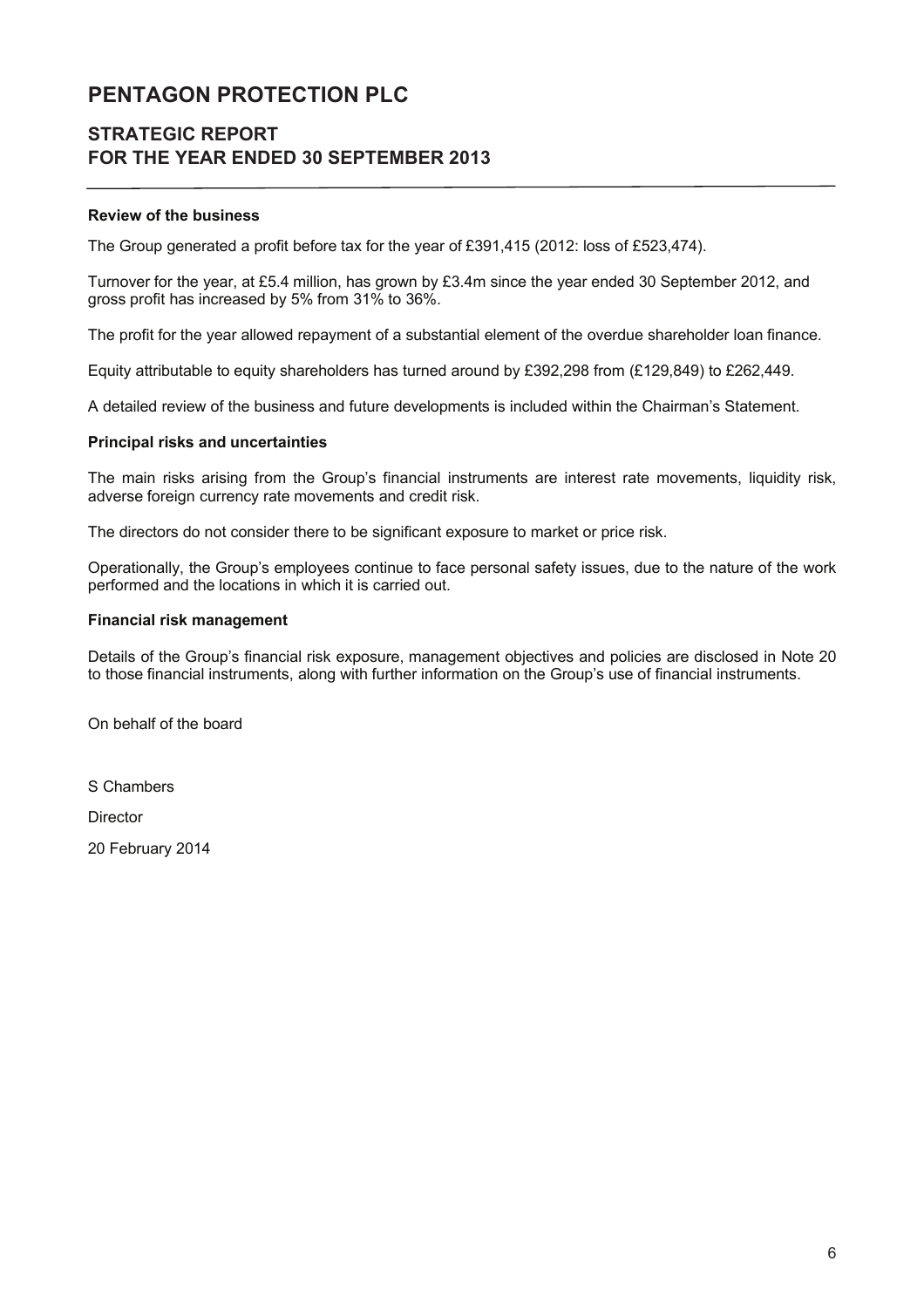## **STATEMENT OF DIRECTORS' RESPONSIBILITIES FOR THE YEAR ENDED 30 SEPTEMBER 2013**

The directors are responsible for preparing the Directors' Report and the financial statements in accordance with applicable law and regulations.

Company law requires the directors to prepare financial statements for each financial year. The directors are required by the AIM rules of the London Stock Exchange to prepare group financial statements in accordance with International Financial Reporting Standards ("IFRS") as adopted by the European Union (EU) and to prepare the company financial statements in accordance with IFRS as adopted by the EU.

The financial statements are required by law and IFRS adopted by the EU to present fairly the financial position of the group and the company and the financial performance of the group. The Companies Act 2006 provides in relation to such financial statements that references in the relevant part of the Act to financial statements giving a true and fair view are references to their achieving a fair presentation.

Under company law the directors must not approve the financial statements unless they are satisfied that they give a true and fair view of the state of affairs of the group and the company and of the profit or loss of the group for that period.

In preparing the group and company financial statements, the directors are required to:

- select suitable accounting policies and then apply them consistently;
- make judgements and estimates that are reasonable and prudent;
- state whether they have been prepared in accordance with IFRSs adopted by the EU;
- prepare the financial statements on the going concern basis unless it is inappropriate to presume that the company will continue in business.

The directors are responsible for keeping adequate accounting records that are sufficient to show and explain the group's and the company's transactions and disclose with reasonable accuracy at any time the financial position of the group and the company and enable them to ensure that the financial statements comply with the Companies Act 2006. They are also responsible for safeguarding the assets of the group and the company and hence for taking reasonable steps for the prevention and detection of fraud and other irregularities.

The directors are responsible for the maintenance and integrity of the corporate and financial information included on the Pentagon Protection plc website.

Legislation in the United Kingdom governing the preparation and dissemination of the financial statements may differ in other jurisdictions.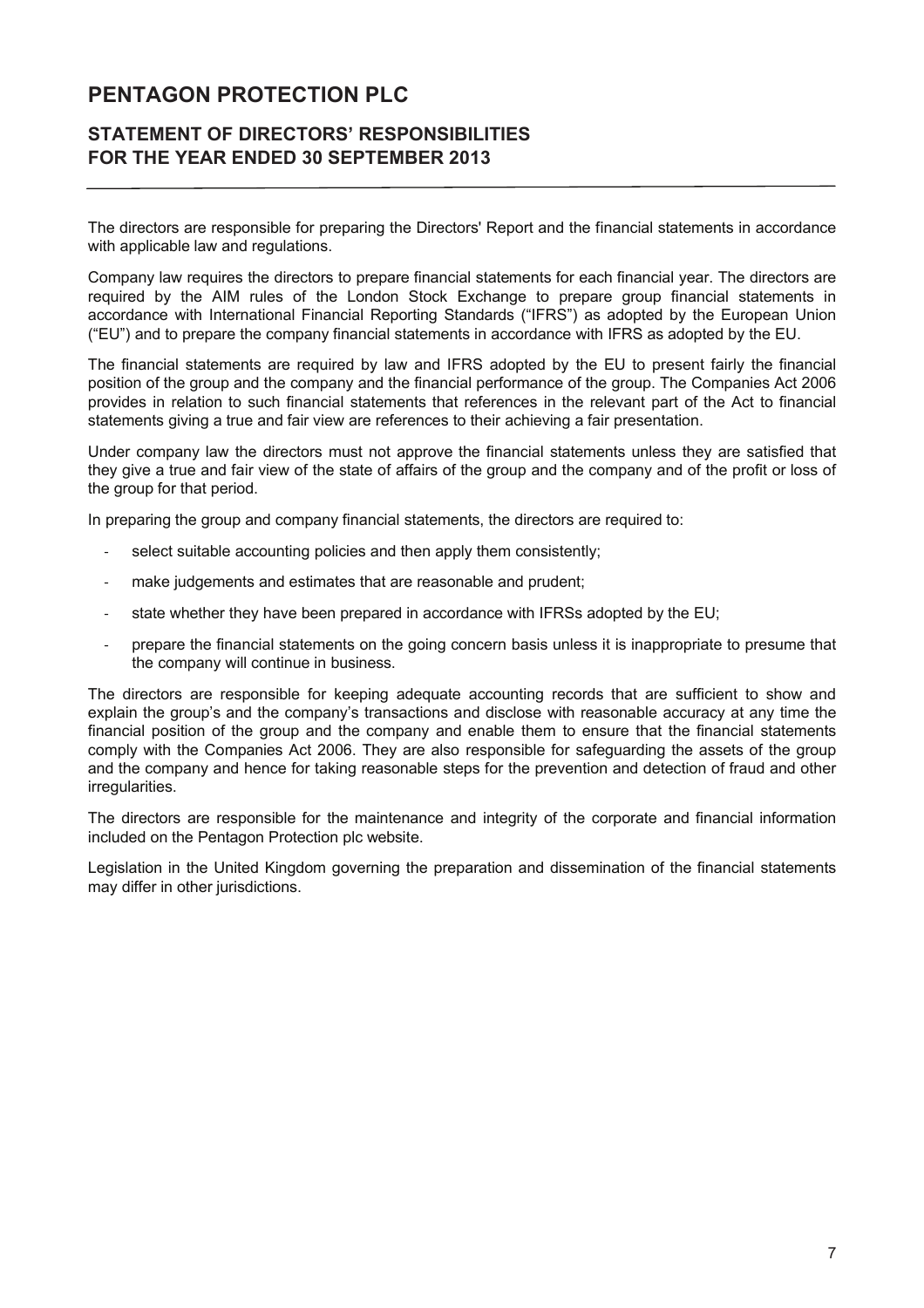## **INDEPENDENT AUDITORS' REPORT TO THE SHAREHOLDERS OF PENTAGON PROTECTION PLC**

We have audited the financial statements of Pentagon Protection Plc for the year ended 30 September 2013 which comprise the Group and Parent Company Statements of Financial Position, the Group Statement of Comprehensive Income, the Group and Parent Company Statements of Changes in Equity, the Group and Parent Company Cash Flow Statements and the related notes. The financial reporting framework that has been applied in their preparation is applicable law and International Financial Reporting Standards (IFRSs) as adopted by the European Union.

This report is made solely to the company's members, as a body, in accordance with Chapter 3 of Part 16 of the Companies Act 2006. Our audit work has been undertaken so that we might state to the company's members those matters we are required to state to them in an auditor's report and for no other purposes. To the fullest extent permitted by law, we do not accept or assume responsibility to anyone other than the company and the companys members as a body, for our audit work, for this report, or for the opinions we have formed.

### **Respective responsibilities of directors and auditors**

As explained more fully in the Directors' Responsibilities Statement set out on page 7, the directors are responsible for the preparation of the financial statements and for being satisfied that they give a true and fair view. Our responsibility is to audit and express an opinion on the financial statements in accordance with applicable law and International Standards on Auditing (UK and Ireland). Those standards require us to comply with the Auditing Practices Board's (APB's) Ethical Standards for Auditors.

#### **Scope of the audit of the financial statements**

An audit involves obtaining evidence about the amounts and disclosures in the financial statements sufficient to give reasonable assurance that the financial statements are free from material misstatement, whether caused by fraud or error. This includes an assessment of: whether the accounting policies are appropriate to the group's and the parent company's circumstances and have been consistently applied and adequately disclosed; the reasonableness of significant accounting estimates made by the directors; and the overall presentation of the financial statements. In addition, we read all the financial and non-financial information in the Director's Report to identify material inconsistencies with the audited financial statements and to identify any information that is apparently materially incorrect based on, or materially inconsistent with, the knowledge acquired by us in the course of performing the audit. If we become aware of any apparent material misstatements or inconsistencies we consider the implications for our report.

### **Opinion on the financial statements**

In our opinion:

- the financial statements give a true and fair view of the state of the Group's and of the parent company's affairs as at 30 September 2013 and of the group's profit for the year then ended;
- the financial statements have been properly prepared in accordance with IFRSs as adopted by the European Union; and
- the financial statements have been prepared in accordance with the requirements of the Companies Act 2006.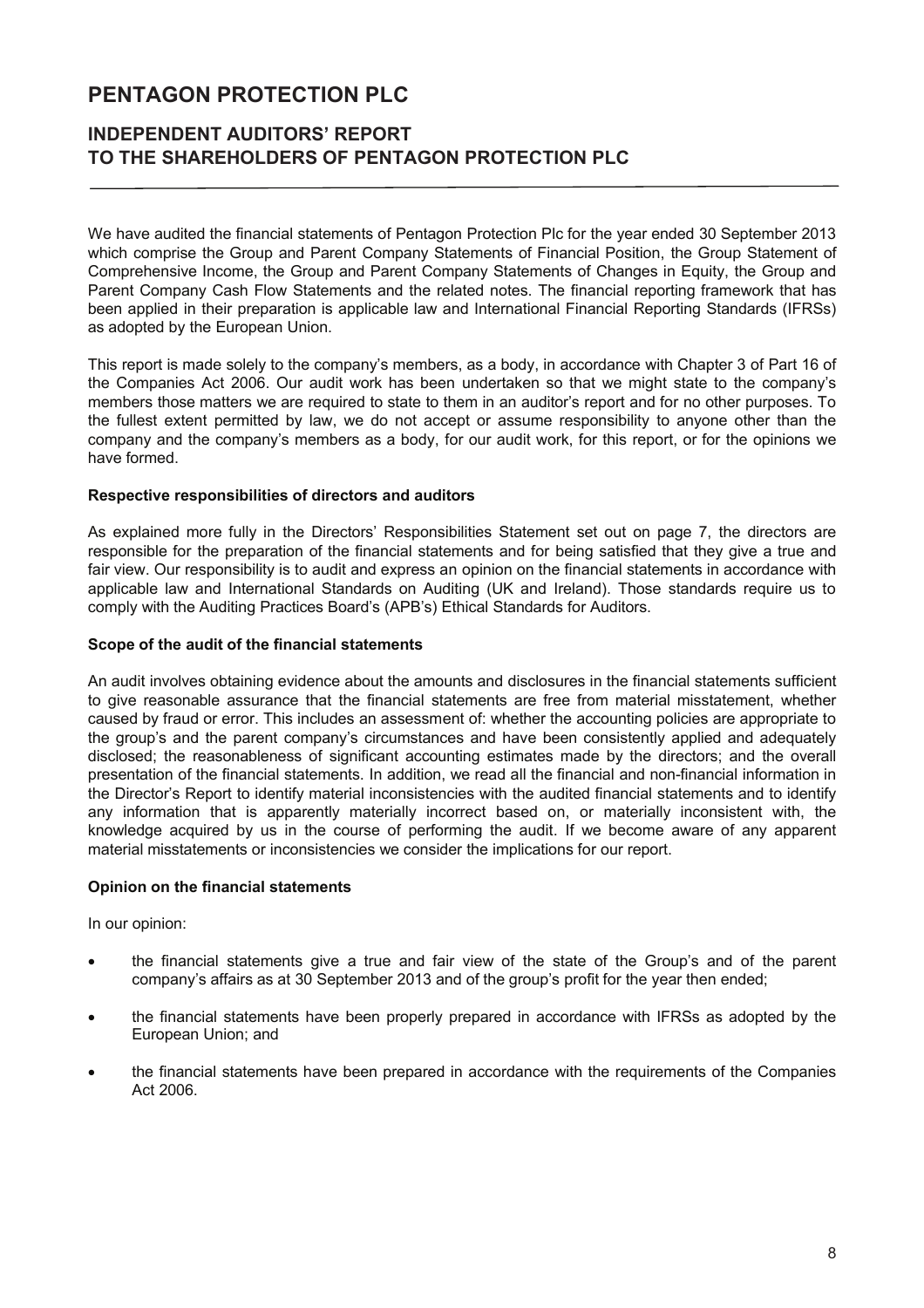## **INDEPENDENT AUDITORS' REPORT TO THE SHAREHOLDERS OF PENTAGON PROTECTION PLC**

### **Separate opinion in relation to IFRSs as issued by the IASB**

As explained in note 1 to the financial statements, the group in addition to applying IFRSs as adopted by the European Union, has also applied IFRSs as issued by the International Accounting Standards Board (IASB).

In our opinion the financial statements comply with IFRSs as issued by the IASB.

#### **Opinion on other matters prescribed by the Companies Act 2006**

In our opinion the information given in the Strategic Report and the Directors' Report for the financial year for which the financial statements are prepared is consistent with the financial statements.

#### **Matters on which we are required to report by exception**

We have nothing to report in respect of the following matters where the Companies Act 2006 requires us to report to you if, in our opinion:

- adequate accounting records have not been kept by the parent company, or returns adequate for our audit have not been received from branches not visited by us; or
- the parent company financial statements are not in agreement with the accounting records and returns; or
- certain disclosures of directors' remuneration specified by law are not made; or
- we have not received all the information and explanations we require for our audit.

Jon Last (Senior Statutory Auditor) 20 February 2014 **for and on behalf of Warrener Stewart**

**Chartered Accountants Example 2018** Harwood House **Statutory Auditor 1988 CONSERVING ACCESS CONSERVING ACCESS 43 Harwood Road** 

London SW6 4QP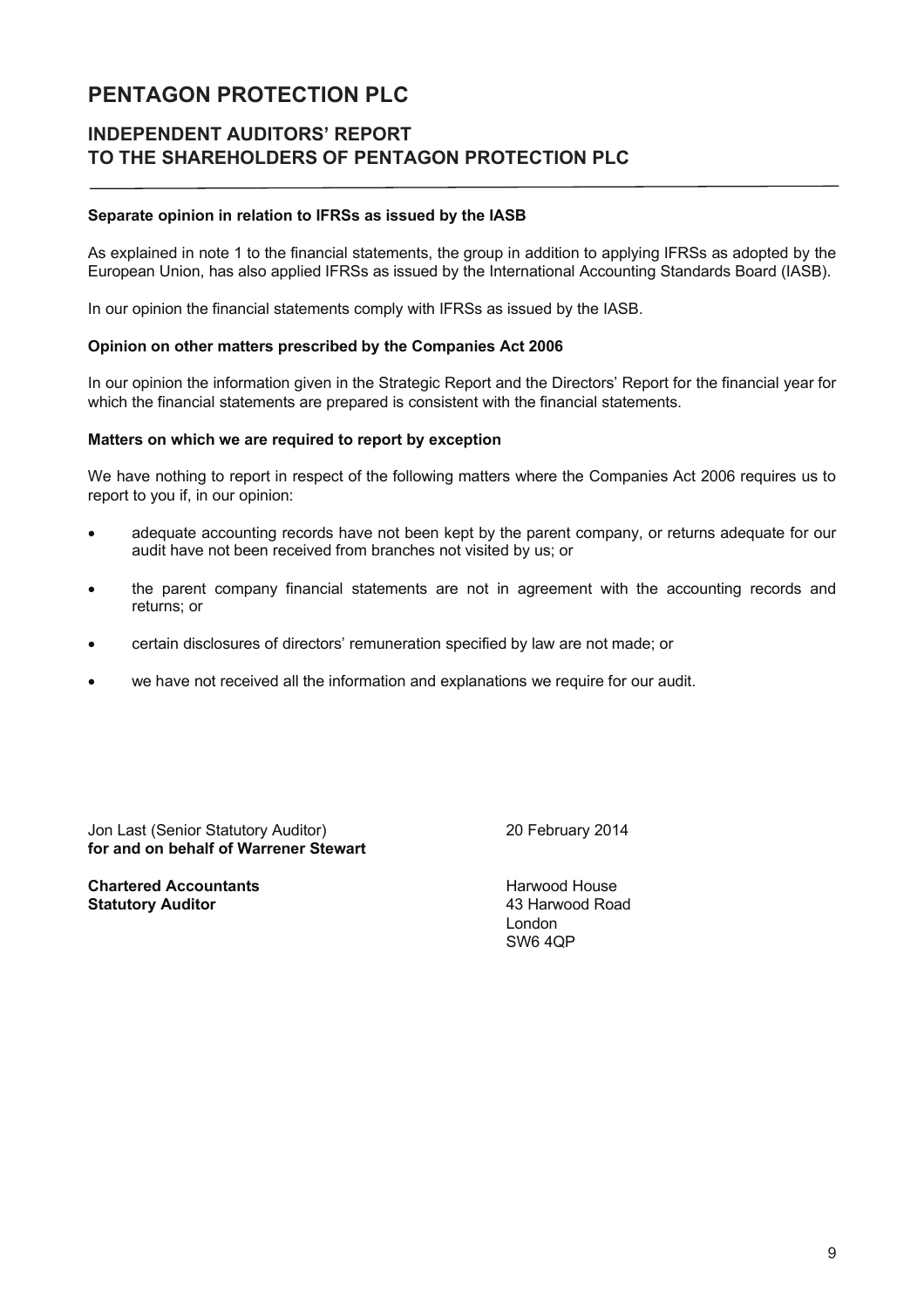## **STATEMENT OF FINANCIAL POSITION AS AT 30 SEPTEMBER 2013**

|                                                             |              | Group<br>2013<br>2012 |               | Company<br>2013 | 2012        |
|-------------------------------------------------------------|--------------|-----------------------|---------------|-----------------|-------------|
|                                                             | <b>Notes</b> | £                     | £             | £               | £           |
| <b>ASSETS</b>                                               |              |                       |               |                 |             |
| <b>Non-current assets</b>                                   |              |                       |               |                 |             |
| Intangible asset                                            | 8            |                       | 8,779         |                 |             |
| Investments                                                 | 9            |                       |               | 641,921         | 641,921     |
| Goodwill                                                    | 10           | 434,536               | 434,536       |                 |             |
| Property, plant and equipment                               | 11           | 30,742                | 15,585        | 23,324          | 5,932       |
|                                                             |              | 465,278               | 458,900       | 665,245         | 647,853     |
| <b>Current assets</b>                                       |              |                       |               |                 |             |
| Inventories                                                 |              | 144,023               | 168,546       | 8,135           | 8,135       |
| Trade and other receivables                                 | 12           | 821,558               | 626,081       | 684,846         | 700,296     |
| Cash and cash equivalents                                   |              | 9,529                 | 114,954       | 52              | 84,692      |
|                                                             |              | 975,110               | 909,581       | 693,033         | 793,123     |
|                                                             |              |                       |               |                 |             |
| <b>TOTAL ASSETS</b>                                         |              | 1,440,388             | 1,368,481     | 1,358,278       | 1,440,976   |
| <b>EQUITY AND LIABILITIES</b><br><b>Current liabilities</b> |              |                       |               |                 |             |
| Trade and other payables                                    | 13           | 822,141               | 1,006,774     | 425,242         | 619,257     |
| Shareholder loan                                            | 13           | 337,888               | 491,556       | 337,888         | 491,556     |
| Obligations under finance lease                             | 14           | 5,625                 |               | 5,625           |             |
|                                                             |              | 1,165,654             | 1,498,330     | 768,755         | 1,110,813   |
| <b>Non-current liabilities</b>                              |              |                       |               |                 |             |
| Obligations under finance lease                             | 14           | 12,285                |               | 12,285          |             |
| <b>Total liabilities</b>                                    |              | 1,177,939             | 1,498,330     | 781,040         | 1,110,813   |
|                                                             |              |                       |               |                 |             |
| <b>Equity</b>                                               |              |                       |               |                 |             |
| Issued capital                                              | 16           | 905,065               | 905,065       | 905,065         | 905,065     |
| Share premium account                                       |              | 7,160,948             | 7,160,948     | 7,160,948       | 7,160,948   |
| Share based payments                                        | 17           | 81,415                | 80,146        | 81,415          | 80,146      |
| Other reserves                                              |              | 11,198                | 9,696         | 11,459          | 11,459      |
| Retained earnings                                           |              | (7,896,177)           | (8, 285, 704) | (7,581,649)     | (7,827,455) |
| Total equity attributable to                                |              |                       |               |                 |             |
| equity shareholders of the parent                           |              | 262,449               | (129, 849)    | 577,238         | 330,163     |
|                                                             |              |                       |               |                 |             |
| <b>TOTAL EQUITY AND LIABILITIES</b>                         |              | 1,440,388             | 1,368,481     | 1,358,278       | 1,440,976   |

The financial statements on pages 10 to 39 were approved by the directors and authorised for issue on 20 February 2014 and are signed on their behalf by

S Chambers Director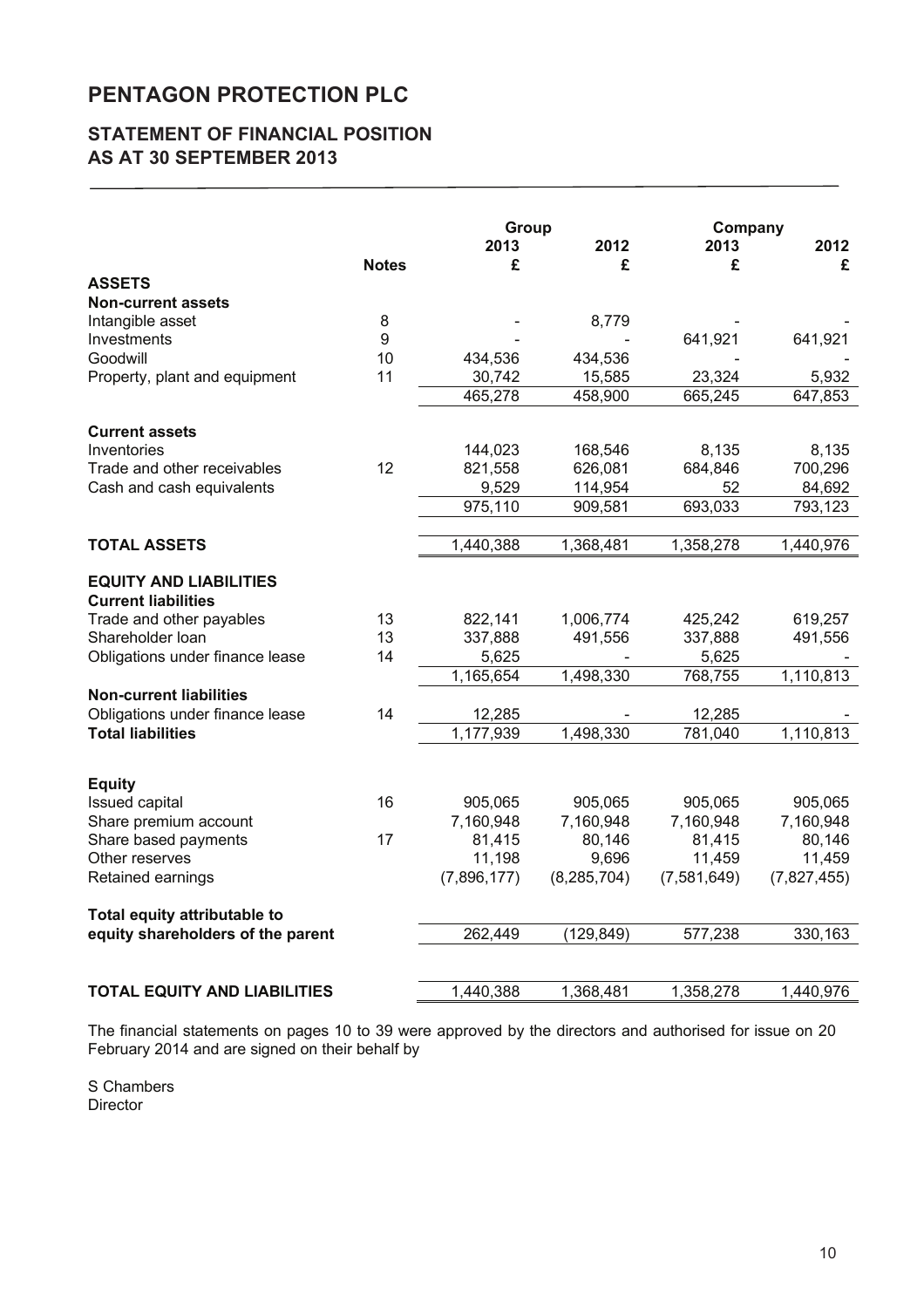## **CONSOLIDATED STATEMENT OF COMPREHENSIVE INCOME FOR THE YEAR ENDED 30 SEPTEMBER 2013**

|                                                                                                       | <b>Notes</b>   | 2013<br>£                 | 2012<br>£<br>(restated)  |
|-------------------------------------------------------------------------------------------------------|----------------|---------------------------|--------------------------|
| Revenue                                                                                               | $\overline{2}$ | 5,357,513                 | 1,960,331                |
| Cost of sales                                                                                         |                | (3,440,962)               | (1,351,791)              |
| Gross profit                                                                                          |                | 1,916,551                 | 608,540                  |
| <b>Distribution costs</b><br>Administrative expenses                                                  |                | (91,070)<br>(1, 275, 491) | (24, 974)<br>(1,073,826) |
| <b>OPERATING PROFIT/(LOSS)</b><br><b>BEFORE FINANCING ACTIVITIES</b>                                  |                | 549,990                   | (490, 260)               |
| Finance income<br>Finance costs                                                                       | 3<br>4         | 16<br>(158, 591)          | 10<br>(33, 224)          |
| PROFIT/(LOSS) BEFORE TAX                                                                              | 5              | 391,415                   | (523, 474)               |
| Tax                                                                                                   | 6              | (1,888)                   | (544)                    |
| PROFIT/(LOSS) FOR THE YEAR                                                                            |                | 389,527                   | (524, 018)               |
| Other comprehensive income/(expense)                                                                  |                | 1,502                     | (2,748)                  |
| <b>TOTAL COMPREHENSIVE INCOME/(EXPENSE)</b><br><b>FOR THE YEAR</b>                                    |                | 391,029                   | (526, 766)               |
| Profit/(loss) attributable to:<br>Equity holders of the parent                                        |                | 389,527                   | (524, 018)               |
| Total comprehensive income/(expense)<br>for the year attributable to:<br>Equity holders of the parent |                | 391,029                   | (526, 766)               |
| Earnings/(loss) per share (pence per share)                                                           |                |                           |                          |
| Basic                                                                                                 | $\overline{7}$ | 3.5p                      | (5.6)p                   |
| <b>Diluted</b>                                                                                        | $\overline{7}$ | 3.5p                      | (5.6)p                   |

Revenue and operating profit/(loss) for the year all derive from continuing operations.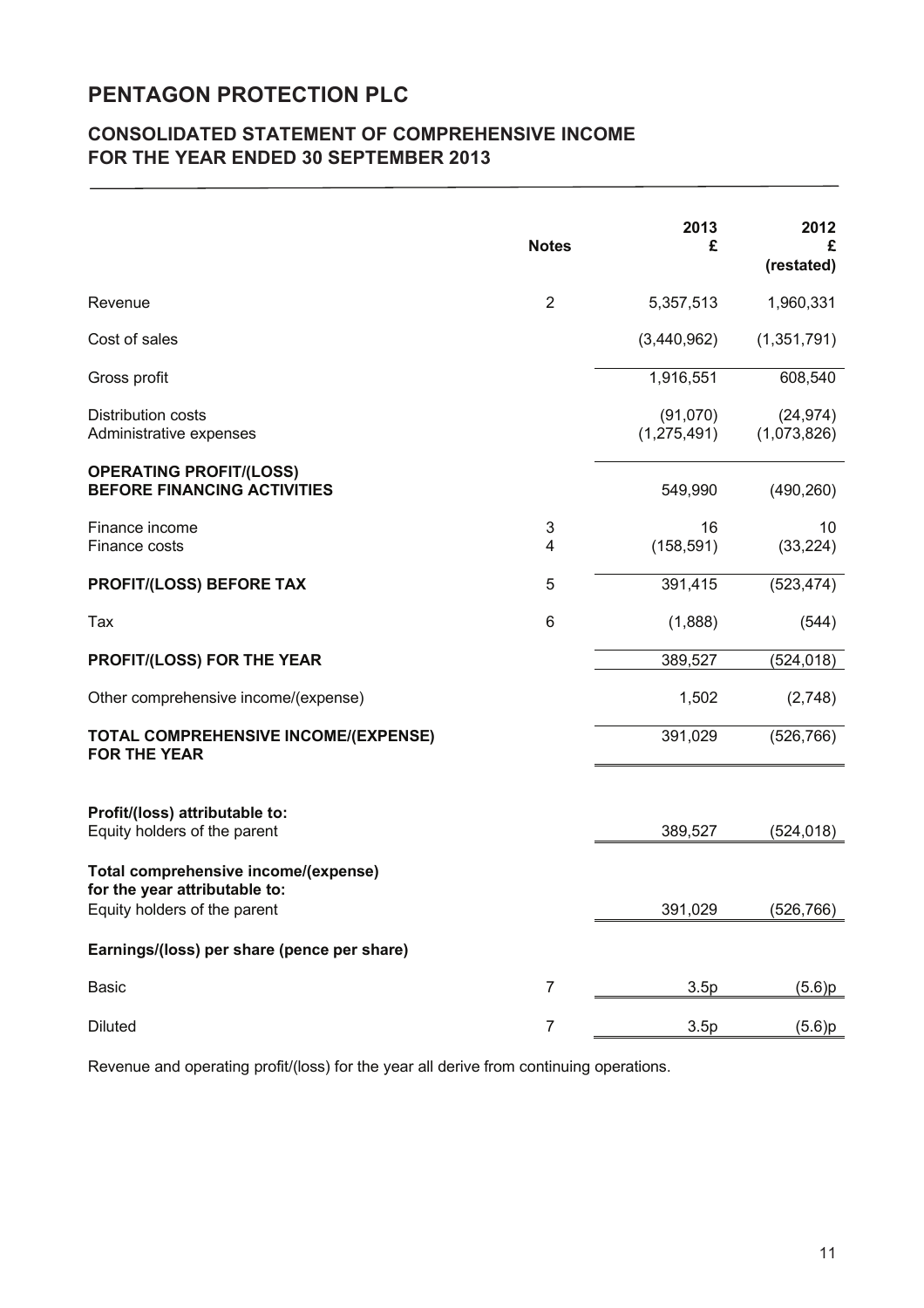## **STATEMENT OF CHANGES IN EQUITY FOR THE YEAR ENDED 30 SEPTEMBER 2013**

| Group                                                                                     |                              |                                         |                                         |                               |                                  |                   |
|-------------------------------------------------------------------------------------------|------------------------------|-----------------------------------------|-----------------------------------------|-------------------------------|----------------------------------|-------------------|
|                                                                                           | <b>Share</b><br>capital<br>£ | <b>Share</b><br>premium<br>account<br>£ | <b>Share</b><br>based<br>payments<br>£  | <b>Other</b><br>reserves<br>£ | <b>Retained</b><br>earnings<br>£ | <b>Total</b><br>£ |
| At 1 October 2011<br>For the year to<br>30 September 2012:<br>Total comprehensive expense | 881,918                      | 7,056,785                               | 74,230                                  | 12,444                        | (7,761,686)                      | 263,691           |
| for the year<br><b>Transactions with owners</b>                                           |                              |                                         |                                         | (2,748)                       | (524, 018)                       | (526, 766)        |
| Shares issued                                                                             | 23,147                       | 104,163                                 |                                         |                               |                                  | 127,310           |
| Share based payment                                                                       |                              |                                         | 5,916                                   |                               |                                  | 5,916             |
| At 1 October 2012<br>For the year to<br>30 September 2013:                                | 905,065                      | 7,160,948                               | 80,146                                  | 9,696                         | (8, 285, 704)                    | (129, 849)        |
| Total comprehensive income<br>for the year<br><b>Transactions with owners</b>             |                              |                                         |                                         | 1,502                         | 389,527                          | 391,029           |
| Shares issued                                                                             |                              |                                         |                                         |                               |                                  |                   |
| Share based payment                                                                       |                              |                                         | 1,269                                   |                               |                                  | 1,269             |
| At 30 September 2013                                                                      | 905,065                      | 7,160,948                               | 81,415                                  | 11,198                        | (7,896,177)                      | 262,449           |
| <b>Group - Other reserves</b>                                                             | <b>Merger</b><br>reserve     | <b>Currency</b><br>reserve              | <b>Shares</b><br>held by<br><b>ESOP</b> | Total                         |                                  |                   |
|                                                                                           | £                            | £                                       | £                                       | £                             |                                  |                   |
| At 1 October 2011<br>For the year to<br>30 September 2012:<br>Total comprehensive expense | 16,000                       | 985                                     | (4, 541)                                | 12,444                        |                                  |                   |
| for the year                                                                              |                              | (2,748)                                 |                                         | (2,748)                       |                                  |                   |
| At 1 October 2012<br>For the year to<br>30 September 2013:                                | 16,000                       | (1,763)                                 | (4, 541)                                | 9,696                         |                                  |                   |
| Total comprehensive income<br>for the year                                                |                              | 1,502                                   |                                         | 1,502                         |                                  |                   |
| At 30 September 2013                                                                      | 16,000                       | (261)                                   | (4, 541)                                | 11,198                        |                                  |                   |

All equity is attributable to equity shareholders of the parent.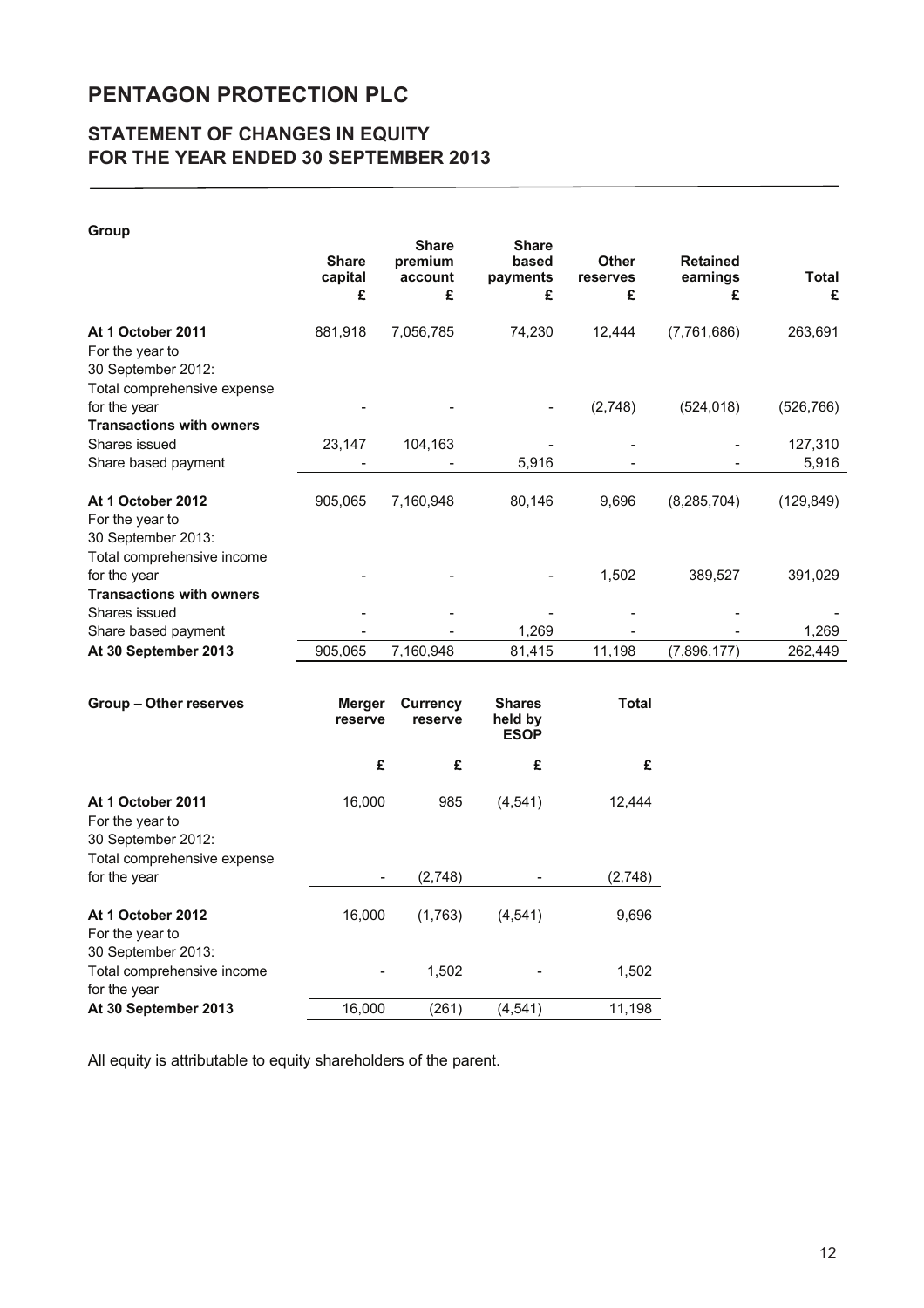# **STATEMENT OF CHANGES IN EQUITY (Continued) FOR THE YEAR ENDED 30 SEPTEMBER 2013**

| Company                                                                                   |                         |                                    |                                   |                          |                             |            |
|-------------------------------------------------------------------------------------------|-------------------------|------------------------------------|-----------------------------------|--------------------------|-----------------------------|------------|
|                                                                                           | <b>Share</b><br>capital | <b>Share</b><br>premium<br>account | <b>Share</b><br>based<br>payments | <b>Other</b><br>reserves | <b>Retained</b><br>earnings | Total      |
|                                                                                           | £                       | £                                  | £                                 | £                        | £                           | £          |
| At 1 October 2011<br>For the year to<br>30 September 2012:<br>Total comprehensive expense | 881,918                 | 7,056,785                          | 74,230                            | 11,459                   | (7,598,045)                 | 426,347    |
| for the year                                                                              |                         |                                    |                                   |                          | (229, 410)                  | (229, 410) |
| <b>Transactions with owners</b>                                                           |                         |                                    |                                   |                          |                             |            |
| Shares issued                                                                             | 23,147                  | 104,163                            |                                   |                          |                             | 127,310    |
| Share based payments                                                                      |                         |                                    | 5,916                             |                          |                             | 5,916      |
| At 1 October 2012<br>For the year to<br>30 September 2013:                                | 905,065                 | 7,160,948                          | 80,146                            | 11,459                   | (7,827,455)                 | 330,163    |
| Total comprehensive income<br>for the year<br><b>Transactions with owners</b>             |                         |                                    |                                   |                          | 245,806                     | 245,806    |
| Shares issued                                                                             |                         |                                    |                                   |                          |                             |            |
| Share based payments                                                                      |                         |                                    | 1,269                             |                          |                             | 1,269      |
| At 30 September 2013                                                                      | 905,065                 | 7,160,948                          | 81,415                            | 11,459                   | (7,581,649)                 | 577,238    |

| Company - Other reserves                                                                                  | <b>Merger</b><br>reserve | <b>Shares</b><br>held by<br><b>ESOP</b> | Total  |
|-----------------------------------------------------------------------------------------------------------|--------------------------|-----------------------------------------|--------|
|                                                                                                           | £                        | £                                       | £      |
| At 1 October 2011<br>For the year to<br>30 September 2012:<br>Total comprehensive expense<br>for the year | 16,000                   | (4, 541)                                | 11,459 |
| At 1 October 2012<br>For the year to<br>30 September 2013:<br>Total comprehensive income<br>for the year  | 16,000                   | (4, 541)                                | 11,459 |
| At 30 September 2013                                                                                      | 16,000                   | (4,541)                                 | 11,459 |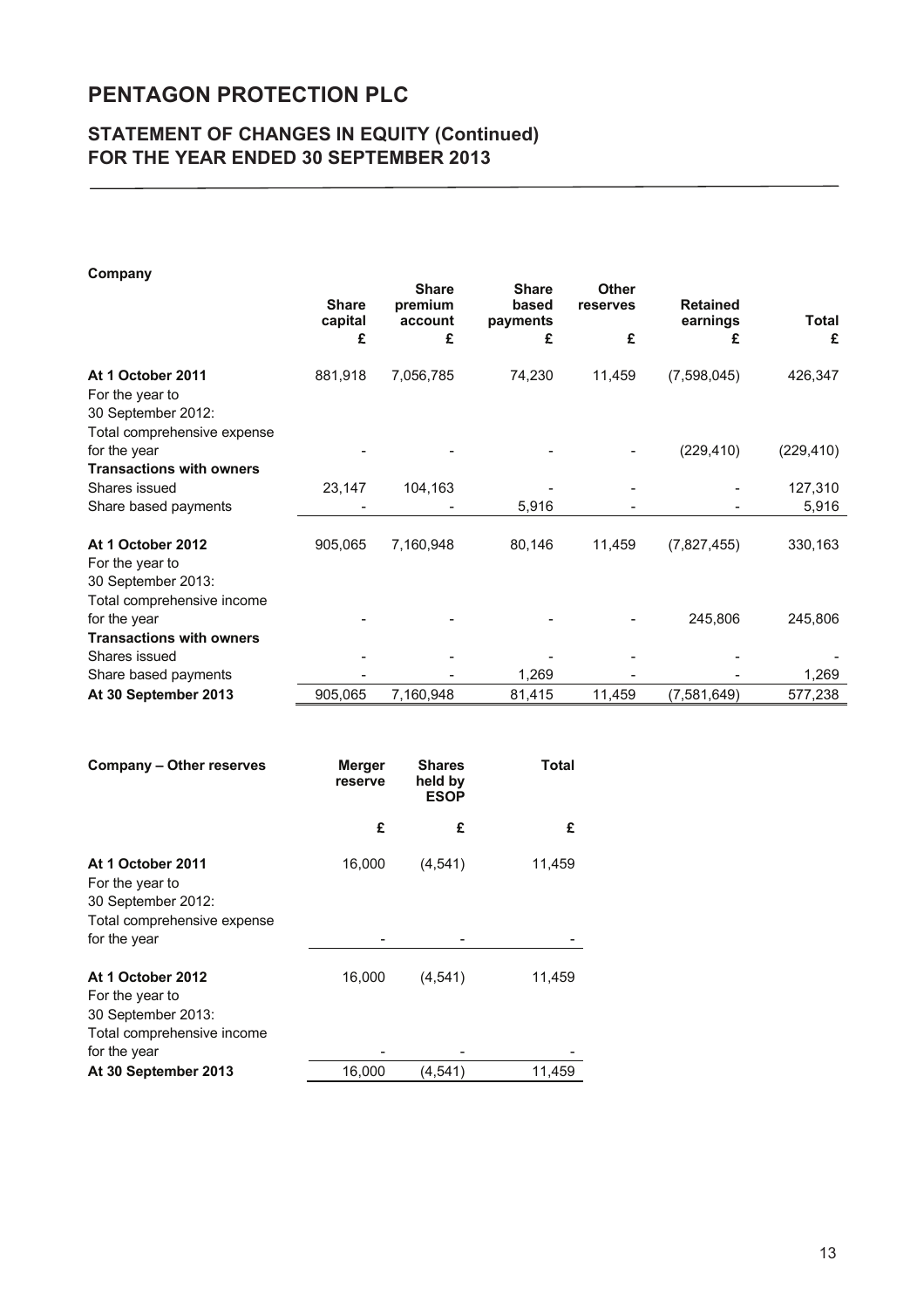## **STATEMENT OF CHANGES IN EQUITY (Continued) FOR THE YEAR ENDED 30 SEPTEMBER 2013**

### **Share capital**

Represents the par value of shares in issue.

#### **Share premium**

Represents amounts subscribed for share capital in excess of nominal value, net of directly attributable issue costs.

### **Share based payments**

Represents the reserve account which is used for the corresponding entry to the share based payment charge through the income statement.

### **Merger reserve**

Represents the difference between the fair value and nominal value of the equity consideration provided in exchange for 90% or more of the equity instruments acquired in another entity.

### **Shares held by ESOP**

These relate to shares held by the Pentagon Employee Share Ownership Plan and are used to assist in meeting the obligations under employee remuneration schemes.

### **Foreign currency translation reserve**

The translation reserve represents the exchange gains and losses that have arisen on the retranslation of overseas operations.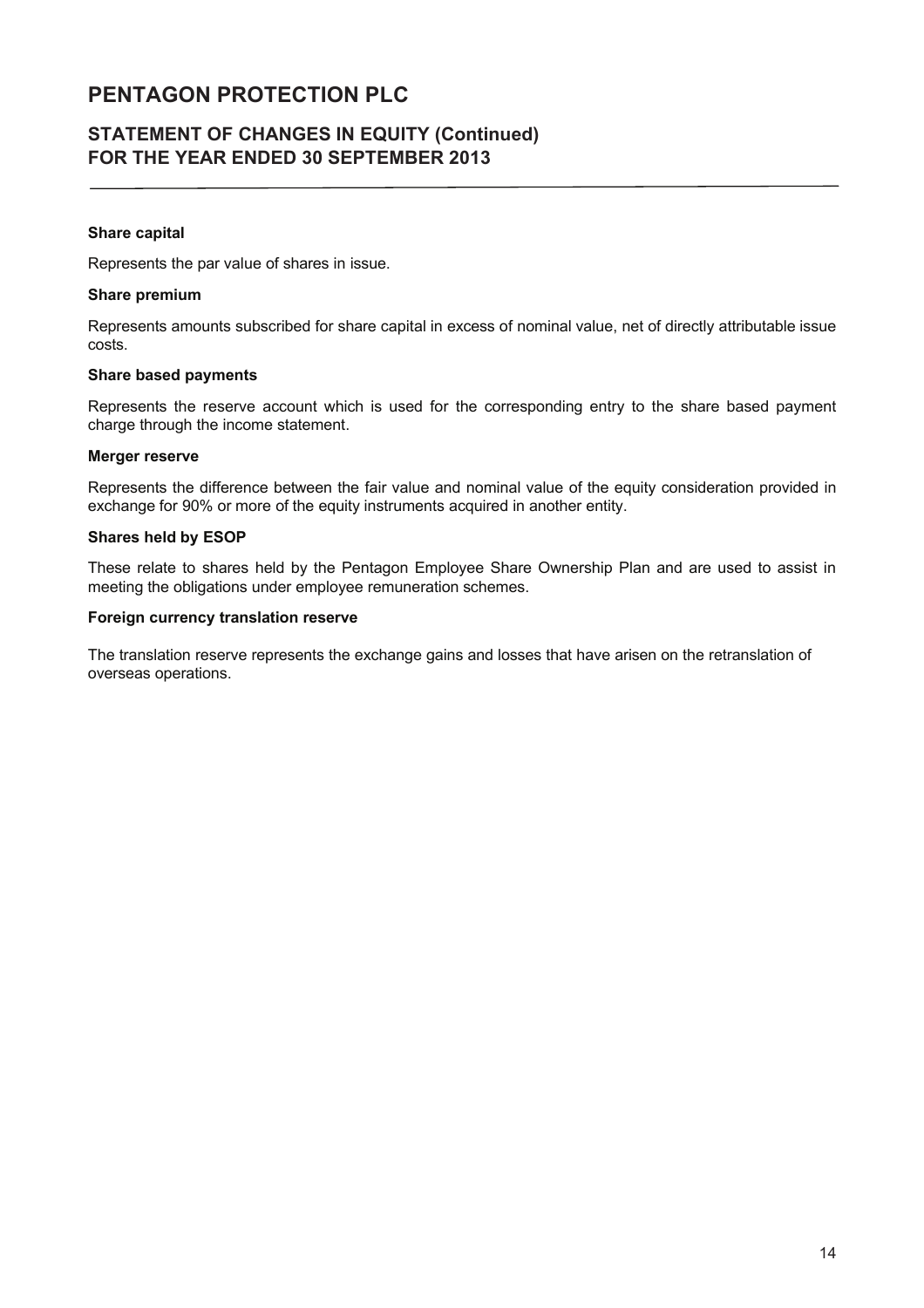# **STATEMENT OF CASH FLOWS FOR THE YEAR ENDED 30 SEPTEMBER 2013**

|                                                                                          | Group      |            | Company    |                       |
|------------------------------------------------------------------------------------------|------------|------------|------------|-----------------------|
|                                                                                          | 2013       | 2012       |            | 2012                  |
|                                                                                          | £          | £          | £          | £                     |
|                                                                                          |            | (restated) |            | (restated)            |
| <b>Operating activities</b>                                                              |            |            |            |                       |
| Profit/(loss) before tax                                                                 | 391,415    | (523, 474) | 245,806    | (229, 410)            |
| Adjustments for:                                                                         |            |            |            |                       |
| Depreciation of property, plant and equipment                                            | 4,882      | 4,365      | 2,444      | 1,513                 |
| Loss on disposal of property, plant and equipment                                        | 1,350      |            | 1,350      |                       |
| Amortisation of intangibles                                                              | 8,779      |            |            |                       |
| Share based payments                                                                     | 1,269      | 5,916      | 1,269      | 5,916                 |
| Exchange adjustment                                                                      | 1,502      | (2,748)    |            |                       |
| Changes in working capital:                                                              | 24,523     | 83,664     |            |                       |
| Decrease/(increase) in inventories<br>(Increase)/decrease in trade and other receivables | (195, 477) | (81, 306)  | 15,450     | (6, 135)<br>(81, 419) |
| (Decrease)/increase in trade and other payables                                          | (184, 633) | 305,358    | (194, 015) | 123,578               |
| Net finance cost                                                                         | 158,575    | 33,214     | 13,419     | 28,079                |
| Net cash from/(used) in operating activities                                             | 212,185    | (175, 011) | 85,723     | (157,878)             |
|                                                                                          |            |            |            |                       |
| <b>Investing activities</b>                                                              |            |            |            |                       |
| Payments to acquire property, plant and equipment                                        | (1, 456)   | (6, 875)   | (1, 253)   | (1,860)               |
| Payments to acquire intangible fixed assets                                              |            | (3, 413)   |            |                       |
| Receipts from sale of property, plant and equipment                                      | 1,100      |            | 1,100      |                       |
| Interest received                                                                        | 16         | 10         |            |                       |
| Net cash used in investing activities                                                    | (340)      | (10, 278)  | (153)      | (1,860)               |
|                                                                                          |            |            |            |                       |
| <b>Financing activities</b>                                                              |            |            |            |                       |
| Capital element of finance lease contracts                                               | (3, 123)   |            | (3, 123)   |                       |
| (Decrease)/increase in shareholder loan                                                  | (153, 668) | 133,625    | (153, 668) | 133,625               |
| Net proceeds from issue of shares                                                        |            | 121,000    |            | 121,000               |
| Interest paid                                                                            | (158, 591) | (33, 224)  | (13, 419)  | (28,079)              |
| Net cash (used)/from financing activities                                                | (315,382)  | 221,401    | (170,210)  | 226,546               |
|                                                                                          |            |            |            |                       |
| Taxation                                                                                 | (1,888)    | (544)      |            |                       |
|                                                                                          |            |            |            |                       |
| Net (decrease)/increase in cash and cash                                                 |            |            |            |                       |
| equivalents                                                                              | (105, 425) | 35,568     | (84, 640)  | 66,808                |
|                                                                                          |            |            |            |                       |
| Cash and cash equivalents at the start of the year                                       | 114,954    | 79,386     | 84,692     | 17,884                |
|                                                                                          |            |            |            |                       |
| Cash and cash equivalents at the end of the year                                         | 9,529      | 114,954    | 52         | 84,692                |
|                                                                                          |            |            |            |                       |
| Cash and cash equivalents consists of:                                                   |            |            |            |                       |
|                                                                                          |            |            |            |                       |
| Cash and cash equivalents                                                                | 9,529      | 114,954    | 52         | 84,692                |
|                                                                                          | 9,529      | 114,954    | 52         | 84,692                |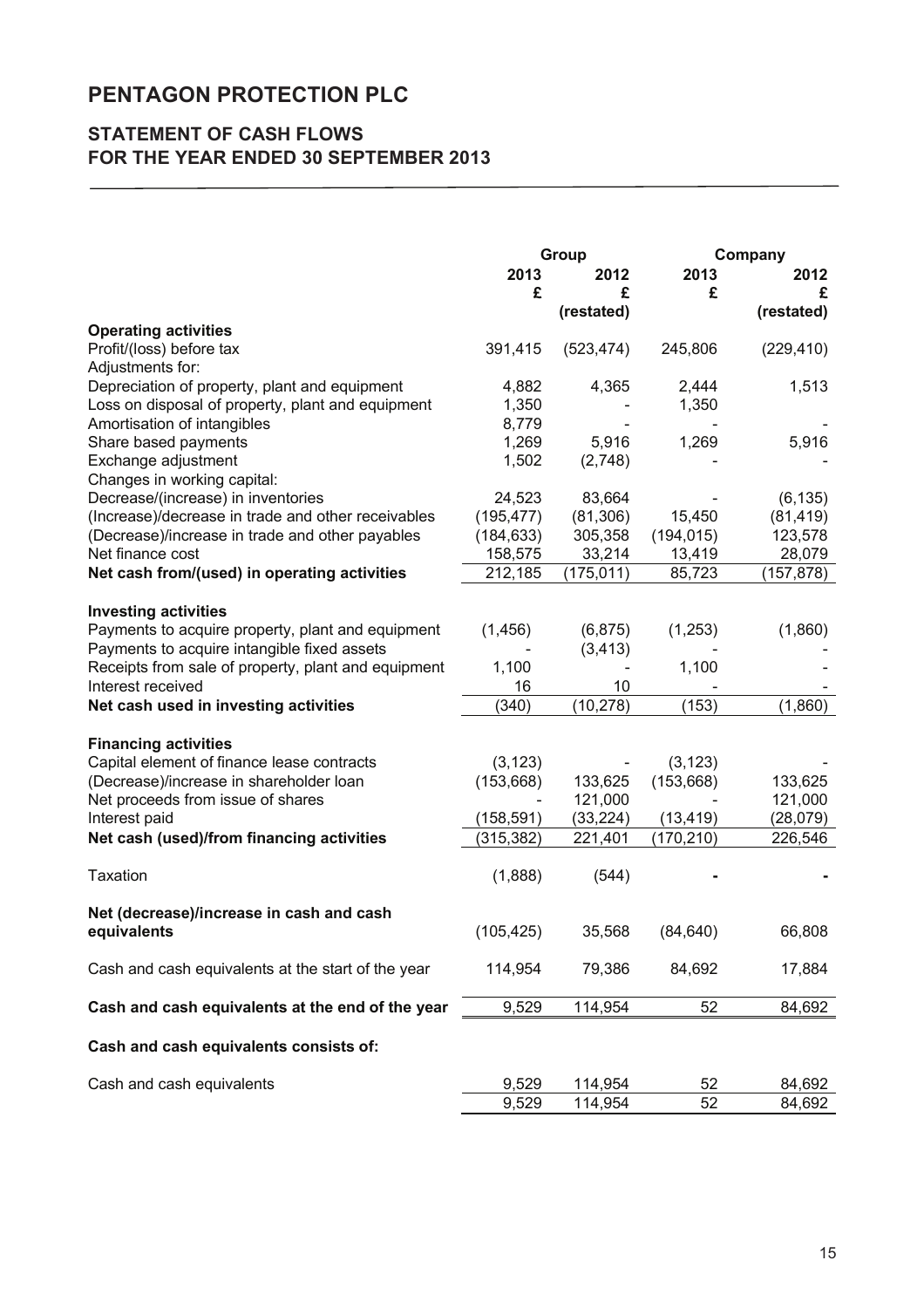## **NOTES TO THE CONSOLIDATED FINANCIAL STATEMENTS FOR THE YEAR ENDED 30 SEPTEMBER 2013**

### **1 Accounting policies**

### **1.1 Basis of preparation**

The financial statements have been prepared in accordance with EU endorsed International Accounting Standards and International Financial Reporting Standards (collectively "IFRS") and the requirements of the Companies Act 2006 applicable to companies reporting under IFRS.

The financial statements are presented in sterling and have been prepared on the historical cost basis, except where IFRS requires an alternative treatment. The principal variations from historical cost relate to financial instruments (IAS 39).

The Company is a public listed company, quoted on AIM and is incorporated and domiciled in the UK.

The Group had net assets of £262,449 as at 30 September 2013 (2012: net liabilities of £129,849) and generated a profit before tax of £391,415 (2012: loss before tax of £523,474) in the reporting period.

Despite the turnaround in the net assets at 30 September 2013 and the improvement in the results for the year then ended, the Group's trading since the year end has been below budget. This is because economic conditions and budget constraints in the Group's traditional markets, United Kingdom and Europe, have resulted in a shortage of large projects in these areas. While sales opportunities abound in Africa and the Middle East, political uncertainty and bureaucratic obstacles in these regions add an extra layer of risk and result in longer sales cycles, which present cash flow difficulties. Nonetheless, the holding company is currently being supported by the Group's Chairman, Haytham ElZayn, via a shareholders loan of £338k as at 30 September 2013. Mr ElZayn has agreed to defer repayment of this loan until the Group's financial situation has improved.

The Group has a sales pipeline totalling  $£19.4$  million. Management is confident that a significant proportion of the sales pipeline will be converted into sales contracts in due course.

In the light of this and after taking into account all information that could reasonably be expected to be available, the directors are confident that the Group will remain in operational existence for the foreseeable future and that the going concern basis of preparation is appropriate to the Group's financial statements.

### **Adoption of international accounting standards.**

### **Amendments to published standards effective for the year ended 30 September 2013**

The following standards have been adopted during the year:

- IFRS 7 (amendment) "Financial Instruments: Disclosure":
- IAS 12 "Income Taxes"

Although the adoption of these amendments has had no impact on the financial position and performance of the Group, additional disclosures have been provided to comply with the revised standards.

#### *Standards adopted early by the Group*

The Group has not adopted any standards or interpretations early in either the current or the preceding financial year.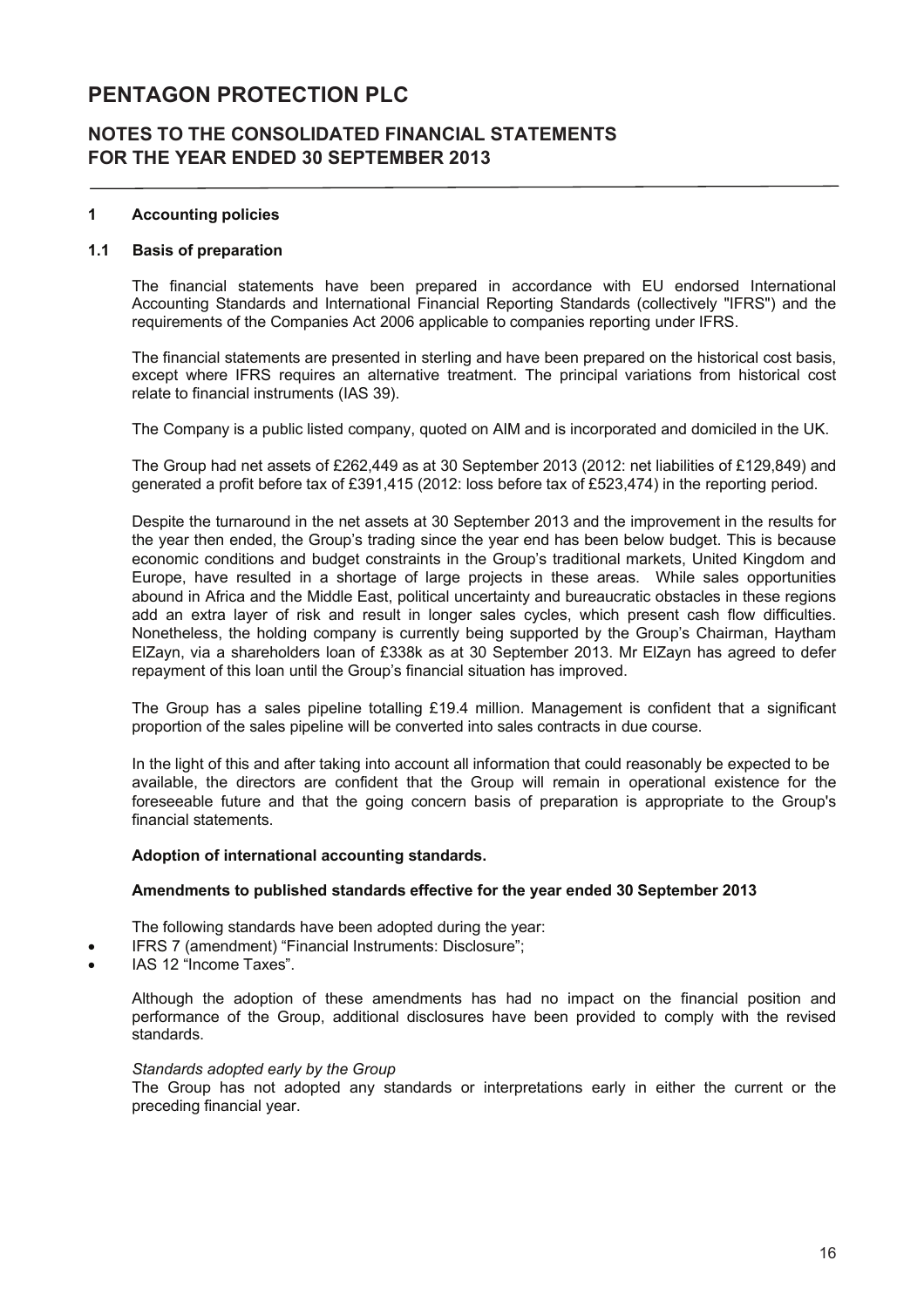## **NOTES TO THE CONSOLIDATED FINANCIAL STATEMENTS (CONTINUED) FOR THE YEAR ENDED 30 SEPTEMBER 2013**

### **1 Accounting policies (continued)**

### **1.1 Basis of preparation (continued)**

#### *Adoption of standards and interpretations*

As at the date of authorisation of these financial statements, there were standards and interpretations in issue but that are not yet effective and have not been applied in these financial statements, as listed below:

*Standards, amendments and interpretations in issue but not effective*

- IFRS 7 "Financial Instruments: Disclosure (amendment)";
- IFRS 9 "Financial Instruments: Classification and Measurement";
- IFRS 10 "Consolidated Financial Statements";
- IFRS 11 "Joint Arrangements";
- IFRS 12 "Disclosure of Interests in Other Entities";
- IFRS 13 "Fair Value Measurement"
- IAS 1 "Presentation of Financial Statements (amendment)";
- IAS 16 "Property, Plant and Equipment (amendment)";
- IAS 19 "Employee Benefits (amendment)";
- IAS 27 "Separate Financial Statements (amendment)":
- IAS 28 "Investments in Associates and Joint Ventures"
- IAS 32 "Financial Instruments Presentation (amendment)":
- IAS 34 "Interim Financial Reporting (amendment)";
- IAS 36 "Impairment of Assets (amendment)".

The Directors do not anticipate that the adoption of these standards and interpretations in future periods could have a material effect on the financial position or performance of the Group and Company.

At the date of issue of these financial statements, there were no other Standards or interpretations which have not been applied, that were in issue but not yet effective, that the directors consider would have a material effect on the financial statements.

#### **1.2 Basis of consolidation**

The Group financial statements consolidate the financial statements of the Company and all its subsidiary undertakings as at 30 September 2013. Control is achieved where the Company has the power to govern the financial and operating policies of an investee entity so as to obtain benefits from its activities.

The acquisition method of accounting is used to account for the acquisition of subsidiaries by the Group. The cost of an acquisition is measured as the fair value of the assets given, equity instruments issued, contingent consideration and liabilities incurred or assumed at the date of exchange. Costs directly attributable to the acquisition are expensed as incurred. Identifiable assets acquired and liabilities and contingent liabilities assumed in a business combination are initially measured at fair value at the acquisition date.

Where necessary, adjustments are made to the financial statements of subsidiaries to bring the accounting policies used in line with those of the Group.

All intra-group transactions, balances, income and expenses are eliminated on consolidation.

The Company has applied the exemptions under s408 of the Companies Act 2006 to not prepare a Company income statement. The result for the year of the Company was a profit of 245,806 (2012: loss of £229,410).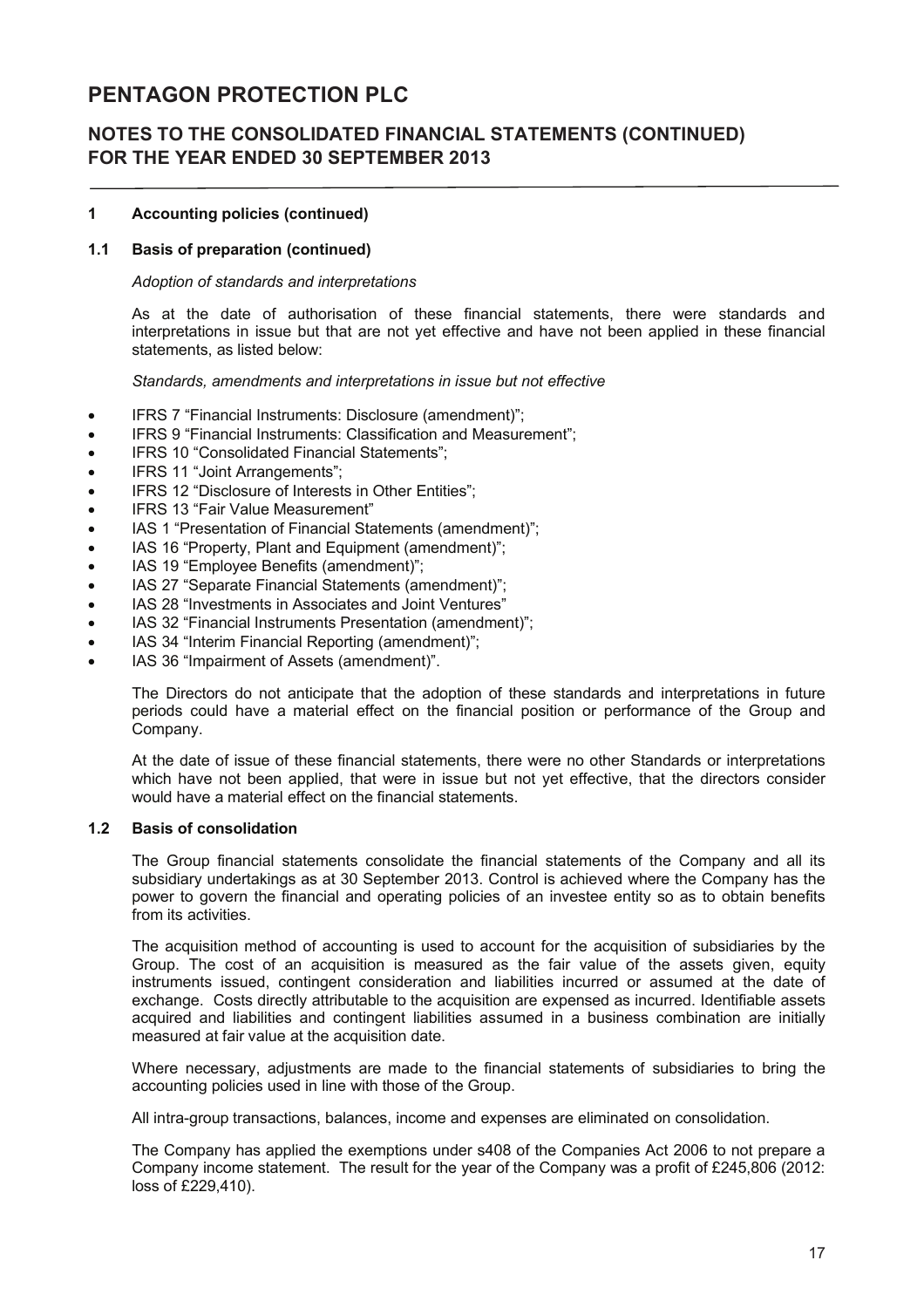### **NOTES TO THE CONSOLIDATED FINANCIAL STATEMENTS (CONTINUED) FOR THE YEAR ENDED 30 SEPTEMBER 2013**

#### **1 Accounting policies (continued)**

### **1.3 Revenue**

Revenue is recognised when revenue and associated costs can be measured reliably and future economic benefits are probable. Revenue is measured at fair value of consideration received or receivable for goods and services provided in the normal course of business, net of discounts, VAT and other sales related taxes.

### **1.4 Goodwill**

Goodwill arising on consolidation represents the excess of the consideration transferred, the amount of any non-controlling interest and the fair value of any previous interest in the acquired entity over the fair value of the identifiable assets and liabilities of a subsidiary at the date of acquisition. Goodwill on acquisition of subsidiaries is separately disclosed.

On disposal of a subsidiary, the attributable amount of goodwill is included in the determination of the profit and loss on disposal.

### **1.5 Interest income**

Interest income is accrued on a time apportioned basis, by reference to the principal outstanding and at the effective interest rate applicable.

### **1.6 Intangible assets**

The intangible asset relates to a website, acquired with a subsidiary together with subsequent additions and is valued at purchase cost and amortised on a straight-line basis over its useful life.

#### **1.7 Property, plant and equipment**

All property, plant and equipment is stated at historical cost less accumulated depreciation and subject to an impairment review. Cost includes expenditure attributable to the acquisition of the items.

Subsequent costs, including replacement parts, are capitalised only when it is probable that such costs will generate future economic benefits. All other costs of repairs and maintenance are charged to the income statement as incurred.

Depreciation is provided on all property, plant and equipment at rates calculated to write off the cost less estimated residual value of each asset over its expected useful life, as follows:

| Plant and machinery   | 25% on written down value |
|-----------------------|---------------------------|
| Fixtures and fittings | 25% on written down value |
| Motor vehicles        | 25% on written down value |

Assets held under finance leases are depreciated over their expected useful lives on the same basis as owned assets or, where shorter, the term of the relevant lease.

The gain or loss arising on the disposal or retirement of an asset is determined as the difference between the sales proceeds and the carrying amount of the asset and is recognised in the income statement.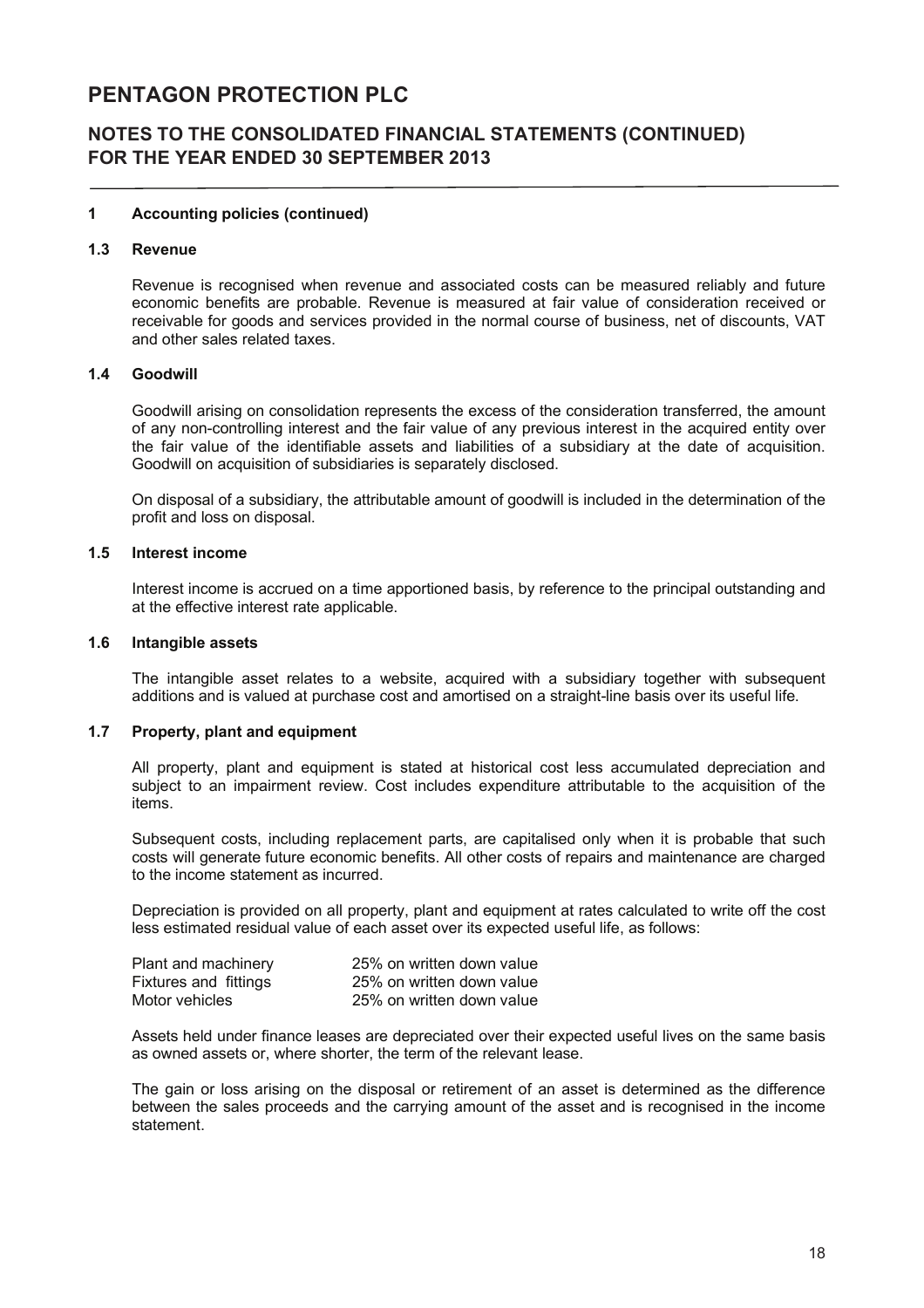## **NOTES TO THE CONSOLIDATED FINANCIAL STATEMENTS (CONTINUED) FOR THE YEAR ENDED 30 SEPTEMBER 2013**

### **1 Accounting policies (continued)**

### **1.8 Impairment**

Fixed assets are reviewed for impairment if events or changes in circumstances indicate that the carrying amount may not be recoverable or as otherwise required by relevant accounting standards. Shortfalls between the carrying value of fixed assets and their recoverable amounts, being the higher of net realisable value and value-in-use, are recognised as impairments. Impairment losses are recognised in the income statement.

### **1.9 Foreign currencies**

The individual financial statements of each group company are presented in the currency of the primary economic environment in which it operates (its functional currency). For the purpose of the consolidated financial statements, the results and financial position of each group company are expressed in pounds sterling, which is the functional currency of the parent company, and the presentation currency for the consolidated financial statements.

In preparing the financial statements of the individual companies, transactions in currencies other than the entity's functional currency (foreign currencies) are recognised at the rates of exchange prevailing on the dates of the transactions. At each balance sheet date, monetary assets and liabilities that are denominated in foreign currencies are retranslated at the rates prevailing at that date. Non-monetary items carried at fair value that are denominated in foreign currencies are translated at the rates prevailing at the date when the fair value was determined. Non-monetary items that are measured in terms of historical cost in foreign currency are not retranslated.

Exchange differences are recognised in the income statement in the period in which they arise.

For the purpose of presenting consolidated financial statements, the assets and liabilities of the group's foreign operations are translated at exchange rates prevailing on the balance sheet date. Income and expense items are translated at the average exchange rates for the period, unless exchange rates fluctuate significantly during that period, in which case the exchange rates at the date of transactions are used. Exchange differences arising, if any, are recognised in other comprehensive income and accumulated in equity (attributed to non-controlling interests as appropriate).

On the disposal of foreign operations (i.e. a disposal of the Group's entire interest in a foreign operation, or a disposal involving loss of control over a subsidiary that includes a foreign operation, loss of joint control over a jointly controlled entity that includes a foreign operation, or loss of significant influence over an associate that includes a foreign operation), all of the accumulated exchange differences in respect of that operation attributable to the Group are reclassified to the income statement.

Goodwill and fair value adjustments arising on the acquisition of a foreign entity are treated as assets and liabilities of the foreign entity and translated at the closing rate.

### **1.10 Leasing**

Assets held under finance leases are recognised as assets of the Group at their fair value or, if lower, at the present value of the minimum lease payment, each determined at the inception of the lease. The corresponding liability to the lessor is included in the statement of financial position as a finance lease obligation. Lease payments are apportioned between finance charges and reduction of the lease obligation so as to achieve a constant rate of interest on the remaining balance of the liability. Finance charges are charged directly against income, unless they are directly attributable to qualifying assets, in which case they are capitalised in accordance with the Group's general policy on borrowing costs (see below).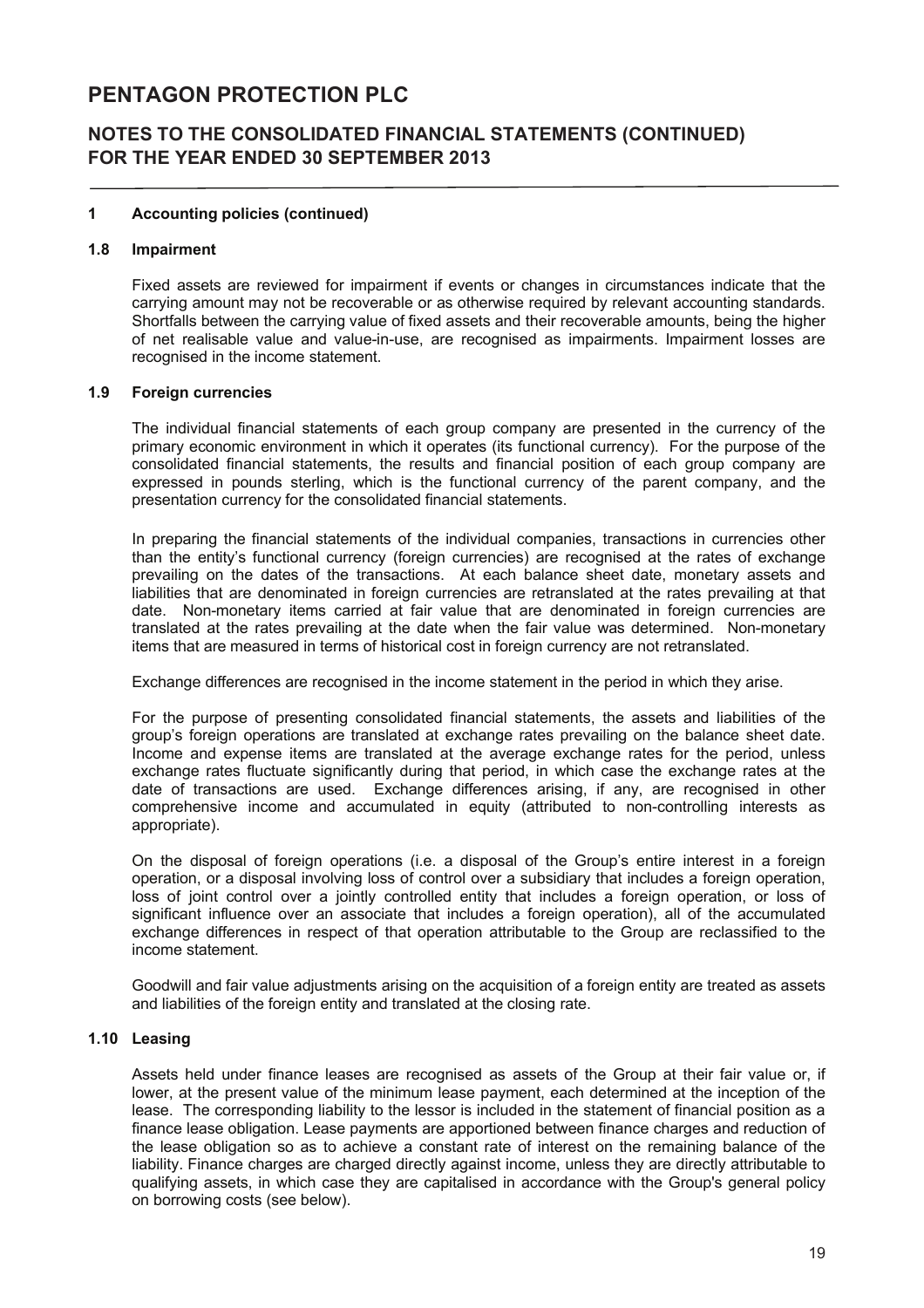## **NOTES TO THE CONSOLIDATED FINANCIAL STATEMENTS (CONTINUED) FOR THE YEAR ENDED 30 SEPTEMBER 2013**

### **1 Accounting policies (continued)**

### **1.10 Leasing (Continued)**

Rentals payable under operating leases are charged to the income statement on a straight-line basis over the term of the relevant lease.

Benefits received and receivable as an incentive to enter into an operating lease are also spread on a straight-line basis over the lease term.

### **1.11 Pensions**

The Group operates a defined contribution scheme for its employees. The funds of this scheme are administered by trustees and are separate from the Group. All payments are charged to the income statement as and when they arise.

### **1.12 Deferred taxation**

The tax expense represents the sum of the current tax expense and deferred tax expense.

The tax currently payable is based on taxable profit for the year. Taxable profit differs from accounting profit as reported in the Statement of Comprehensive Income because it excludes items of income or expense that are taxable or deductible in other years and further excludes items that are never taxable or deductible. The Group's liability for current tax is measured using tax rates that have been enacted or substantively enacted by the reporting date.

Deferred tax is the tax expected to be payable or recoverable on differences between the carrying amounts of assets and liabilities in the financial statements and the corresponding tax bases used in the computation of taxable profit, and is accounted for using the balance sheet liability method. Deferred tax liabilities are generally recognised for all taxable temporary differences and deferred tax assets are recognised to the extent that it is probable that future taxable profits will be available, against which deductible temporary differences can be utilised. Such assets and liabilities are not recognised if the temporary difference arises from goodwill or if from the initial liabilities in a transaction that affect either the taxable profit or the accounting profit.

The carrying amount of deferred tax assets is reviewed at each reporting date and reduced to the extent that it is no longer probable that sufficient future taxable profits will be available to allow all or part of the asset to be recovered.

Deferred tax is calculated at the rates that are expected to apply in the period when the liability is settled or the asset is realised. Deferred tax is charged or credited in the income statement, except when it relates to items charged or credited directly to equity, in which case the deferred tax is also dealt with in equity.

### **1.13 Inventories**

Inventories are all finished goods and are included at the lower of cost and net realisable value, after making provision for slow moving and obsolete items.

### **1.14 Financial instruments**

#### **Cash and cash equivalents**

Cash and cash equivalents includes cash in hand, deposits held at call with banks and other short term deposits with maturities of three months or less. Bank overdrafts also form part of net cash and cash equivalents for the purposes of the cash flow statement.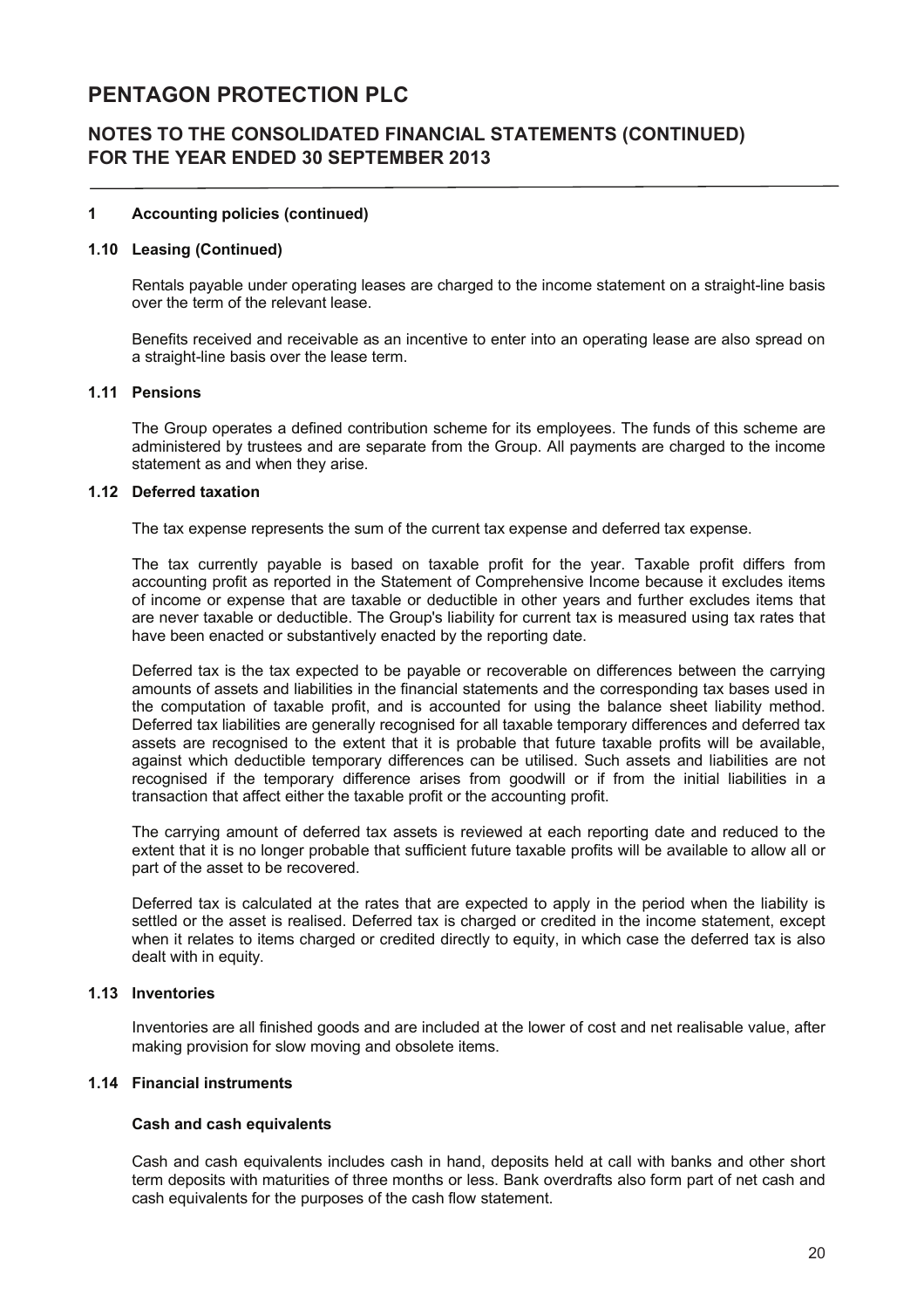## **NOTES TO THE CONSOLIDATED FINANCIAL STATEMENTS (CONTINUED) FOR THE YEAR ENDED 30 SEPTEMBER 2013**

### **1 Accounting policies (continued)**

### **1.14 Financial instruments (Continued)**

#### **Borrowings**

Borrowings are recognised initially at fair value net of transaction costs incurred and such interest bearing liabilities are subsequently stated at amortised cost using the effective interest rate method. Borrowings are classified as current liabilities unless the Group has an unconditional right to defer settlement of the liabilities for at least 12 months after the balance sheet date.

#### **Trade and other receivables**

Trade and other non-interest bearing receivables are initially recognised at cost and are subsequently measured at amortised cost using the effective interest method, less provision for impairment. A provision for impairment of trade receivables is established when there is objective and probable evidence that it is uncertain if the amount due can be collected. Movement in the provision charged or credited in the period is recognised in the income statement.

The Group discounts some of its trade receivables. The accounting policy is to continue to recognise the trade receivables within current assets and to record cash advances as borrowings within current liabilities. Discounting fees are charged to the income statement as finance costs.

#### **Trade and other payables**

Trade and other payables are not interest bearing and are initially recognised at cost and are subsequently measured at amortised cost using the effective interest method.

#### **Investments in subsidiaries**

Investments in subsidiaries are included in these financial statements at the cost of the ordinary share capital acquired. Adjustments to this value are only made when, in the opinion of the directors, a permanent diminution in value has taken place and where there is no prospect of an improvement in the foreseeable future.

### **Equity instruments**

Equity instruments issued by the company are recorded at fair value on initial recognition net of transaction costs.

#### **1.15 Share based payments**

The Group issues equity-settled and cash-settled share-based payments to certain employees. Equity-settled share-based payments are measured at fair value at the date of grant by reference to the fair value of the equity instruments granted. The fair value determined at the grant date of equitysettled share-based payments is expensed on a straight-line basis over the vesting period, based on the Group's estimate of the number of instruments that will eventually vest with a corresponding adjustment to equity. Fair value is measured by use of a Black Scholes model. The expected life used in the model has been adjusted, based on management's best estimate, for the effect of nontransferability, exercise restrictions, and behavioural considerations.

Non-vesting and market vesting conditions are taken into account when estimating the fair value of the option at grant date. Service and non-market vesting conditions are taken into account by adjusting the number of options expected to vest at each reporting date.

Options over the Companys shares granted to employees of subsidiaries are recognised as a capital contribution by the Company to the subsidiaries.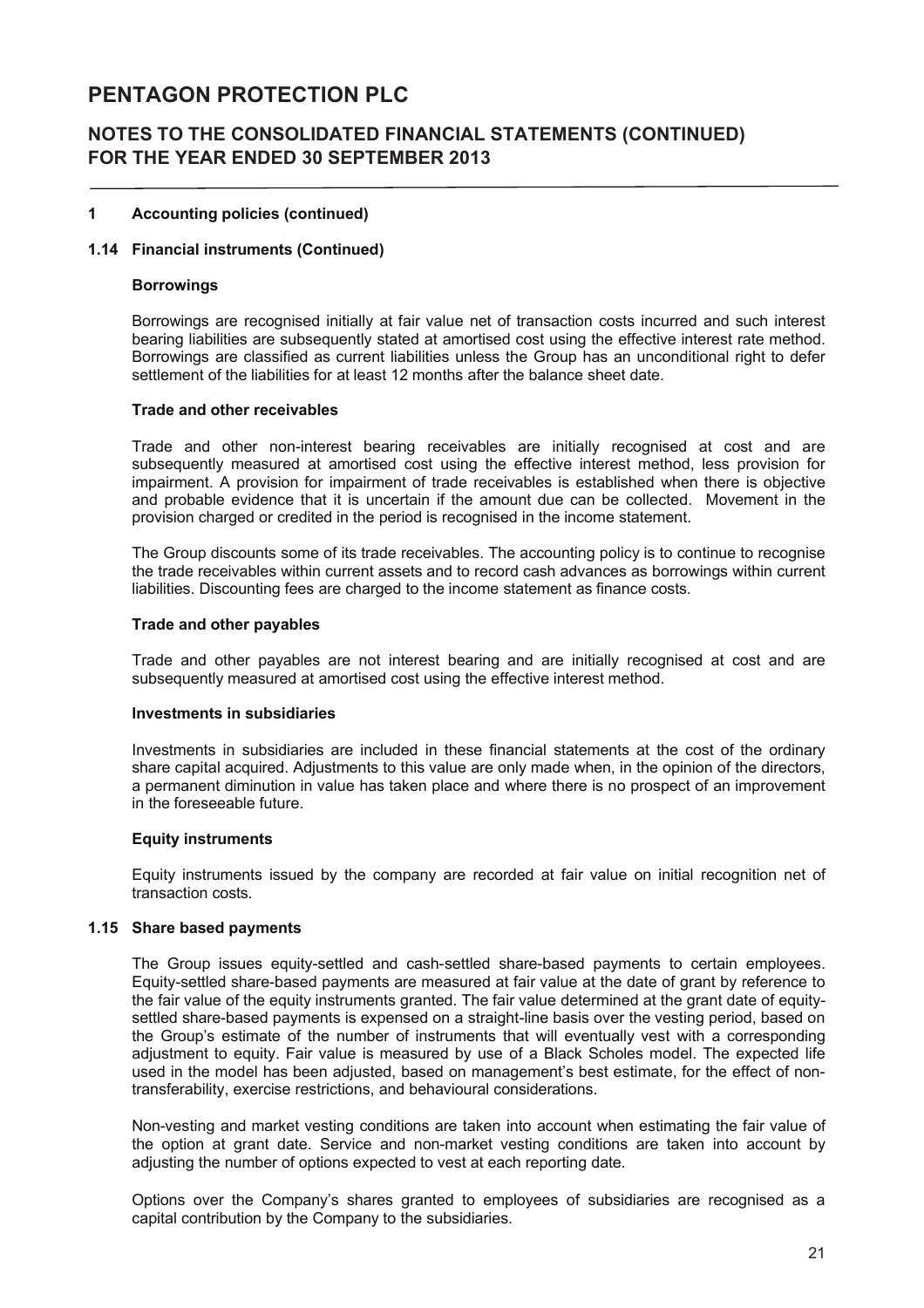## **NOTES TO THE CONSOLIDATED FINANCIAL STATEMENTS (CONTINUED) FOR THE YEAR ENDED 30 SEPTEMBER 2013**

### **1 Accounting policies (continued)**

### **1.15 Share based payments (continued)**

#### **Employee Share Ownership Plan (ESOP)**

The Group has an Employee Share Ownership Plan to assist with the obligations under share option and other employee remuneration schemes. Shares in the Group held by the ESOP are stated at cost and presented in the Balance Sheet as a deduction from equity under the heading of Shares Held by ESOP.

#### **1.16 Critical accounting judgements and key sources of estimation uncertainty**

Estimates and judgements are continually evaluated and are based on historical experience, internal controls, advice from external experts and other factors, including expectations of future events that are believed to be reasonable under circumstances.

The estimates and assumptions that have a significant risk of causing a material adjustment to the carrying amount of assets and liabilities within the next financial year are discussed below:

#### **Value of goodwill**

The recoverable amount of goodwill and other intangible assets is based on value in use which requires estimates in respect of the allocation of goodwill to cash generating units, the future cash flows and an appropriate discount rate. An assessment has been made of the goodwill acquired on acquisition of IGS and the directors consider that it relates to one cash generating unit which is not attributable to any individual intangible asset other than goodwill.

#### **Cost of investment in parent company**

The acquisition of IGS was on the basis of a share-for-share exchange transaction as consideration. In accordance with relevant accounting standards and company legislation, the investment in the parent company is carried at the fair value of the shares issued as consideration, using the market price of the shares at the date of acquisition.

#### **Leases**

In categorising leases as finance leases or operating leases, management makes judgements as to whether significant risks and rewards of ownership have transferred to the Group. In making the assessment at inception of the lease, management consider a range of factors including whether the lease term is for the major part of the economic life of the asset being leased, whether the present value of the minimum lease payments at inception of the lease amounts to substantially all of the fair value of the leased asset, if the lease transfers ownership of the asset at the end of the term, whether there is an option to purchase the asset for less than its fair value, the nature of the asset being leased, penalties for early cancellation of the lease and options to extend the lease for a secondary period/term.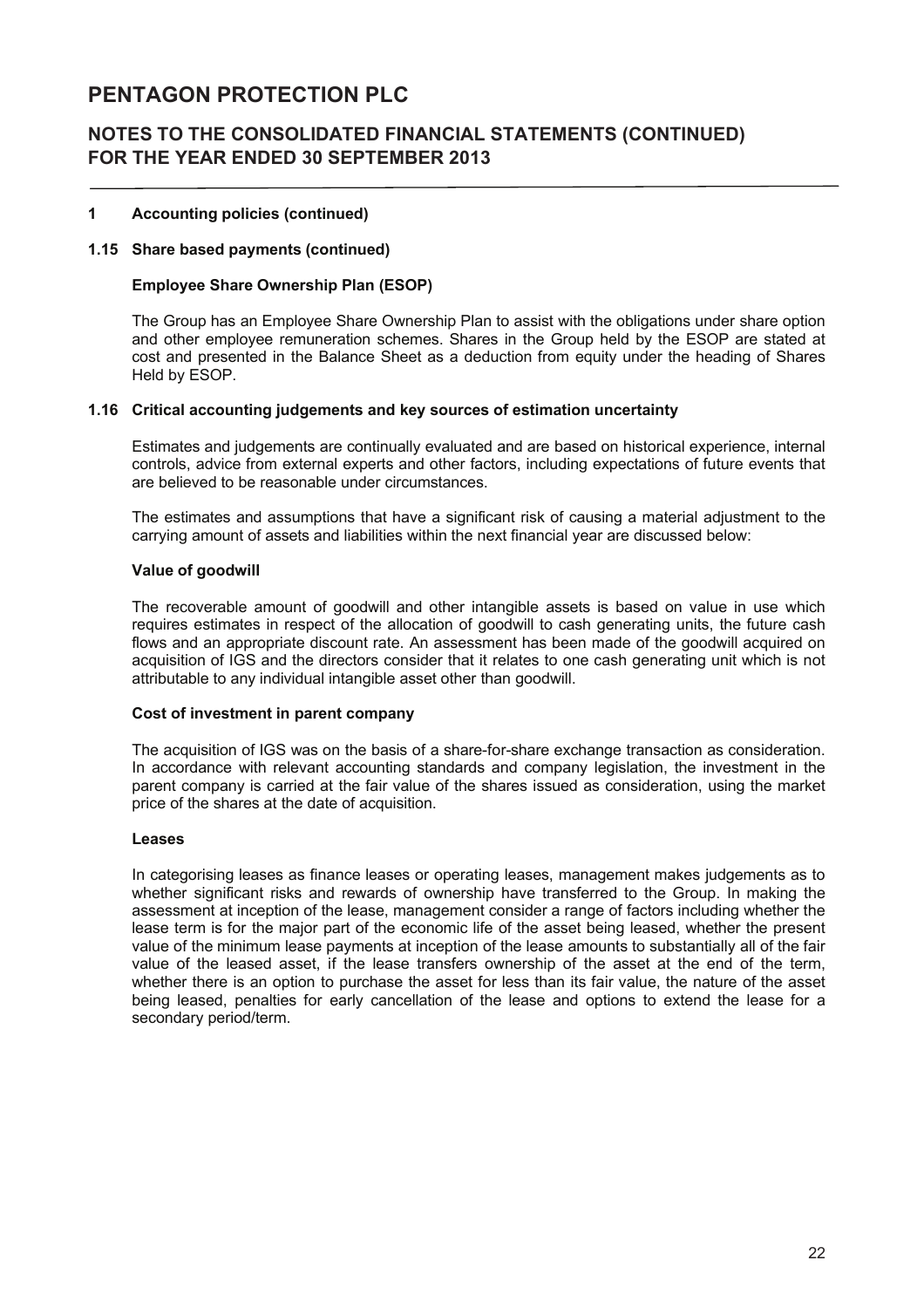## **NOTES TO THE CONSOLIDATED FINANCIAL STATEMENTS (CONTINUED) FOR THE YEAR ENDED 30 SEPTEMBER 2013**

### **2 Business and geographical segments**

Based on the risks and returns the directors consider that the primary reporting format is by business segment. Results by business segment are as follows:

|                                                            | 2013          | 2012          |
|------------------------------------------------------------|---------------|---------------|
|                                                            | £             | £             |
| <b>Protective Film and Anchoring</b>                       |               | (restated)    |
| Turnover                                                   | 2,465,294     | 1,275,470     |
| Cost of sales                                              | (1,448,927)   | (875, 544)    |
| Gross profit                                               | 1,016,367     | 399,926       |
| Overheads (net)                                            | (734, 116)    | (650, 412)    |
| <b>Operating profit/(loss)</b>                             | 282,251       | (250, 486)    |
|                                                            |               |               |
| <b>Security Products and Services</b>                      |               |               |
| Turnover                                                   | 2,892,219     | 684,861       |
| Cost of sales                                              | (1,992,035)   | (476, 247)    |
| Gross profit                                               | 900,184       | 208,614       |
| Overheads (net)                                            | (571, 320)    | (400, 366)    |
| <b>Operating profit/(loss)</b>                             | 328,864       | (191,752)     |
|                                                            |               |               |
| <b>Group Operating Expenses (net)</b>                      |               |               |
| Overheads                                                  | (61, 125)     | (48, 022)     |
| <b>Totals</b>                                              |               |               |
| Turnover                                                   | 5,357,513     |               |
| Cost of sales                                              |               | 1,960,331     |
|                                                            | (3,440,962)   | (1, 351, 791) |
| <b>Gross profit</b>                                        | 1,916,551     | 608,540       |
| Overheads (net)                                            | (1,366,561)   | (1,098,800)   |
| <b>Operating profit/(loss)</b>                             | 549,990       | (490, 260)    |
| Assets and liabilities by business segment are as follows: |               |               |
|                                                            | 2013          | 2012          |
|                                                            | £             | £             |
| <b>Protective Film and Anchoring (including overheads)</b> |               |               |
| <b>Total assets</b>                                        | 995,179       | 1,127,754     |
| <b>Total liabilities</b>                                   | (1,003,754)   | (1, 144, 559) |
| Depreciation and amortisation in period                    | 2,755         | 2,132         |
| Capital expenditure                                        | 22,289        | 3,407         |
|                                                            |               |               |
| <b>Security Products and Services</b>                      |               |               |
| Total assets                                               | 445,209       | 240,727       |
| <b>Total liabilities</b>                                   | (174, 185)    | (353, 771)    |
| Depreciation and amortisation in period                    | 10,906        | 2,233         |
| Capital expenditure                                        | 200           | 3,468         |
| <b>TOTAL ASSETS</b>                                        | 1,440,388     | 1,368,481     |
|                                                            |               |               |
| <b>TOTAL LIABILITIES</b>                                   | (1, 177, 939) | (1,498,330)   |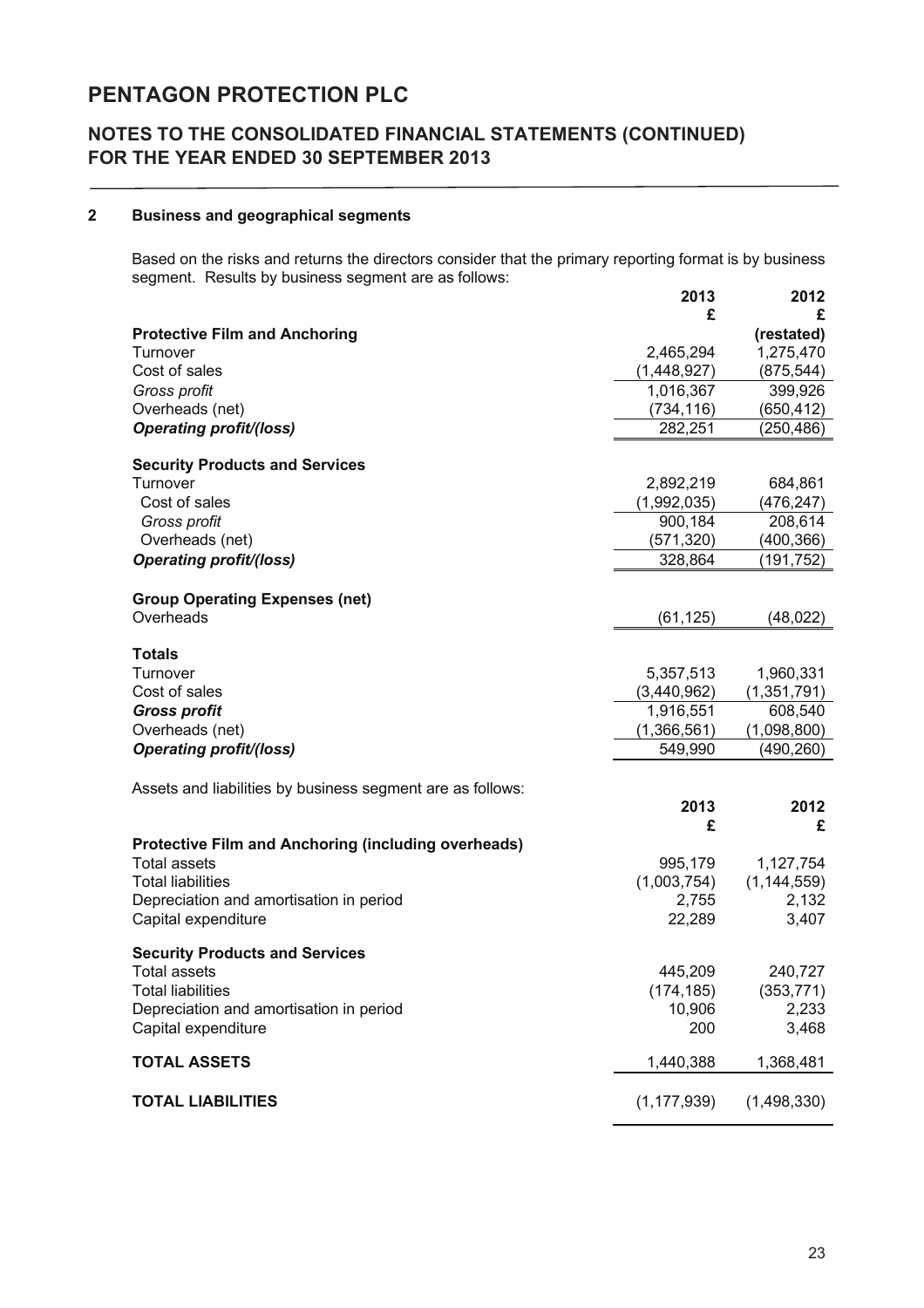## **NOTES TO THE CONSOLIDATED FINANCIAL STATEMENTS (CONTINUED) FOR THE YEAR ENDED 30 SEPTEMBER 2013**

### **2 Business and geographical segments (continued)**

The secondary reporting format is by geographic segment based on location of customers. £135,953 (2012: 56,730) of business assets are located in the Americas, with the rest located in the United Kingdom. External revenue by segment is as follows: **2013 2012**

|   |                                             | ⊷…        | ∸∪ ≀∸      |
|---|---------------------------------------------|-----------|------------|
|   |                                             | £         | £          |
|   | <b>Continuing operations</b>                |           |            |
|   | United Kingdom                              | 2,471,648 | 953,234    |
|   | Americas                                    | 523,424   | 297,551    |
|   | Europe                                      | 950,160   | 364,618    |
|   | Africa and Middle East                      | 1,314,657 | 300,687    |
|   | Far East                                    | 97,624    | 44,241     |
|   |                                             | 5,357,513 | 1,960,331  |
|   |                                             |           |            |
| 3 | <b>Finance income</b>                       |           |            |
|   |                                             | 2013      | 2012       |
|   |                                             | £         | £          |
|   | Bank interest received                      | 16        | 10         |
| 4 | <b>Finance costs</b>                        |           |            |
|   |                                             | 2013      | 2012       |
|   |                                             | £         | £          |
|   |                                             |           | (restated) |
|   | <b>Bank charges</b>                         | 13,851    | 8,020      |
|   | Interest on bank loans and overdrafts       | 22        |            |
|   | Interest on obligations under finance lease | 346       |            |
|   | Interest on other loans                     | 8,500     |            |
|   | Interest on shareholder loans               | 66,997    | 12,396     |
|   | Debt factoring                              |           | 12,808     |
|   | Purchase invoice financing                  | 68,875    |            |

The presentation of the Consolidated Statement of Comprehensive Income was changed during the year in order to show Finance Costs separately from Administrative Expenses. As a result the comparative figures in the Consolidated Statement of Comprehensive Income, the Statement of Cash Flows and the notes have been restated to reflect the same presentational treatment.

158,591 33,224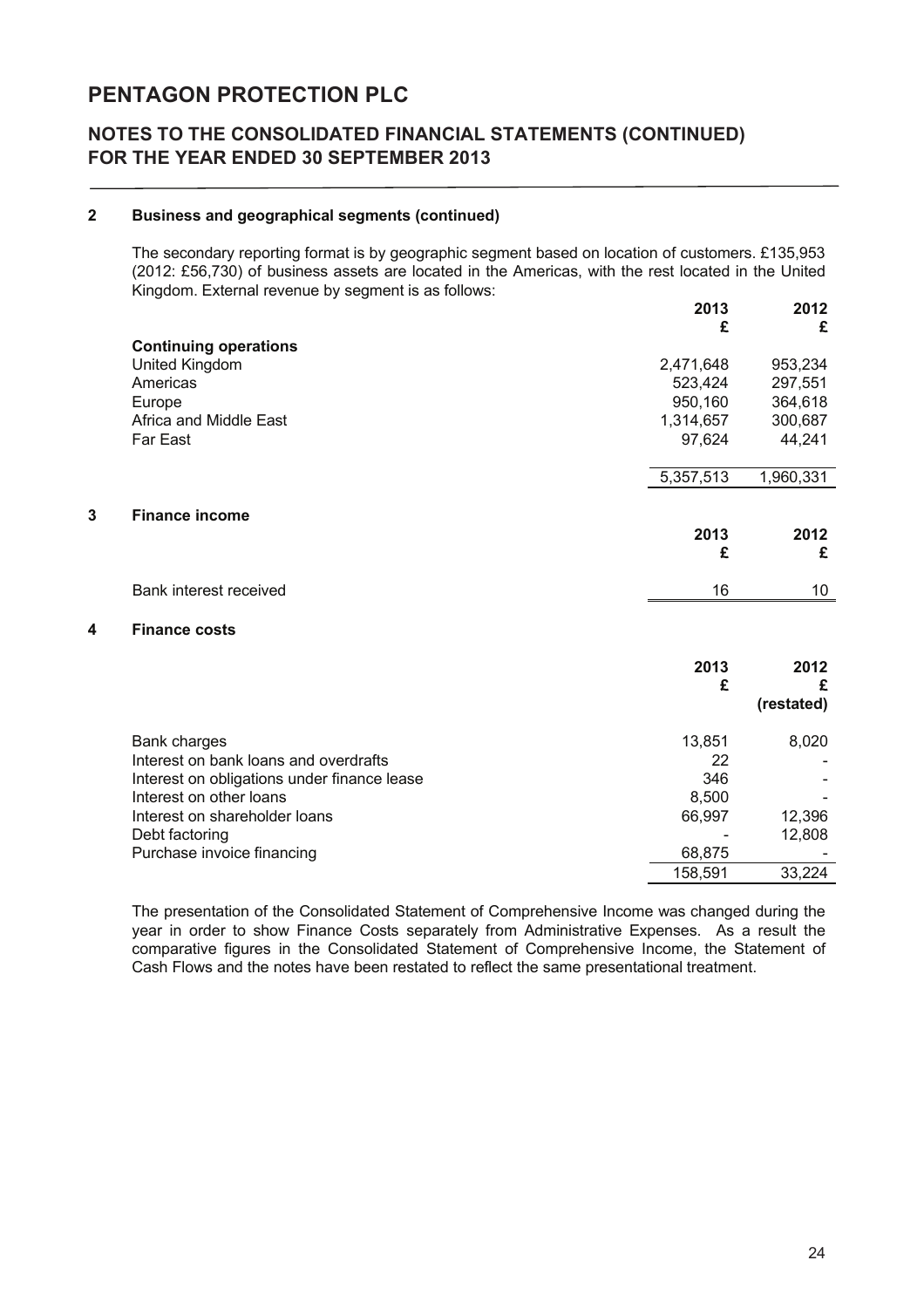## **NOTES TO THE CONSOLIDATED FINANCIAL STATEMENTS (CONTINUED) FOR THE YEAR ENDED 30 SEPTEMBER 2013**

| 5 | Profit/(loss) for the year before tax                                                                 | 2013      | 2012       |
|---|-------------------------------------------------------------------------------------------------------|-----------|------------|
|   |                                                                                                       | £         | £          |
|   | Profit/(loss) for the year is stated after charging:                                                  |           |            |
|   | Depreciation:                                                                                         |           |            |
|   | - on owned assets                                                                                     | 3,144     | 3,514      |
|   | - on leased assets                                                                                    | 1,738     | 851        |
|   | Operating lease rentals:                                                                              | 2,652     |            |
|   | - Plant and machinery                                                                                 |           | 2,440      |
|   | - Land and buildings                                                                                  | 27,850    | 27,850     |
|   | Amortisation of intangible assets                                                                     | 8,779     |            |
|   | Impairment of inventories                                                                             | 3,511     | 60,608     |
|   | Amounts payable to Warrener Stewart:                                                                  |           |            |
|   | - for audit of subsidiaries                                                                           | 9,250     | 9,000      |
|   | - for audit of parent company                                                                         | 9,250     | 9,000      |
|   | Amounts payable to Fentress & Barnes                                                                  |           |            |
|   | - for audit of USA subsidiary                                                                         | 7,747     | 4,949      |
|   | Foreign exchange losses                                                                               | 11,998    | 10,652     |
| 6 | <b>Taxation</b>                                                                                       |           |            |
|   |                                                                                                       | 2013      | 2012       |
|   |                                                                                                       | £         | £          |
|   | Domestic current year tax                                                                             |           |            |
|   | U.K. corporation tax                                                                                  |           |            |
|   | Foreign tax                                                                                           | 1,888     | 544        |
|   | <b>Deferred tax</b>                                                                                   |           |            |
|   | Deferred tax charge current year                                                                      |           |            |
|   | Tax charge for the year                                                                               | 1,888     | 544        |
|   |                                                                                                       |           |            |
|   | Factors affecting the tax charge for the year<br>Profit/(loss) on ordinary activities before taxation | 391,415   |            |
|   |                                                                                                       |           | (523,474)  |
|   | Profit/(loss) on ordinary activities before taxation multiplied                                       |           |            |
|   | by the effective rate of UK corporation tax applicable                                                |           |            |
|   | to small companies of $20\%$ (2012: $20\%$ )                                                          | 78,283    | (104, 695) |
|   |                                                                                                       |           |            |
|   | Effects of:                                                                                           |           |            |
|   | Non deductible expenses                                                                               | 13,884    | 23,746     |
|   | Accelerated capital allowances                                                                        | (375)     | (120)      |
|   | Carried forward losses                                                                                | (89, 904) | 81,613     |
|   |                                                                                                       | (76, 395) | 105,239    |
|   | <b>Current tax charge</b>                                                                             | 1,888     | 544        |
|   |                                                                                                       |           |            |

The group has tax losses of approximately £826,000 (2012: £1,276,000) available to carry forward against future trading profits, subject to agreement by HMRC.

No provision has been made for a potential deferred tax asset of approximately £165,000 at 20% (2012: 255,000 at 20%) arising from these losses.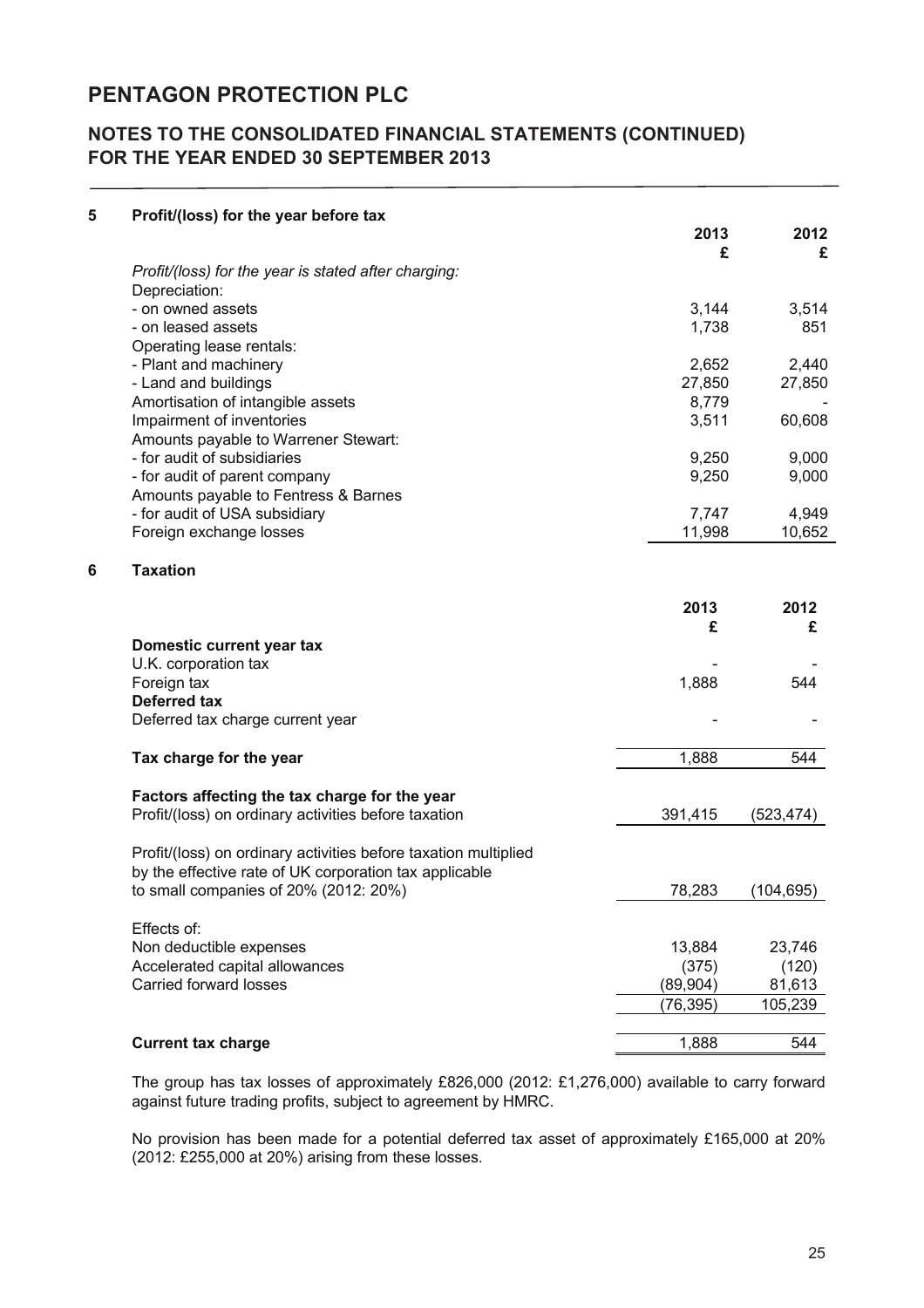## **NOTES TO THE CONSOLIDATED FINANCIAL STATEMENTS (CONTINUED) FOR THE YEAR ENDED 30 SEPTEMBER 2013**

### **7 Earnings/(loss) per share**

The calculations of earnings/(loss) per share are based on the following profits/(losses) and number of shares:

|                                                                                                                    | 2013<br><b>Basic</b> | 2013<br><b>Diluted</b> | 2012<br><b>Basic</b> | 2012<br><b>Diluted</b> |
|--------------------------------------------------------------------------------------------------------------------|----------------------|------------------------|----------------------|------------------------|
| Profit/(loss) for the financial year<br>Weighted average number of shares<br>for basic and diluted earnings/(loss) | 389.527              | 389.527                | (524,018)            | (524, 018)             |
| per share                                                                                                          | 11,133,908           | 11,138,452             | 9.421.643            | 9,421,643              |

In accordance with the provisions of IAS33, in 2013 and 2012 shares under option were not regarded as dilutive in calculating diluted earnings per share.

### **8 Intangible Asset**

| Group                                                                                                                                                                                                                | £     |
|----------------------------------------------------------------------------------------------------------------------------------------------------------------------------------------------------------------------|-------|
| Cost                                                                                                                                                                                                                 |       |
| At 1 October 2011                                                                                                                                                                                                    | 5,775 |
| Additions                                                                                                                                                                                                            | 3,413 |
| At 30 September 2012                                                                                                                                                                                                 | 9,188 |
| Additions                                                                                                                                                                                                            |       |
| At 30 September 2013                                                                                                                                                                                                 | 9,188 |
| <b>Accumulated amortisation</b>                                                                                                                                                                                      |       |
| At 1 October 2011                                                                                                                                                                                                    | 409   |
| Amortisation                                                                                                                                                                                                         |       |
| At 30 September 2012                                                                                                                                                                                                 | 409   |
| Amortisation                                                                                                                                                                                                         | 8,779 |
| At 30 September 2013                                                                                                                                                                                                 | 9,188 |
| <b>Carrying amount</b>                                                                                                                                                                                               |       |
| At 30 September 2013                                                                                                                                                                                                 |       |
| At 30 September 2012                                                                                                                                                                                                 | 8,779 |
| At 1 October 2011                                                                                                                                                                                                    | 5,366 |
| the contract of the contract of the contract of the contract of the contract of<br>the contract of the contract of the contract of the contract of the contract of the contract of the contract of<br><b>COLLEGE</b> |       |

The intangible asset acquired relates to computer software and website design.

Amortisation is included within administrative expenses on the Consolidated Statement of Comprehensive Income.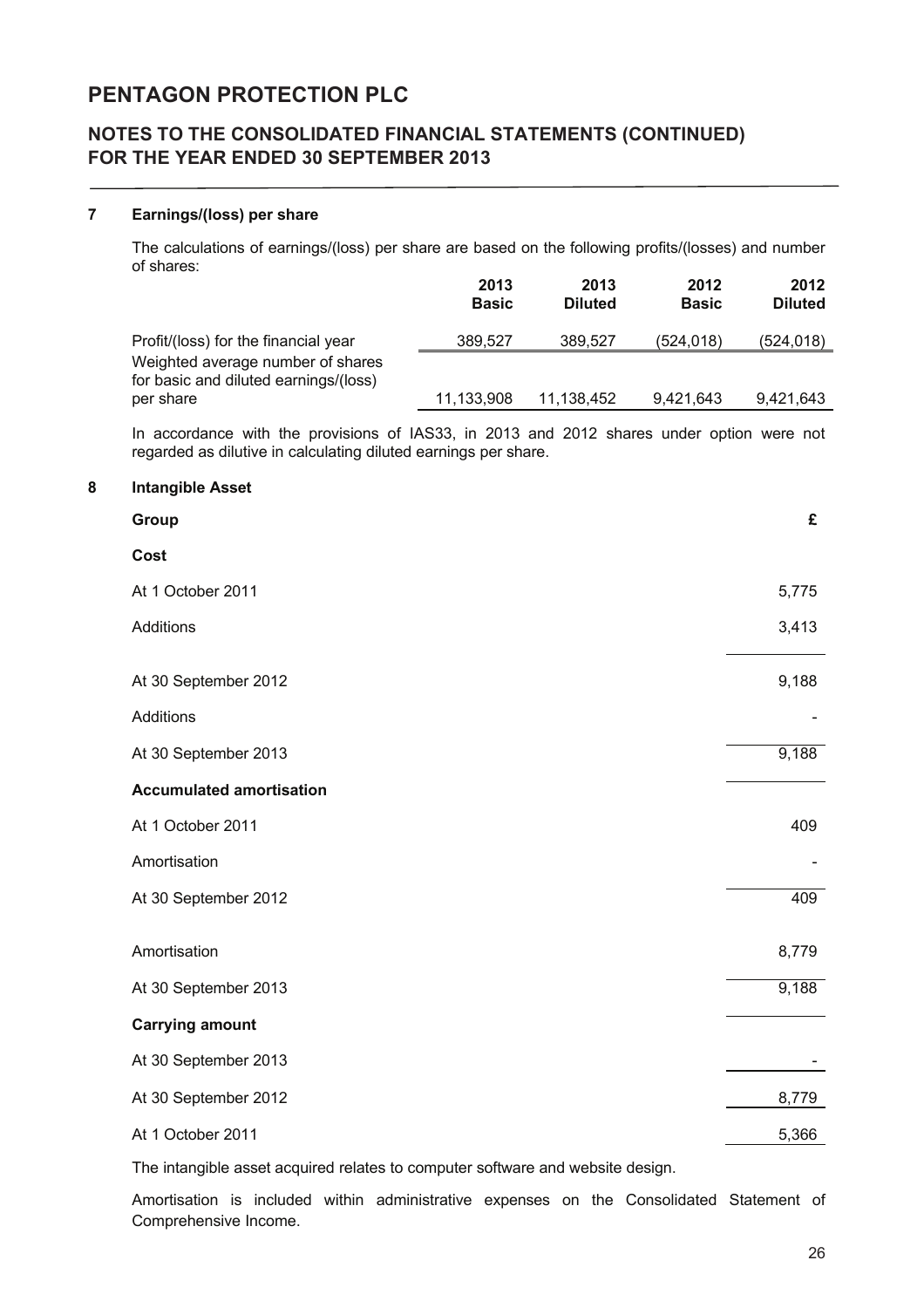## **NOTES TO THE CONSOLIDATED FINANCIAL STATEMENTS (CONTINUED) FOR THE YEAR ENDED 30 SEPTEMBER 2013**

| 9 | <b>Investments</b>                            | <b>Shares in</b><br>group |
|---|-----------------------------------------------|---------------------------|
|   | Company                                       | undertakings<br>£         |
|   | Cost                                          |                           |
|   | At 1 October 2011, 30 September 2012 and 2013 | 641,921                   |
|   | <b>Provision</b>                              |                           |
|   | At 1 October 2011, 30 September 2012 and 2013 |                           |
|   | Net book value                                |                           |
|   | At 30 September 2013                          | 641,921                   |
|   | At 30 September 2012                          | 641,921                   |
|   | At 1 October 2011                             | 641,921                   |

The Company owns 100% of the ordinary share capital of the following subsidiary companies:

| Name:                                       | <b>Principal activity:</b>                                        | <b>Country of</b><br>Incorporation: |
|---------------------------------------------|-------------------------------------------------------------------|-------------------------------------|
| <b>SDS Group Limited</b>                    | Supply of security equipment and<br>security training consultancy | England                             |
| International Glass<br><b>Solutions LLC</b> | Supply of window film solutions                                   | USA                                 |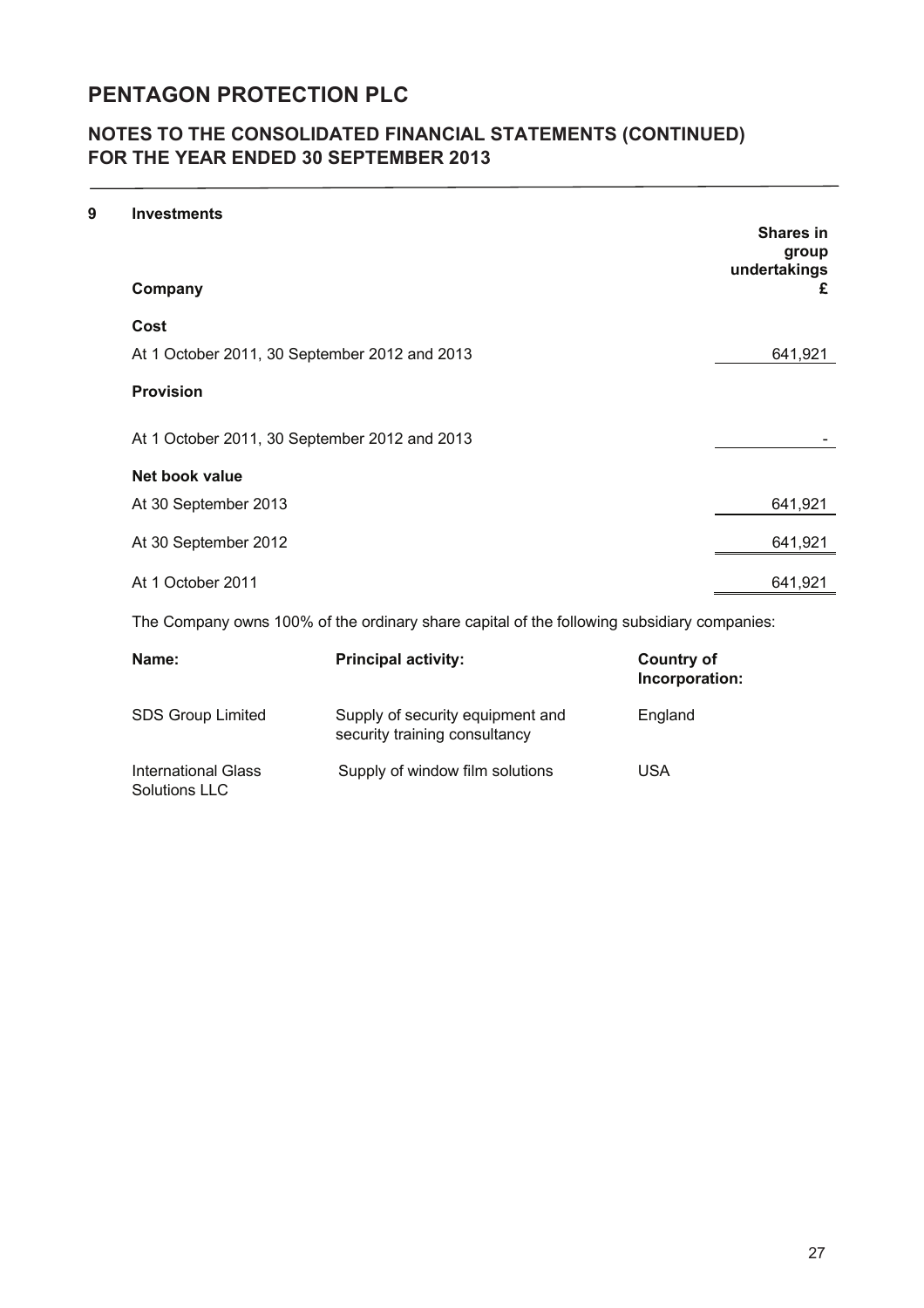**10 Goodwill**

## **NOTES TO THE CONSOLIDATED FINANCIAL STATEMENTS (CONTINUED) FOR THE YEAR ENDED 30 SEPTEMBER 2013**

| Goodwill                                      |         |
|-----------------------------------------------|---------|
| Group                                         | £       |
| Cost                                          |         |
| At 1 October 2011, 30 September 2012 and 2013 | 434,536 |
| <b>Accumulated impairment losses</b>          |         |
| At 1 October 2011, 30 September 2012 and 2013 |         |
| <b>Carrying amount</b>                        |         |
| At 30 September 2013                          | 434,536 |
| At 30 September 2012                          | 434,536 |
| At 1 October 2011                             | 434,536 |

Goodwill is allocated to cash generating units on the basis of business operations, with each subsidiary acquired representing a separate operation.

£351,360 was recognised in 2008 as an addition to goodwill on the purchase of SDS Group Limited.

83,176 was recognised in 2011 as an addition to goodwill on the purchase of International Glass Solutions LLC.

The Group tests annually for impairment or more frequently if there are indications that goodwill might be impaired. The Directors have carried out impairment tests on each operation and have concluded the following:

On the basis of forecast results for the next financial year, based principally on actual and anticipated contract wins, the directors do not consider the goodwill recognised in respect of SDS Group Limited or International Glass Solutions LLC to be impaired.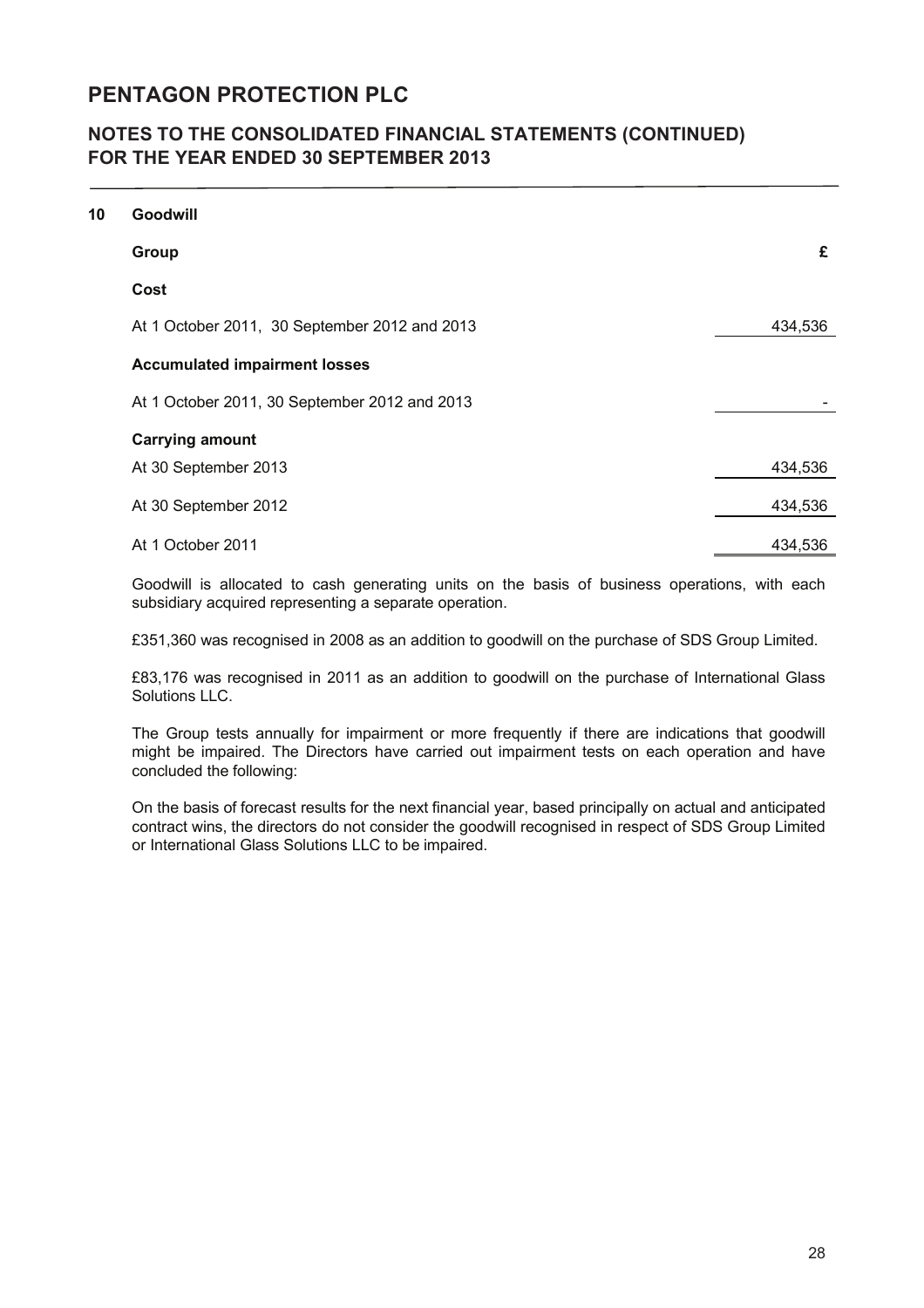## **NOTES TO THE CONSOLIDATED FINANCIAL STATEMENTS (CONTINUED) FOR THE YEAR ENDED 30 SEPTEMBER 2013**

### **11 Property, plant and equipment**

| Group                                                  | <b>Plant and</b><br>machinery<br>£ | <b>Fixtures &amp;</b><br>fittings<br>£ | <b>Motor</b><br>vehicles<br>£ | <b>Total</b><br>£         |
|--------------------------------------------------------|------------------------------------|----------------------------------------|-------------------------------|---------------------------|
| Cost                                                   |                                    |                                        |                               |                           |
| At 1 October 2011<br>Additions<br>At 30 September 2012 | 1,374<br>1,374                     | 14,215<br>5,501<br>19,716              | 9,662<br>9,662                | 23,877<br>6,875<br>30,752 |
| <b>Additions</b><br>Disposals                          |                                    | 1,456                                  | 21,033<br>(5,225)             | 22,489<br>(5,225)         |
| At 30 September 2013                                   | 1,374                              | 21,172                                 | 25,470                        | 48,016                    |
| <b>Depreciation</b>                                    |                                    |                                        |                               |                           |
| At 1 October 2011<br>Charge for the year               | 173                                | 7,004<br>2,882                         | 3,798<br>1,310                | 10,802<br>4,365           |
| At 30 September 2012                                   | 173                                | 9,886                                  | 5,108                         | 15,167                    |
| Charge for the year<br>Disposals                       | 267                                | 2,387                                  | 2,228<br>(2,775)              | 4,882<br>(2, 775)         |
| At 30 September 2013                                   | 440                                | 12,273                                 | 4,561                         | 17,274                    |
| Net book value                                         |                                    |                                        |                               |                           |
| At 30 September 2013                                   | 934                                | 8,899                                  | 20,909                        | 30,742                    |
| At 30 September 2012                                   | 1,201                              | 9,830                                  | 4,554                         | 15,585                    |
| At 1 October 2011                                      |                                    | 7,211                                  | 5,864                         | 13,075                    |

Assets with a net book value of £19,804 (2012: £2,959) are held under finance leases. Depreciation of £1,738 (2012: £851) was charged in the year on these assets.

Depreciation is included within administrative expenses on the Consolidated Statement of Comprehensive Income.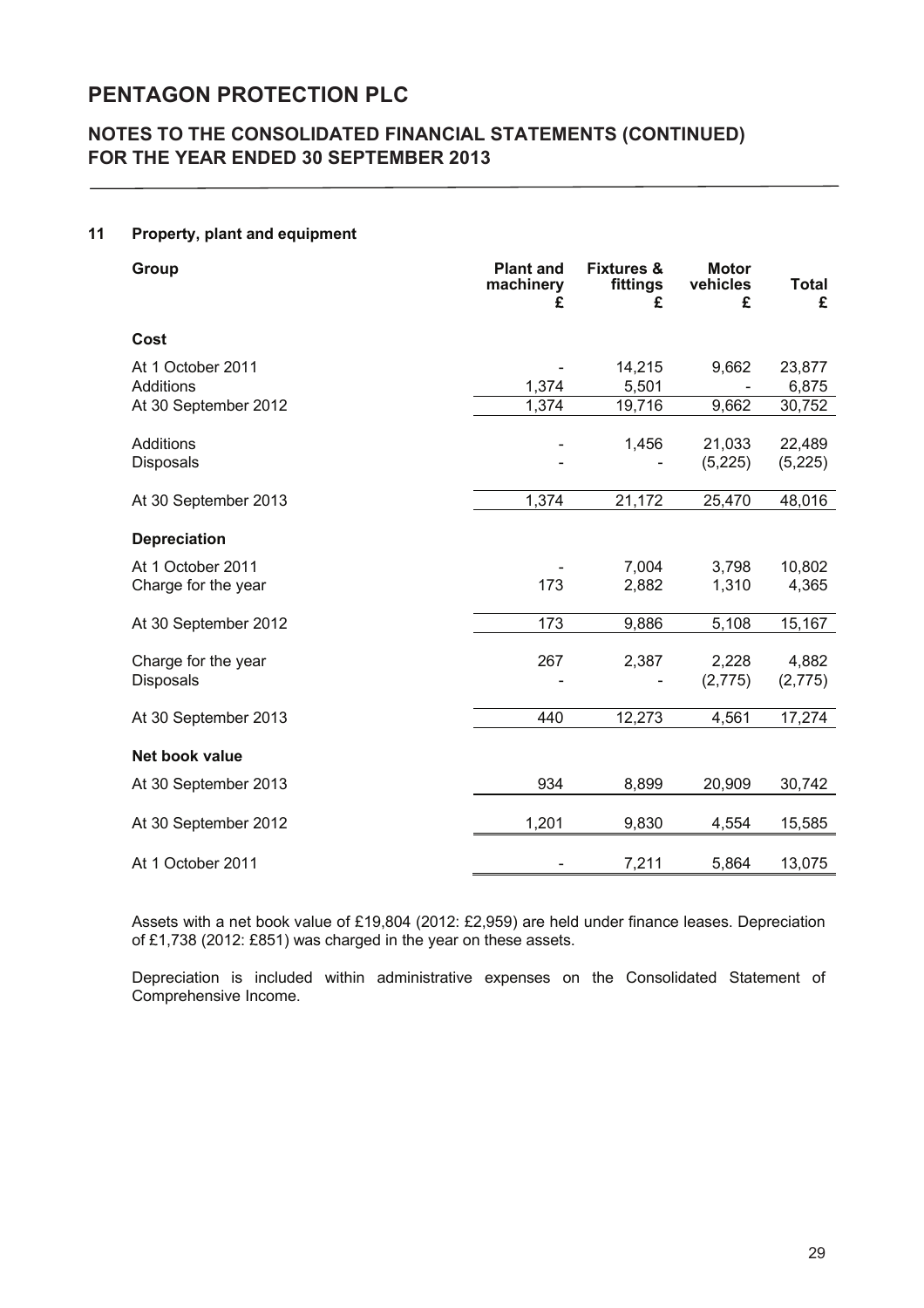# **NOTES TO THE CONSOLIDATED FINANCIAL STATEMENTS (CONTINUED) FOR THE YEAR ENDED 30 SEPTEMBER 2013**

### **11 Property, plant and equipment (continued)**

| Company                                  | Plant &<br>machinery<br>£ | <b>Fixtures &amp;</b><br>fittings<br>£ | <b>Motor</b><br>vehicles<br>£ | <b>Total</b><br>£  |
|------------------------------------------|---------------------------|----------------------------------------|-------------------------------|--------------------|
| Cost                                     |                           |                                        |                               |                    |
| At 1 October 2011<br>Additions           | 1,374                     | 2,378<br>486                           | 5,225                         | 7,603<br>1,860     |
| At 30 September 2012                     | 1,374                     | 2,864                                  | 5,225                         | 9,463              |
| <b>Additions</b><br>Disposals            |                           | 1,253                                  | 21,033<br>(5, 225)            | 22,286<br>(5, 225) |
| At 30 September 2013                     | 1,374                     | 4,117                                  | 21,033                        | 26,524             |
| <b>Depreciation</b>                      |                           |                                        |                               |                    |
| At 1 October 2011<br>Charge for the year | 173                       | 603<br>489                             | 1,415<br>851                  | 2,018<br>1,513     |
| At 30 September 2012                     | 173                       | 1,092                                  | 2,266                         | 3,531              |
| Charge for the year<br>Disposals         | 267                       | 439                                    | 1,738<br>(2,775)              | 2,444<br>(2,775)   |
| At 30 September 2013                     | 440                       | 1,531                                  | 1,229                         | 3,200              |
| <b>Net book value</b>                    |                           |                                        |                               |                    |
| At 30 September 2013                     | 934                       | 2,586                                  | 19,804                        | 23,324             |
| At 30 September 2012                     | 1,201                     | 1,772                                  | 2,959                         | 5,932              |
| At 1 October 2011                        |                           | 1,775                                  | 3,810                         | 5,585              |

Assets with a net book value of £19,804 (2012: £2,959) are held under finance leases. Depreciation of £1,738 (2012: £851) was charged in the year on these assets.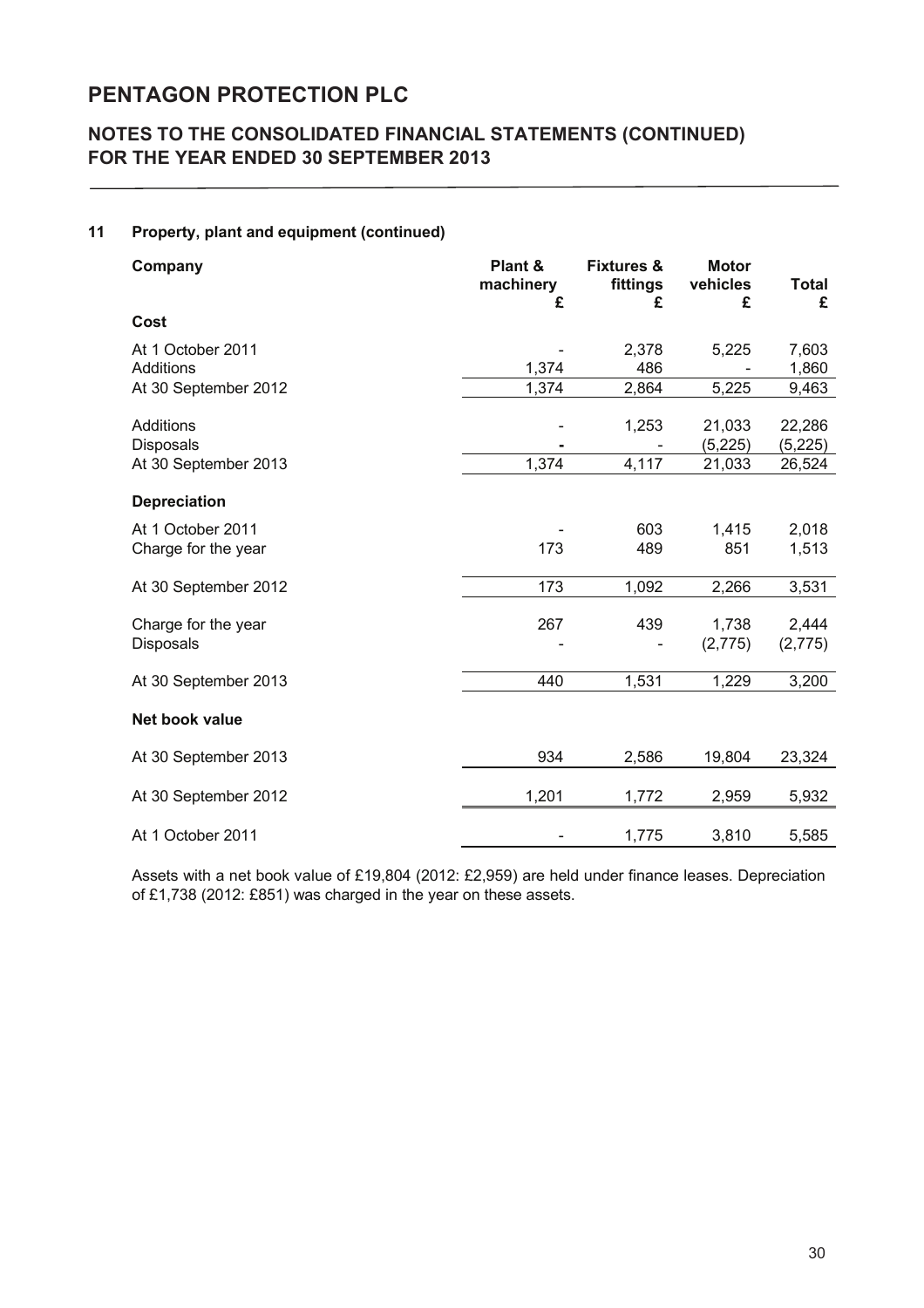## **NOTES TO THE CONSOLIDATED FINANCIAL STATEMENTS (CONTINUED) FOR THE YEAR ENDED 30 SEPTEMBER 2013**

### **12 Trade and other receivables**

|                                                                                           | Group              |                                                    | Company                      |                              |
|-------------------------------------------------------------------------------------------|--------------------|----------------------------------------------------|------------------------------|------------------------------|
|                                                                                           | 2013<br>£          | 2012<br>£                                          | 2013<br>£                    | 2012                         |
| Trade receivables<br>Amounts owed by Group undertakings<br>Prepayments and accrued income | 552,393<br>114,138 | 470,328<br>$\qquad \qquad \blacksquare$<br>110,716 | 285,712<br>303.009<br>68.404 | 404,804<br>184,803<br>89,965 |
| Other receivables                                                                         | 155.027            | 45.037                                             | 27.721                       | 20,724                       |
|                                                                                           | 821,558            | 626,081                                            | 684,846                      | 700,296                      |

The directors consider the carrying value of trade receivables to equal their fair value. The average credit period taken on sales of goods is 69 days (2012: 67 days). No interest is charged on receivables.

At 30 September 2013, £3,937 (2012: £92,363) of trade receivables were denominated in Euros, £1,395 (2012: £1,862) in US Dollars and £12,891 (2012: £22,661) in Singapore dollars.

The allowance for doubtful debts is made up as follows:

|                                                                          | Group           |                | Company         |                |
|--------------------------------------------------------------------------|-----------------|----------------|-----------------|----------------|
|                                                                          | 2013            | 2012<br>£      | 2013            | 2012<br>£      |
| Opening balance as at 1 October<br>Provisions for receivables impairment | 7,208<br>71.717 | 3.052<br>4,156 | 5.814<br>66.615 | 1,657<br>4,157 |
|                                                                          | 78,925          | 7,208          | 72,429          | 5,814          |

The ageing analysis of the allowance for doubtful debts is as follows:

|                     |        | Group                    |        | Company                  |
|---------------------|--------|--------------------------|--------|--------------------------|
|                     | 2013   | 2012                     | 2013   | 2012                     |
|                     |        |                          |        | £                        |
| Up to 3 months      | 60,600 | $\overline{\phantom{a}}$ | 60,600 | $\overline{\phantom{0}}$ |
| Older than 3 months | 18,325 | 7.208                    | 11,829 | 5,814                    |
|                     | 78,925 | 7.208                    | 72.429 | 5,814                    |

The ageing analysis of receivables past due but not impaired is as follows:

|                                       |                    | Group             |                    | Company           |
|---------------------------------------|--------------------|-------------------|--------------------|-------------------|
|                                       | 2013<br>£          | 2012<br>£         | 2013<br>£          | 2012              |
| Up to 3 months<br>Older than 3 months | 271,997<br>183,718 | 409,117<br>48,793 | 105,050<br>168.244 | 365,013<br>27,372 |
|                                       | 455,715            | 457,910           | 273,294            | 392,385           |

The directors consider the receivables past due but not impaired to be recoverable in full.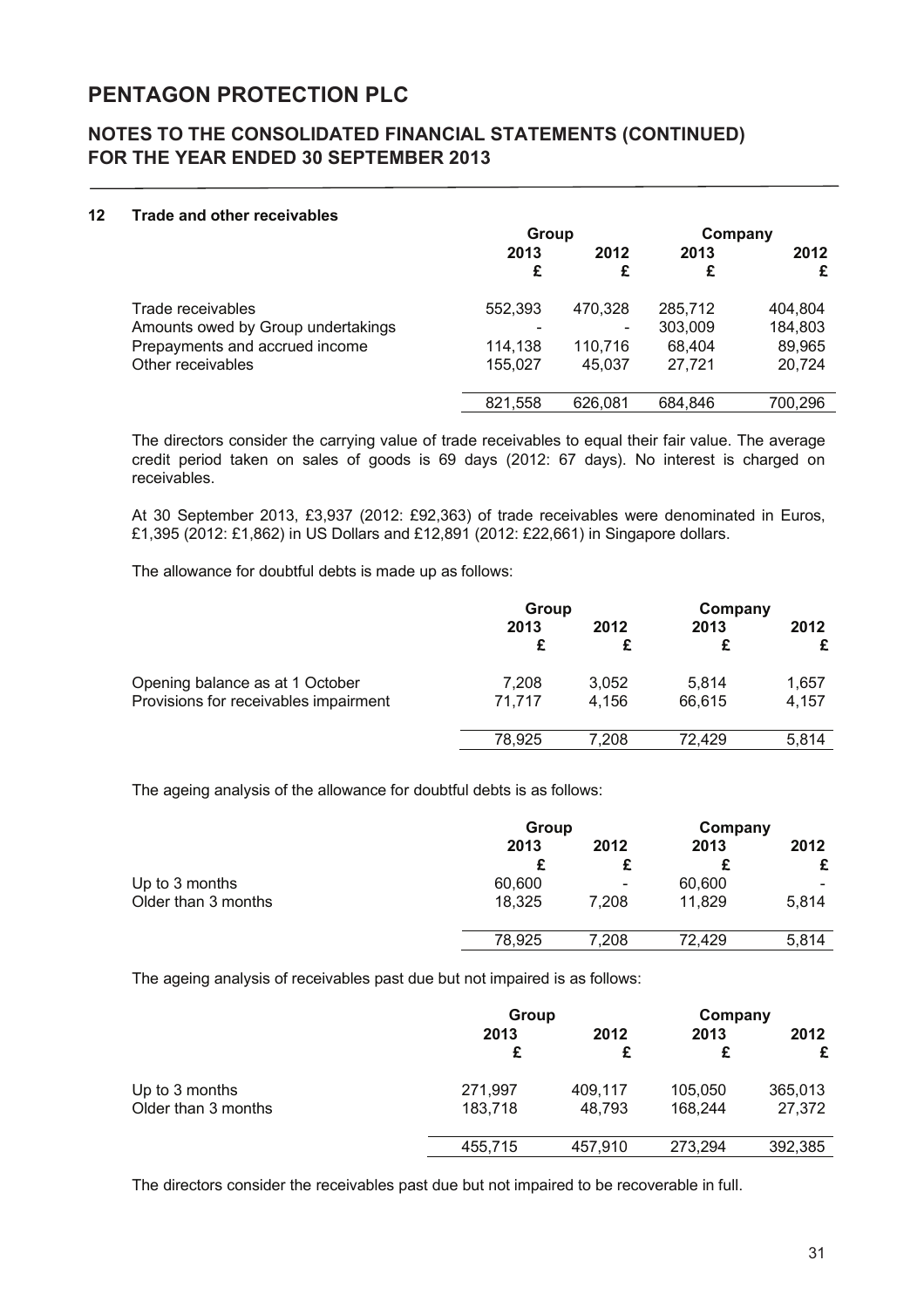## **NOTES TO THE CONSOLIDATED FINANCIAL STATEMENTS (CONTINUED) FOR THE YEAR ENDED 30 SEPTEMBER 2013**

### **13 Trade and other payables**

|                                       | Group     |           | Company |           |
|---------------------------------------|-----------|-----------|---------|-----------|
|                                       | 2013      | 2012      | 2013    | 2012      |
|                                       | £         | £         | £       | £         |
| Trade payables                        | 583,630   | 471.048   | 288,648 | 367,909   |
| Other taxes and social security costs | 45,560    | 91,685    | 21,409  | 68,403    |
| Other payables                        | 74,079    | 252,936   | 18,532  | 14,654    |
| Accruals and deferred income          | 118,872   | 191,105   | 96,653  | 168,291   |
|                                       | 822,141   | 1,006,774 | 425,242 | 619,257   |
| Shareholder Ioan                      | 337,888   | 491,556   | 337,888 | 491,556   |
|                                       | 1,160,029 | 1,498,330 | 763,130 | 1,110,813 |

The directors consider the carrying value of trade payables to equal their fair value. At 30 September 2013, £46,575 (2012: £71,365) of trade payables were denominated in US Dollars, £19,149 (2012: £34,498) in Euros, £13,905 (2012: £Nil) in Canadian Dollars and £368 (2012: £Nil) in Naira.

### **14 Obligations under finance lease**

|                                       | Group   |      | Company |      |
|---------------------------------------|---------|------|---------|------|
|                                       | 2013    | 2012 | 2013    | 2012 |
|                                       | £       | £    | £       | £    |
| Amounts payable under finance leases: |         |      |         |      |
| Within one year                       | 7.292   |      | 7.292   |      |
| In the second to fifth years          | 13,518  |      | 13,518  |      |
|                                       | 20,810  |      | 20,810  |      |
| Less: Future finance charges          | (2,900) |      | (2,900) |      |
| Present value of lease obligations    | 17,910  |      | 17,910  |      |
| Less: Amount due for settlement       |         |      |         |      |
| within 12 months                      | (5,625) |      | (5,625) |      |
| Amounts payable under finance leases  |         |      |         |      |
| in the second to fifth years          | 12,285  |      | 12,285  |      |

All leases are denominated in sterling. The fair value of the Group's lease obligations approximates their carrying amount. The carrying amount is not deemed materially different to the present value of the minimum lease payments.

### **15 Pension costs**

The Group operates a defined contribution pension scheme for employees. The assets of the scheme are held separately from those of the Group in an independently administered fund. The pension cost charge represents contributions payable by the Group to the fund.

|                                                                  | 2013  | 2012  |
|------------------------------------------------------------------|-------|-------|
| Contributions payable by the Group for the year                  | 8.550 | 8,550 |
| Contributions payable at the year end included in Other Payables | 293   | 293   |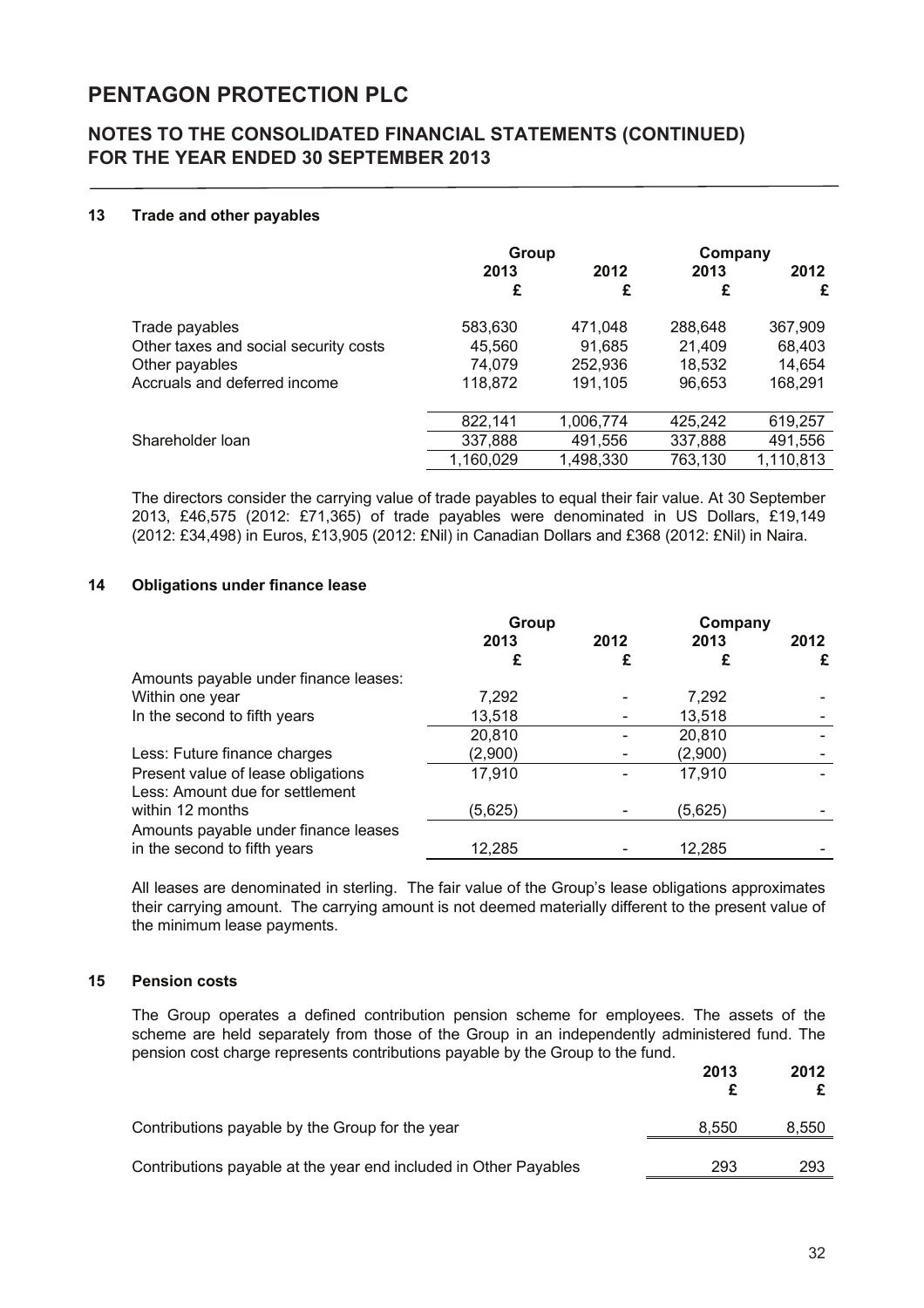### **NOTES TO THE CONSOLIDATED FINANCIAL STATEMENTS (CONTINUED) FOR THE YEAR ENDED 30 SEPTEMBER 2013**

### **16 Share capital**

|                                                                                                                                                           | 2013<br>£ | 2012<br>£         |
|-----------------------------------------------------------------------------------------------------------------------------------------------------------|-----------|-------------------|
| <b>Issued and fully paid</b><br>As at 1 October 2012 (11,133,908 Ordinary shares of 1p each)<br>Issue of Nil (2012: 2,314,727) Ordinary shares of 1p each | 905.065   | 881,918<br>23,147 |
| At 30 September 2013 (11,133,908 Ordinary shares of 1p each)                                                                                              | 905,065   | 905,065           |
| The company has the following classes of share capital<br>Ordinary shares (11,133,908 shares of 1p each)                                                  | 111,339   | 111,339           |
| Deferred shares (8,819,181 shares of 9p each)                                                                                                             | 793.726   | 793.726           |
|                                                                                                                                                           | 905,065   | 905,065           |

### **Share transaction history**

During the year there were no share transactions. During the prior year the following share transactions took place:

|                                                                        | <b>Quantity of</b><br>1p shares | Value |
|------------------------------------------------------------------------|---------------------------------|-------|
| Share placings in the year ended 30 September 2012 were as<br>follows: |                                 |       |
| 27 June 2012 on consolidation of shareholder loan                      | 2,000,000                       | 5.5p  |
| 27 June 2012 on settlement of third party obligations                  | 314.727                         | 5.5p  |

During the previous year, the company split each ordinary share of 0.1p into one split ordinary share of 0.01p and one split deferred share of 0.09p. 100 split ordinary shares and 100 split deferred shares were subsequently consolidated into one new ordinary share of 1p and one new deferred share of 9p respectively.

The Ordinary shares have full voting rights, priority dividend rights and priority in the case of winding up.

The Deferred shares have no voting rights and shareholders are not entitled to any dividend, and only receive the nominal amount paid up on their share after there shall have been distributed 1,000,000 to the holders of the Ordinary shares. The Deferred shares shall not entitle the holders thereof to any further or other right of participation in the assets of the Company.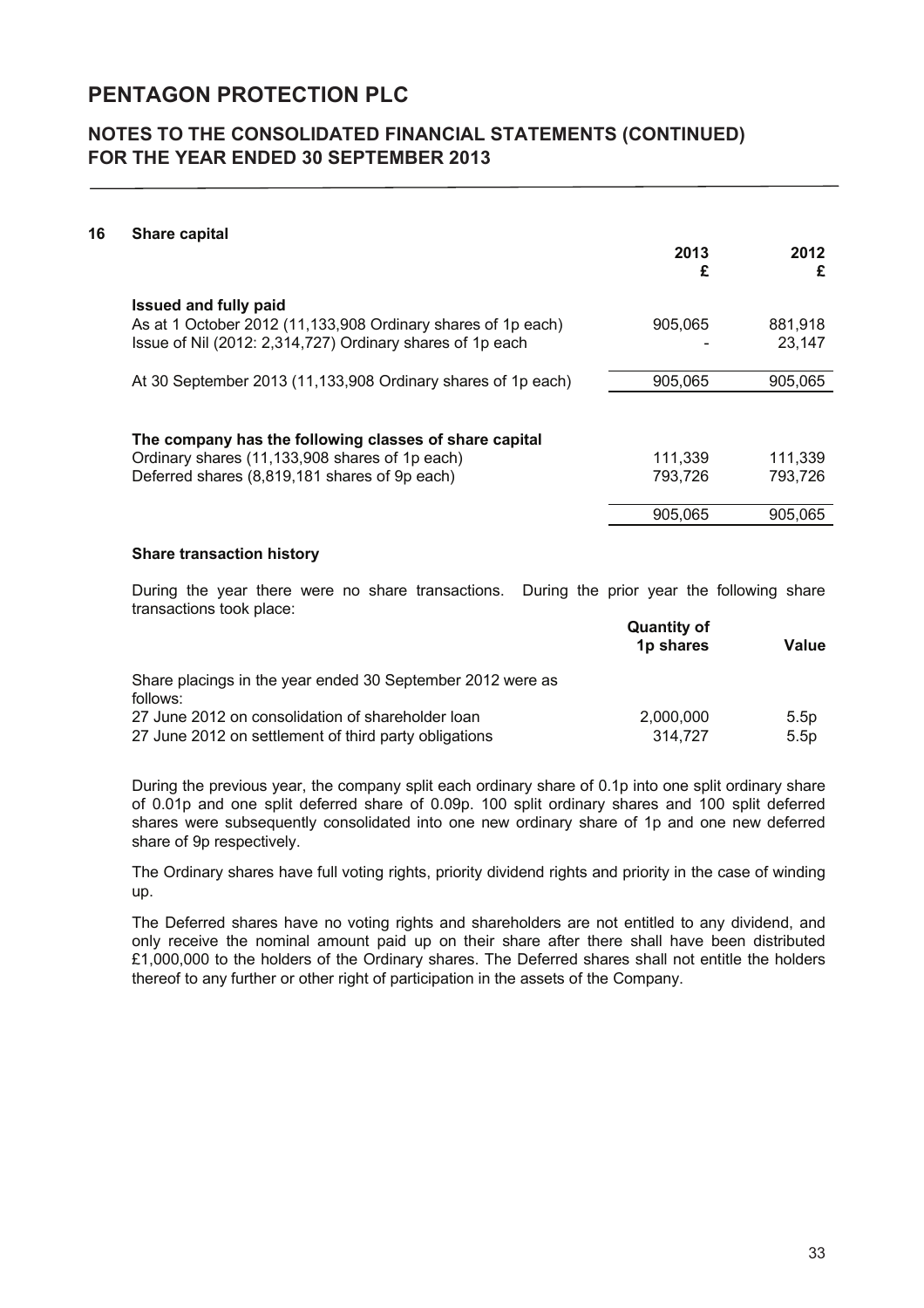## **NOTES TO THE CONSOLIDATED FINANCIAL STATEMENTS (CONTINUED) FOR THE YEAR ENDED 30 SEPTEMBER 2013**

### **17 Share based payments**

### **Enterprise Management Initiative**

Details of options granted are as follows:

|                                                          | 2013               |                                                | 2012             |                                                |
|----------------------------------------------------------|--------------------|------------------------------------------------|------------------|------------------------------------------------|
|                                                          | Options<br>(No.)   | Weighted<br>average<br>exercise<br>price $(p)$ | Options<br>(No.) | Weighted<br>average<br>exercise<br>price $(p)$ |
| Outstanding at 1 October 2012<br>Granted during the year | 266,026<br>350,000 | 78<br>16                                       | 266,026          | 78                                             |
| At 30 September 2013                                     | 616,026            | 43                                             | 266,026          | 78                                             |
| Exercisable at 30 September 2013                         | 416.026            | 56                                             | 266.026          | 78                                             |

No share options were exercised in this or the prior period.

The number and price of share options in issue at 30 September 2013 is stated after taking account of the share consolidation in the prior year (note 16).

The options outstanding at 30 September 2013 had an exercise price between 475p and 16p (2012: between 475p and 42p), and a weighted average remaining contractual life of 5.09 years (2012: 5.97 years).

The inputs into the Black Scholes model are as follows:

| <b>Grant date</b>          | 2013            | 2010            |
|----------------------------|-----------------|-----------------|
| <b>Share Price</b>         | 16p             | 41 <sub>p</sub> |
| Exercise Price             | 16 <sub>p</sub> | 42 <sub>p</sub> |
| <b>Expected volatility</b> | 95%             | 181%            |
| <b>Expected life</b>       | 10 years        | 7 years         |
| Risk free rate             | 0.25%           | 5%              |
| <b>Expected dividends</b>  |                 |                 |

Expected volatility was determined by reference to the historical volatility of the Group's share price. The expected life used in the model has been adjusted, based on management's best estimate, for the effects of non-transferability, exercise restrictions, and behavioural considerations.

The Group recognised total expenses of £1,269 (2012: £5,916) relating to equity-settled share-based payment transactions in the year.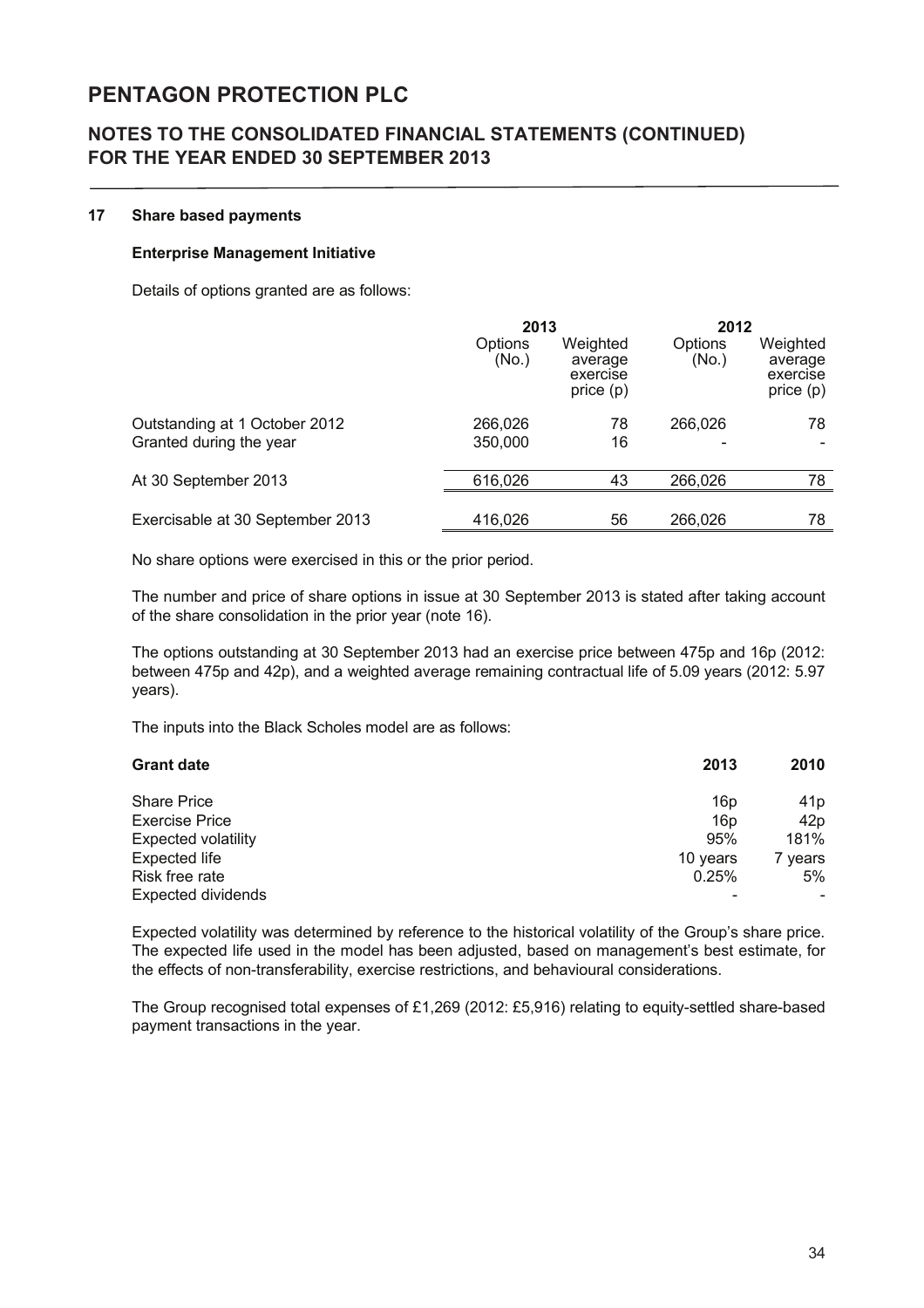### **NOTES TO THE CONSOLIDATED FINANCIAL STATEMENTS (CONTINUED) FOR THE YEAR ENDED 30 SEPTEMBER 2013**

#### **17 Share based payments (continued)**

### **Unapproved scheme**

As at 30 September 2013 there were 41,250 (2012: 41,250) share options outstanding under an Unapproved Executive Share Option scheme. 30,000 (2012: 30,000) of these shares are exercisable at 100p (2012: 100p); the remaining 11,250 (2012: 11,250) options are exercisable at 475p (2012: 475p). All are exercisable on or before 11 December 2014.

In the opinion of the directors, any charge in respect of the deemed cost of these options as determined under IFRS 2 "Share based payments" is immaterial to the results and financial position of the Group and Company.

#### **Employee Share Ownership Plan**

On flotation 4,541,262 shares were gifted into an Employee Share Ownership Plan at par (45,413 shares in post 2012 share consolidation terms). At 30 September 2013 19,416 (2012: 19,416 shares) of these shares remained unallocated.

|    |                                                                             | <b>Group and Company</b> |         |
|----|-----------------------------------------------------------------------------|--------------------------|---------|
|    |                                                                             | 2013                     | 2012    |
|    |                                                                             | £                        | £       |
|    | Shares held by ESOP                                                         | 4,541                    | 4,541   |
| 18 | <b>Directors' emoluments</b>                                                |                          |         |
|    |                                                                             | 2013                     | 2012    |
|    |                                                                             | £                        | £       |
|    | Aggregate emoluments including benefits in kind by director are as follows: |                          |         |
|    | <b>Steve Harrhy</b>                                                         | 65,614                   | 65,000  |
|    | <b>Steve Chambers</b>                                                       | 120,804                  | 75,663  |
|    | Aggregate emoluments                                                        | 186,418                  | 140,663 |

No director benefited from any increase in the value of share options during the year. No director exercised share options in the year.

The number of directors for whom retirement benefits are accruing under defined contribution schemes amounted to 1 (2012: 1). The total contributions payable during the year amounted to £1,950 (2012: £1,950) which were paid on behalf of Steve Harrhy.

Included in the aggregate emoluments above is the fair value of options awarded to directors during the years which are detailed below:

|                       | 2013<br><b>Number</b> | 2012<br><b>Number</b>        |
|-----------------------|-----------------------|------------------------------|
| Steve Harrhy          | 50,000                | $\overline{\phantom{a}}$     |
| <b>Steve Chambers</b> | 300,000               | $\overline{\phantom{a}}$     |
|                       | 350,000               | $\qquad \qquad \blacksquare$ |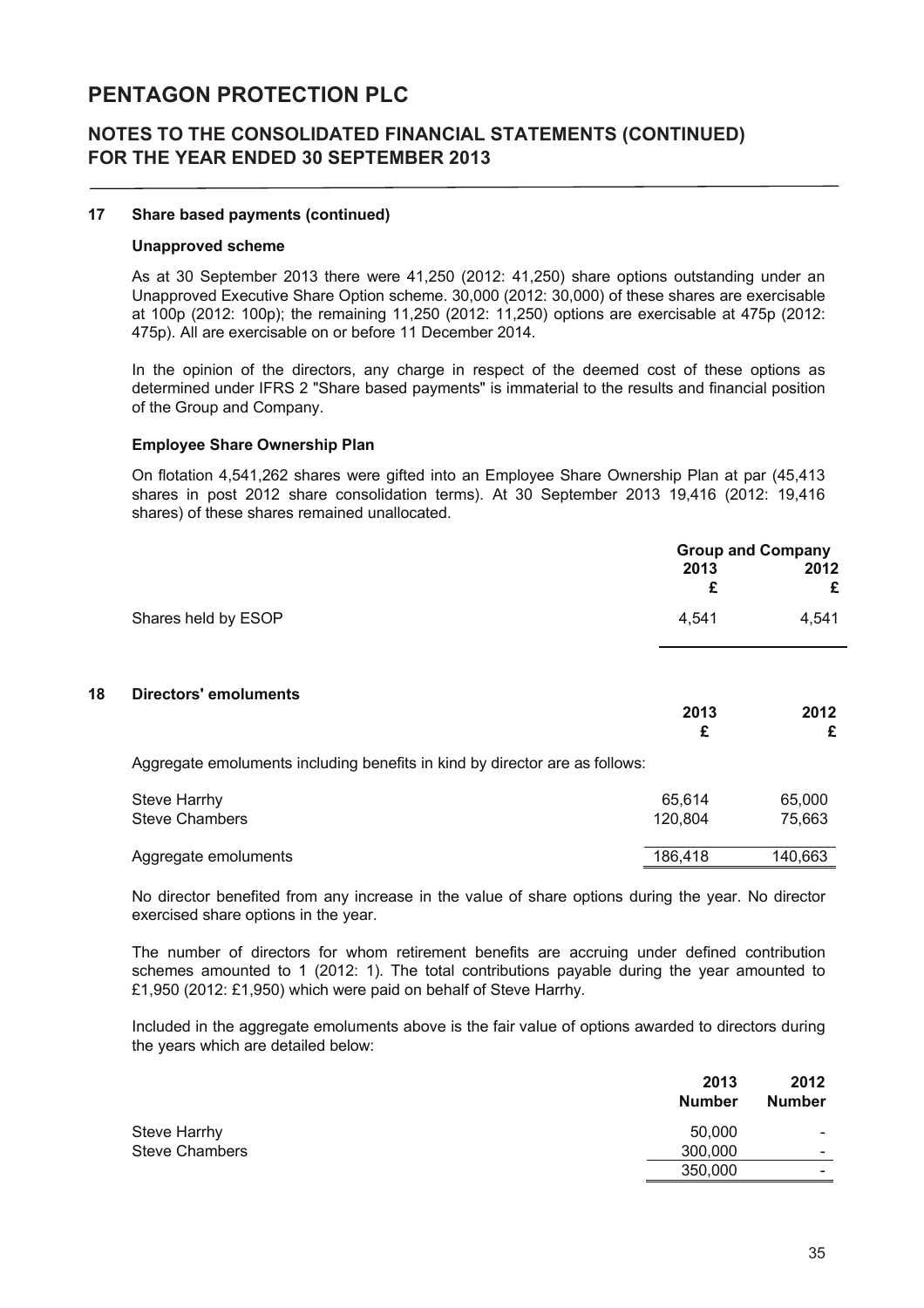## **NOTES TO THE CONSOLIDATED FINANCIAL STATEMENTS (CONTINUED) FOR THE YEAR ENDED 30 SEPTEMBER 2013**

### **19 Employees**

### **Number of employees**

The average monthly number of employees (including directors) during the year was:

|                         | 2013<br><b>Number</b> | 2012<br><b>Number</b> |
|-------------------------|-----------------------|-----------------------|
| Operations              | 7                     | 8                     |
| Administration          | 3                     | 2                     |
| <b>Sales</b>            | 3                     | 3                     |
|                         | 13                    | 13                    |
| <b>Employment costs</b> | 2013<br>£             | 2012<br>£             |
| Wages and salaries      | 578,760               | 398,094               |
| Social security costs   | 44,712                | 37,359                |
| Other pension costs     | 8,550                 | 8,550                 |
|                         | 632,022               | 444,003               |

### **20 Financial instruments**

The Group's financial instruments comprise cash, borrowings, factor finance and hire purchase and finance liabilities as well as various items such as trade receivables and trade payables that arise directly from its operations.

#### **Categories of fair values of financial assets and liabilities**

Set out below is a comparison by category of the carrying amounts and fair values of the Group's financial instruments.

|                                | Group     |           |           | Company   |  |
|--------------------------------|-----------|-----------|-----------|-----------|--|
|                                | 2013      | 2012      | 2013      | 2012      |  |
|                                | £         | £         | £         | £         |  |
| <b>Financial assets</b>        |           |           |           |           |  |
| Loans and receivables:         |           |           |           |           |  |
| Cash and cash equivalents      | 9,529     | 114,954   | 52        | 84,692    |  |
| Trade receivables              | 552,393   | 470,328   | 285,712   | 404,804   |  |
| Other receivables              | 155,027   | 45,037    | 330,730   | 205,527   |  |
| Total loans and receivables    | 716,949   | 630,319   | 616,494   | 695,023   |  |
| <b>Non-financial assets</b>    |           |           |           |           |  |
| Inventories                    | 144,023   | 168,546   | 8.135     | 8,135     |  |
|                                |           |           |           |           |  |
| Prepayments and accrued income | 114,138   | 110,716   | 68,404    | 89,965    |  |
| Intangible asset               |           | 8,779     |           |           |  |
| Goodwill                       | 434,536   | 434,536   |           |           |  |
| Investments                    |           |           | 641,921   | 641,921   |  |
| Property, plant and equipment  | 30,742    | 15,585    | 23,324    | 5,932     |  |
| <b>TOTAL ASSETS</b>            | 1,440,388 | 1,368,481 | 1,358,278 | 1,440,976 |  |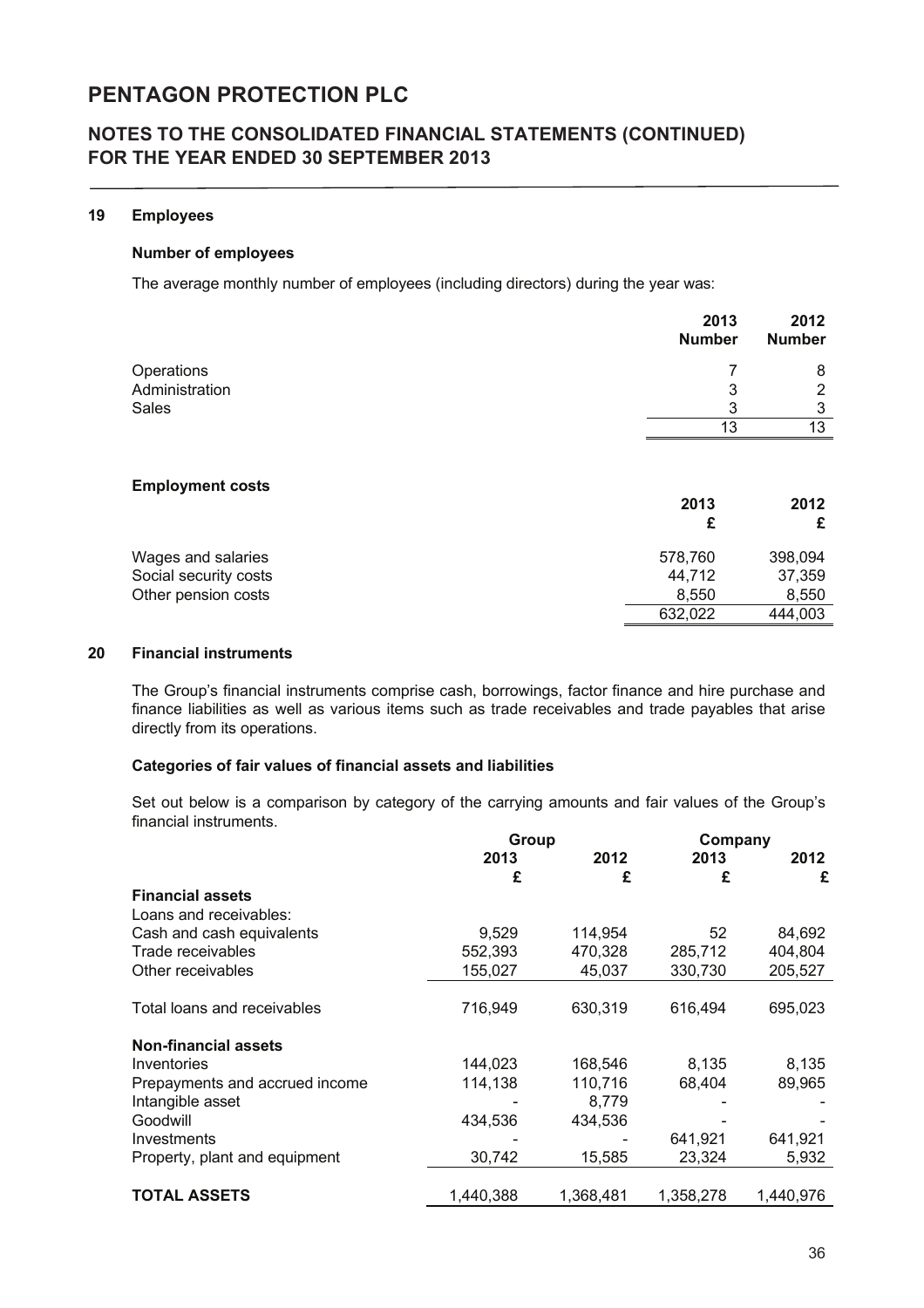## **NOTES TO THE CONSOLIDATED FINANCIAL STATEMENTS (CONTINUED) FOR THE YEAR ENDED 30 SEPTEMBER 2013**

### **20 Financial instruments (Continued)**

|                                                                  | Group     |           | Company |           |
|------------------------------------------------------------------|-----------|-----------|---------|-----------|
|                                                                  | 2013      | 2012      | 2013    | 2012      |
|                                                                  | £         | £         | £       | £         |
| <b>Financial liabilities</b>                                     |           |           |         |           |
| Financial liabilities measured at                                |           |           |         |           |
| amortised cost:                                                  |           |           |         |           |
| Trade payables                                                   | 583,630   | 471,048   | 288,648 | 367,909   |
| Other payables                                                   | 457,527   | 836,177   | 377,829 | 574.613   |
| Accruals                                                         | 118,872   | 191,105   | 96,653  | 168,291   |
| Obligations under finance lease                                  | 17,910    |           | 17,910  |           |
| <b>Total financial liabilities</b><br>measured at amortised cost | 1,177,939 | 1,498,330 | 781,040 | 1,110,813 |
|                                                                  |           |           |         |           |
| Non-financial liabilities                                        |           |           |         |           |
| <b>TOTAL LIABILITIES</b>                                         | 1,177,939 | 1,498,330 | 781,040 | 1,110,813 |

The main purpose of these financial instruments is to raise finance for the Group's operations. Short term receivables and payables have been excluded from the following disclosures.

The fair value of the Group's financial assets and liabilities are not materially different from their carrying values in the statement of financial position, as such no fair value hierarchy analysis has been produced.

It is and has been throughout the period under review, the Group's policy that no trading in financial derivatives shall be undertaken.

The main risks arising from the Group's financial instruments are interest rate movements, liquidity risk, adverse foreign currency rate movements and credit risk. The directors do not consider there to be significant exposure to market or price risk.

#### **Interest rate risk**

It is the Group's policy to regularly review the Group's exposure to interest rate risk.

Interest rate risk profile of financial assets and financial liabilities:

#### Financial assets

The Group's exposure to interest rate risk currently applies only to the interest received on cash deposits which is based on the Barclays base rate. The Group's floating rate cash balances at the year end were £9,529 (2012: £114,954).

#### **Liquidity risk**

The principal risk to which the company is exposed is liquidity risk. The nature of the Group's activities means it finances its operations through retained earnings and the issue of new shares to investors. The principal cash requirements are in relation to developing and securing new contracts and meeting working capital requirements. The Group seeks to manage liquidity through planning, forecasting, and careful cash management.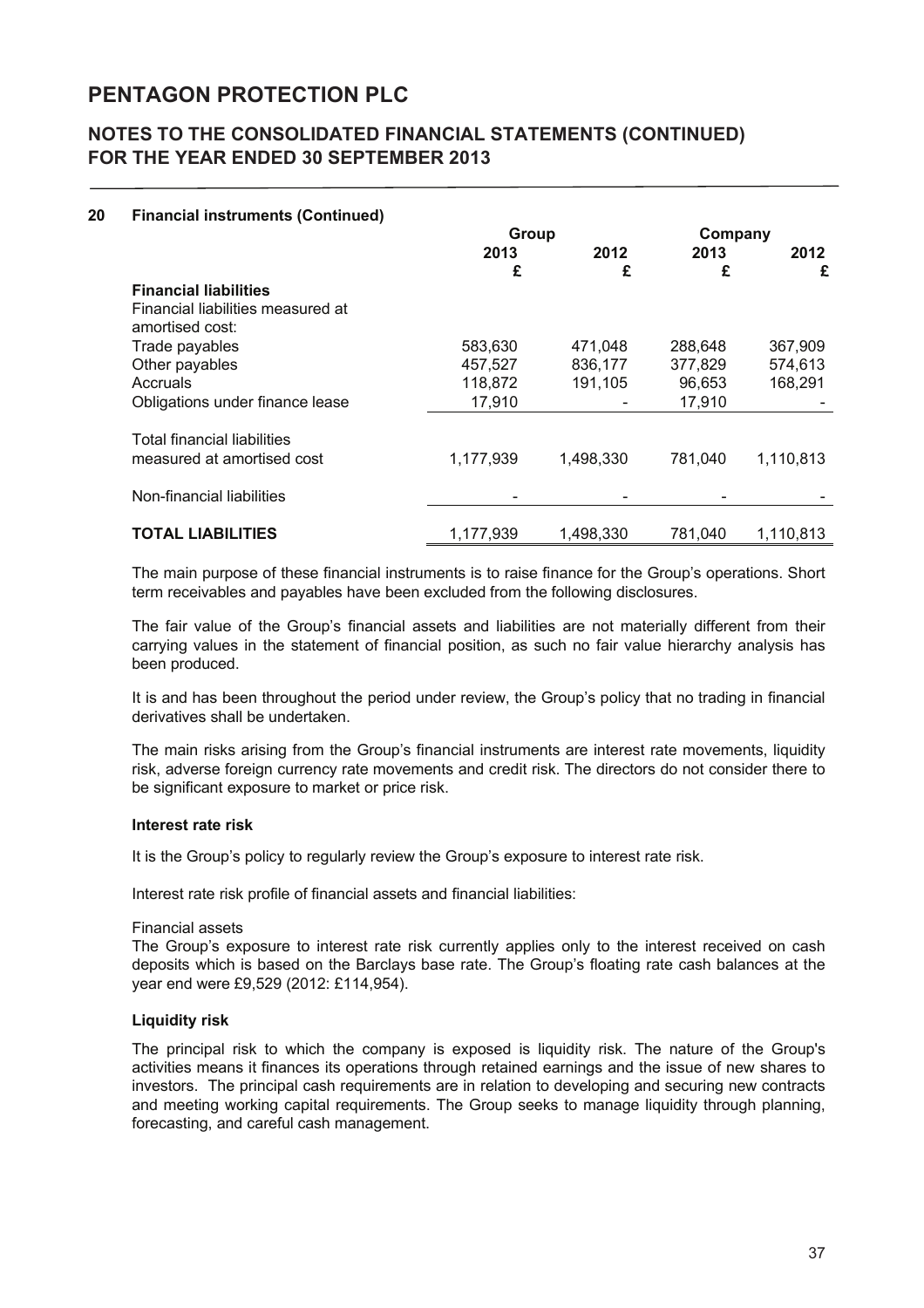## **NOTES TO THE CONSOLIDATED FINANCIAL STATEMENTS (CONTINUED) FOR THE YEAR ENDED 30 SEPTEMBER 2013**

### **20 Financial instruments (continued)**

### **Foreign currency risk**

The majority of the Group's operating revenues and expenses are denominated in sterling, although there are a number of Euro and US Dollar denominated transactions. A natural hedge exists through the matching of anticipated foreign currency expenses with foreign currency revenues reducing the foreign currency risk. Any excess exposure over and above this natural hedge is monitored by the directors who will implement further measures to mitigate it if necessary.

The foreign currency risk is not considered material and therefore no sensitivity analysis is included in these financial statements.

#### **Credit risk**

The Group carries out credit checks on potential customers and monitors and chases debts that are overdue to mitigate their credit risk.

#### **Capital management**

The Group's main objective when managing capital is to protect returns to shareholders by ensuring the Group will continue to trade profitably in the foreseeable future. The Group also aims to maximise its capital structure of equity so as to minimise its cost of capital. The Group expects its current and projected capital resources to be sufficient to cover its existing liabilities.

The Group has not made any changes to its capital management during the year.

### **21 Control**

The Company is listed on AIM and there is no individual controlling party. The Directors' Report provides details of those shareholders with an individual holding exceeding 3% of issued share capital.

### **22 Related party disclosures**

As well as remuneration of directors (note 18), the following transactions fall within the scope of IAS 24 Related Party Disclosures.

As at 30 September 2013, the Group owed Haytham ElZayn, the Chairman, £337,888 (2012: £491,556) in the form of a working capital loan. The loan bears interest at 3% over The Royal Bank of Scotland Plc's base rate and was secured during the previous year by a debenture and share charge over the investments of the Company, and any income and other rights relating to such investments. The interest paid on this loan during the year was £7,864 (2012: £12,396).

In addition Haytham ElZayn provided short term loan funding of \$750,000 which was repaid in full at the end of the two month arrangement. The cost of the loan involved the payment of  $E9,856$  in administrative fees and 5% interest per month amounting to £49,277 in total.

At the statement of financial position date  $£3.960$  was owed by (2012: £162,845 owed to) Service Group Distribution, a company owned by Haytham ElZayn.